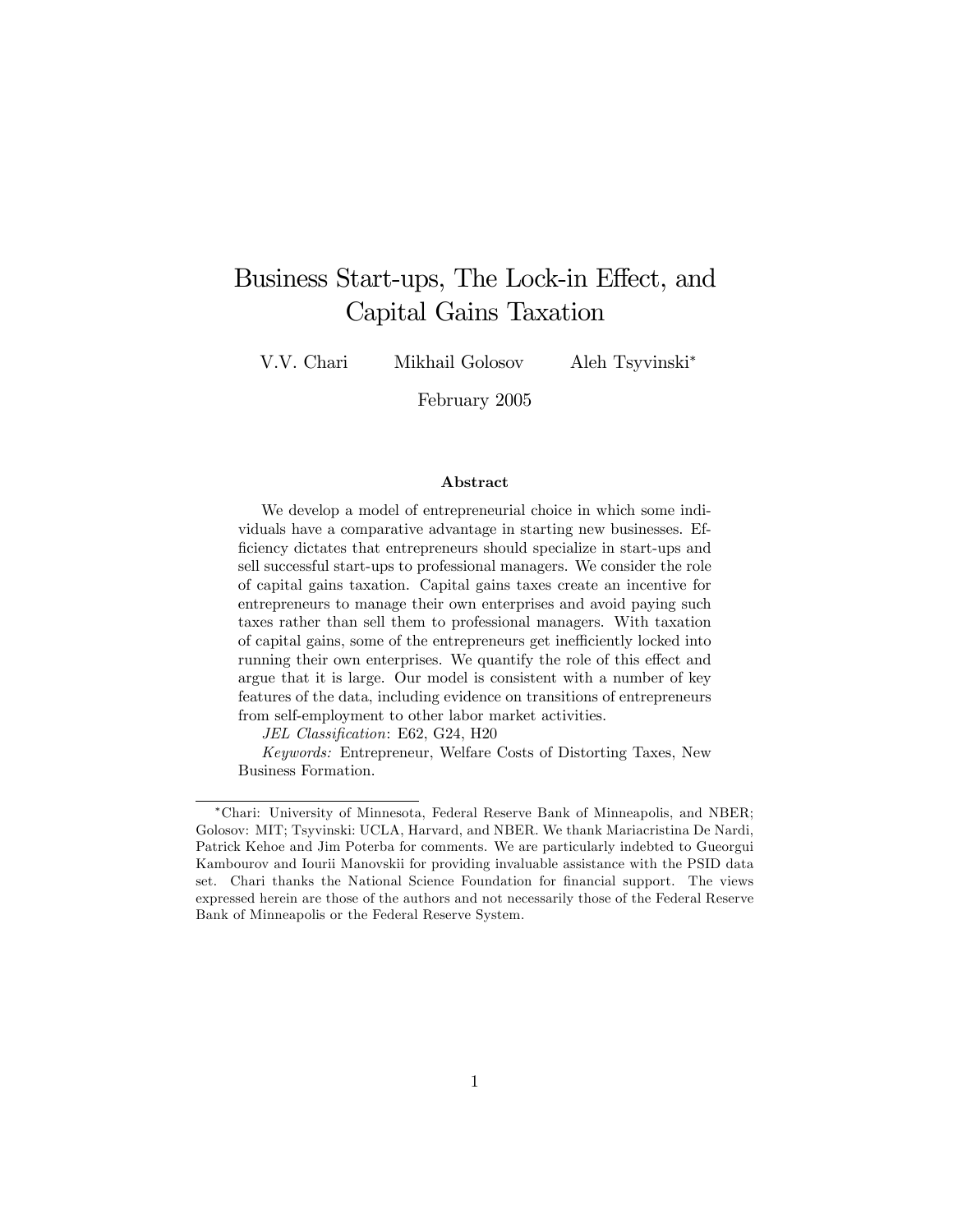## 1 Introduction

In this paper, we develop a quantitative model of entrepreneurship and use the model to analyze a classic question in public finance: what are the welfare costs of capital gains taxation? One motivation for developing a model of entrepreneurship is that entrepreneurial activity is widely regarded as central to innovation, growth, and development. We focus on entrepreneurial activity conducted in the business sector of the economy in firms whose equity is not publicly traded. In the United States, such firms consist of corporations as well as unincorporated businesses. We refer to such Örms as privately held businesses and their owners as entrepreneurs. They are typically relatively small family owned enterprises, although a few large firms are privately owned. These firms contribute to a sizable fraction of economic activity in the United States so that this sector of the economy is fairly substantial in its own right. To the extent that this sector of the economy contributes disproportionately to innovation, it merits even more attention.

Our model of entrepreneurship is a version of that in the work of Holmes and Schmitz (1990, 1995) and has three key features. First, some individuals have a comparative advantage in starting new business enterprises relative to managing existing enterprises and this comparative advantage varies across individuals. Second, we assume that entrepreneurs can own only one business at a time. Third, markets are incomplete and entrepreneurs smooth consumption by accumulating assets to protect themselves against the risk that new enterprises will fail. The comparative advantage feature implies that specialization is efficient and that the extent of specialization is affected by tax policy. Together with the assumption that entrepreneurs can own only one business at a time, comparative advantage implies that those who are relatively better at starting business enterprises should sell successful startups to others and start new enterprises. In our model, realization-based capital gains taxation introduces a friction which impedes this specialization. Since no capital gains taxes need be paid if an entrepreneur chooses to manage a business rather than sell it, the model raises the possibility that capital gains taxation might lead to inefficient allocation of abilities by leading some entrepreneurs to manage their enterprises rather than transferring them to others.

We call this inefficient allocation of skills the *lock-in effect* induced by capital gains taxation. Our notion of a lock-in effect is closely related to that in the literature (see, for example, Constantinides (1983); Balcer and Judd (1987); and Dammon, Spatt, and Zhang (2001)). In this literature,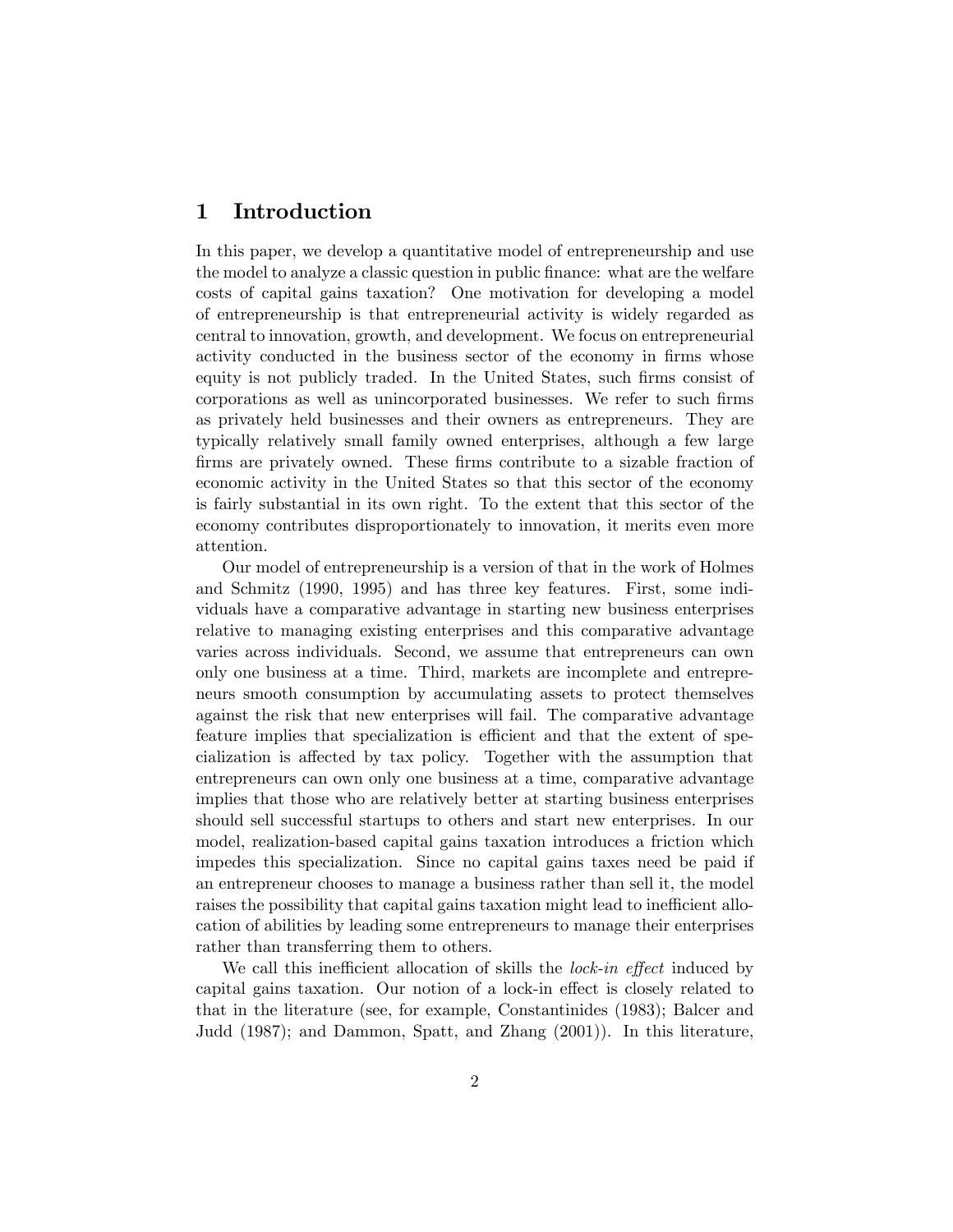individuals hold undiversified portfolios, either as part of unspecified initial conditions or due to changes in the relative prices of assets. In our model, the entrepreneur's portfolio is undiversified because a substantial portion of the entrepreneurís assets are in the business owned by the entrepreneur. Capital gains taxation makes diversification costly. Recent work by Ivkovic, Poterba, and Weisbenner (2003) finds evidence of strong lock-in effect for taxable as compared tax-deferred accounts. For other evidence on effects of capital gains taxes see Poterba (1987).

A key feature of our model is that entrepreneurs must sell their firms if they wish to start a new business enterprise or transition to paid employment. Specifically, we do not allow entrepreneurs to hire managers while maintaining ownership of the business. This feature of the model is driven partly by the data which suggests strongly that few entrepreneurs have substantial passive ownership in privately held businesses. It is also driven indirectly by the substantial evidence that moral hazard and enforcement problems imply that optimal contracts between owners and managers require that managers must hold a large fraction of their wealth as equity in the firm (Bitler, Moskowitz, and Vissing-Jorgensen 2004). When the assets of a firm are relatively small, it may be difficult for managers to hold enough equity to solve incentive problems while leaving owners with a large equity stake as well.

In our quantitative model, we find that the lock-in effect is large. The deadweight cost of raising these revenues through capital gains taxation is  $0.14$  percent of consumption. That is, in the model all households' consumption can be raised by 0.14 percent and the same revenues of 0.25 percent of total consumption can be raised in a nondistorting manner. To give some perspective, the welfare cost of capital income taxation in a standard one-sector growth model associated with raising revenues of 0.25 percent of consumption is 0.38 percent. We find that a profit tax that is not realization based can reduce the deadweight loss by about 90 percent.

We also show that there is a Laffer Curve associated with capital gains taxation, that is, an inverse U-shaped dependency of tax revenues on the tax rate. The peak of this Laffer Curve occurs at a tax rate of roughly 15 percent. For comparison purposes, the peak of the analogous Laffer Curve associated with taxation of capital income in a one-sector growth model is the labor share of national income, which is roughly 70 percent.

The paper is organized as follows. In section 2, we describe evidence supporting the three key features of our model. In section 3, we set up the model and in section 4 we describe some of the equilibrium dynamics on a simple analytical example. In section 5, we describe how we parameterize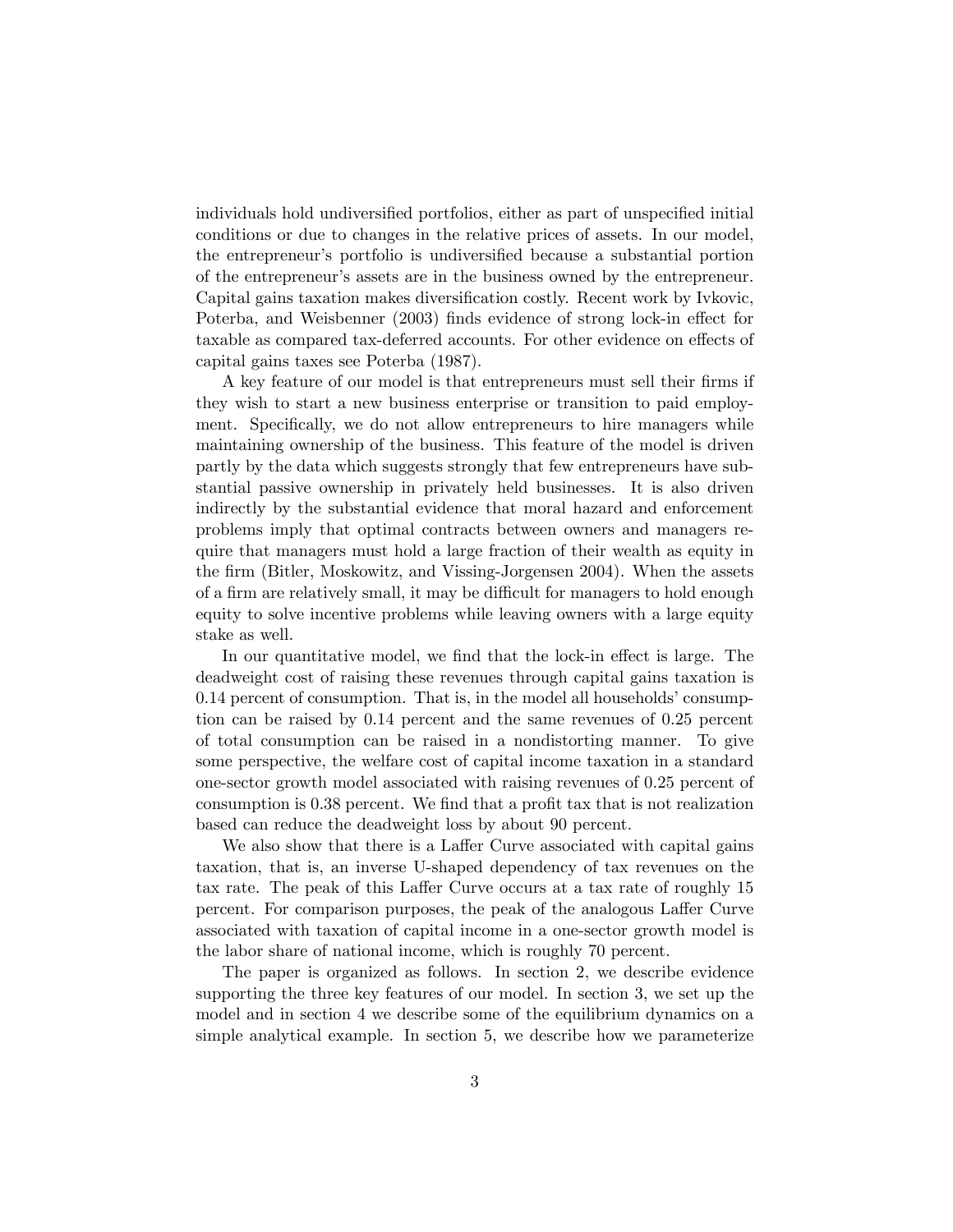the model. Section 6 contains welfare evaluations and quantitatively compares distortions from the capital gains taxes to the distortions from the tax on capital income in the standard neoclassical growth model. Section 7 concludes.

## 2 Evidence on Entrepreneurship and Capital Gains Taxation

In this section, we present data which motivates our model of entrepreneurship and evidence that capital gains taxation affects entrepreneurial activity. We first present evidence of comparative advantage in entrepreneurial activity. Second, we provide evidence supporting our assumption that entrepreneurs typically own one business at a time. Third, we argue that the data suggests that entrepreneurial activity is risky and that entrepreneurs insure against risk by holding assets to protect against risk. Finally, we argue that entrepreneurial activity is affected by capital gains taxation.

Entrepreneurs who start more than one business are often called "serial entrepreneursî. Holmes and Schmitz (1990, 1995) present extensive evidence of serial entrepreneurship. They show that between 40 and 60 percent of entrepreneurs start more than one business and about 10 percent start more than three businesses. Lazear (2001) in a survey of the Stanford Business School graduates finds that the mean number of business started is 1.34 and that some graduates started up to 5 businesses after graduation. There is a substantial literature in entrepreneurship that finds strong evidence of serial entrepreneurship (see, for example, Birley and Westhead 1993; Kolvereid and Bullvag 1993; Ronstadt 1984; Schollhammer 1991).

We draw similar conclusions from our analysis of data from the Panel Study of Income Dynamics  $(PSID)^1$ . The PSID includes data on people who report that they own and actively manage a business<sup>2</sup>. In 1993, for example, 12.74 percent of the sample reported that they own and actively manage a business. We refer to these individuals as entrepreneurs. We find that, over time, entrepreneurs experience frequent transitions away from self employment to some other labor force status such as paid employment,

 $1$ The authors are indebted to Gueorgui Kambourov and Iourii Manovskii for providing invaluable assistance with PSID data set.

<sup>&</sup>lt;sup>2</sup>Similar results hold for individuals who identify themselves as self-employed. Alternatively, as in Gentry and Hubbard (2002) one can define entrepreneurs as agents with active business assets.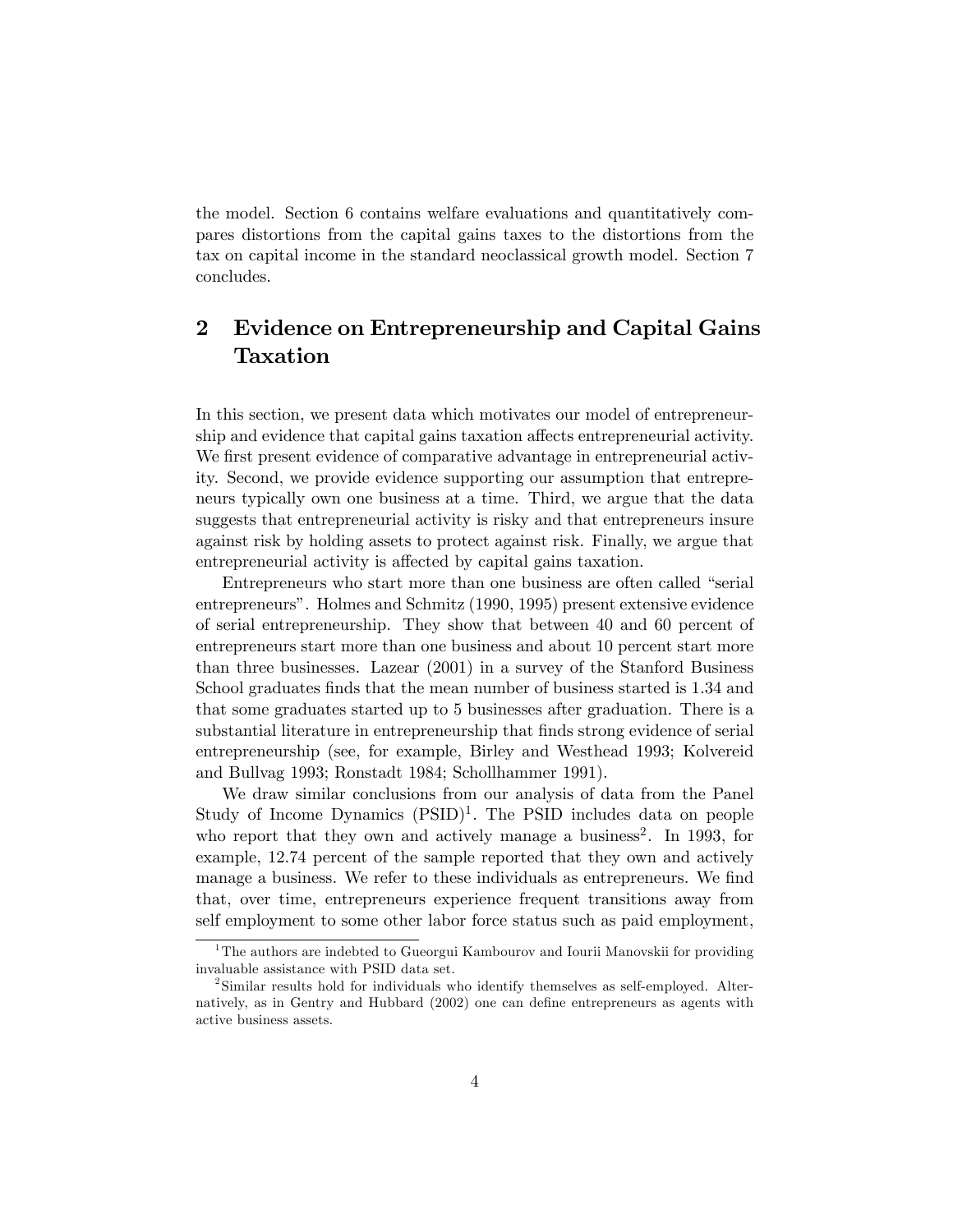unemployment, or departure from the labor force, and then back to managing their own (presumably new) businesses. We define an entrepreneurship spell as the length of time that a respondent reports continuously that he or she is owning and managing a business. As evidence of frequent transitions from owning and managing their businesses to some other labor force status, consider people who were in the sample continuously for at least 15 years and reported to be managing their own business for at least one year. Of these people, 58 percent have one entrepreneurial spell, 29.5 percent have two entrepreneurial spells, 9 percent have three spells, and about 3 percent have four or more. Figure 1 is a histogram of the number of entrepreneurial spells for such individuals. The average number of spells for these people is 1.55. The average length of an entrepreneurial spell is 9.1 years (see Figure 2). The number of spells is likely to be a lower bound for the number of distinct businesses managed by the individual over a lifetime for two reasons. First, we consider entrepreneurial activity only over a 15 year period, which does not cover the whole life cycle of the person, and any additional entrepreneurial spells are omitted from our sample<sup>3</sup>. Second, while it is possible that entrepreneurs return to manage the businesses they founded after a spell of nonentrepreneurship, a more likely reading of the data, given the evidence in Holmes and Schmitz (1995), is that each spell of entrepreneurship is associated with sales of an existing business and the relatively immediate start up of a new one.

Our analysis of the PSID also provides empirical support for the second key assumption we make, that each entrepreneur can own only one business at a given time. We Önd that more than 85 percent of entrepreneurs own only one business, and more than 97 percent own one or two.

Quadrini (2000) documents that entrepreneurs bear substantial income risk. One piece of evidence that they do is that entrepreneurs have substantially higher wealth-income ratios than the population at large. For example, Gentry and Hubbard (2000) use data from the Survey of Consumer Finances to report that the average wealth-income ratios of such owners is 8.1 while the average for the population is 4.6. This data suggests that entrepreneurs accumulate wealth to shield themselves against income fluctuations. Gentry and Hubbard also report that entrepreneurs hold very undiversified portfolios. They find that 41.5 percent of entrepreneurs' wealth consists of the value of businesses they actively manage. It also suggests that moral hazard

<sup>&</sup>lt;sup>3</sup>Though the PSID dataset covers 26 years from 1968 to 1993, there are very few individuals who were tracked for all years. Considering only people who would be in the sample continuously for 15 years decreases the number of the entrepreneurial spells but leaves us with a reasonably large sample.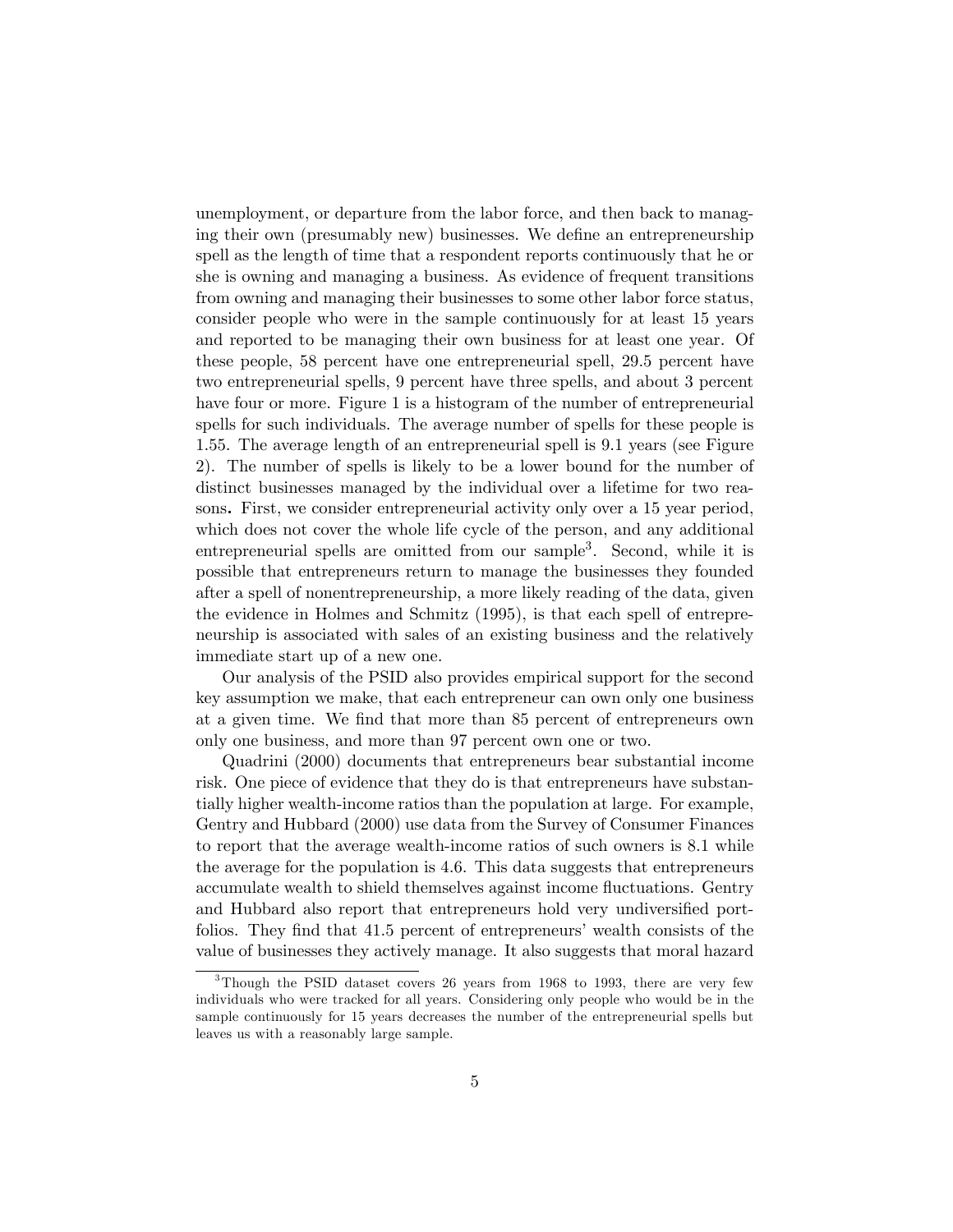or enforcement problems are significant enough to induce entrepreneurs to hold quite undiversified portfolios.

Next, we present evidence that capital gains revenues from business sales are significant and that they are responsive to changes in capital gains tax rates. Capital gains taxation is an important source of tax revenues in the United States. In 1994, revenues collected from capital gains taxes accounted for about three percent of federal tax revenues and for half of a percent GDP (Department of Treasury, Congressional Budget Office). We estimate that well over 40 percent of all capital gains tax revenues comes from a tax on the businesses sold by entrepreneurs. Figure 3 shows a breakdown of capital gains realizations by types of transaction. This Ögure shows that 41 percent of realizations are associated with sales of businesses or partnerships. Presumably, some portion of the sales of real estate are also associated with business sales. Part of capital gains on corporate stock is associated with sales by firm founders following initial public offerings and should be considered a business sale.

Some tax practitioners may be able to find ways to sell businesses without generating capital gains taxes. Various schemes may be employed such as ìlike-kind exchangesî in which one can trade a stock in one company for stock in another or deferred options in which an entrepreneur retains a small amount of risk with regard to the final sale price, but gets most of the sales proceeds immediately. The data on the sales of businesses and partnerships that we present, therefore, may underestimate the actual importance of capital gains in this asset category<sup>4</sup>.

We are primarily interested in how the capital gains tax affects entrepreneurial decisions by decreasing the payoff to an entrepreneur who sells his business. The direct effect is that an entrepreneur may prefer to keep an existing business and manage it, rather than to sell it and start a new one. Capital gains taxes also reduce the return to venture capitalists and may reduce venture capital activity. The available evidence suggests that this effect is strong<sup>5</sup>. Figures 4 and 5 suggest that the number of IPOs and the amount of committed venture capital are negatively correlated with the capital gains tax rate. Figure 6 shows time series for the capital gains realizations and suggest that there is negative correlation between the top capital gains tax rate and revenues. A recent study by Cullen and Gordon  $(2002)$  shows theoretically and empirically how taxes can affect the incen-

<sup>4</sup>We thank Jim Poterba for pointing this to us.

 $5$ See also Poterba (1989) for the evidence on how capital gains taxation affects entrepreneurial and venture capital activity.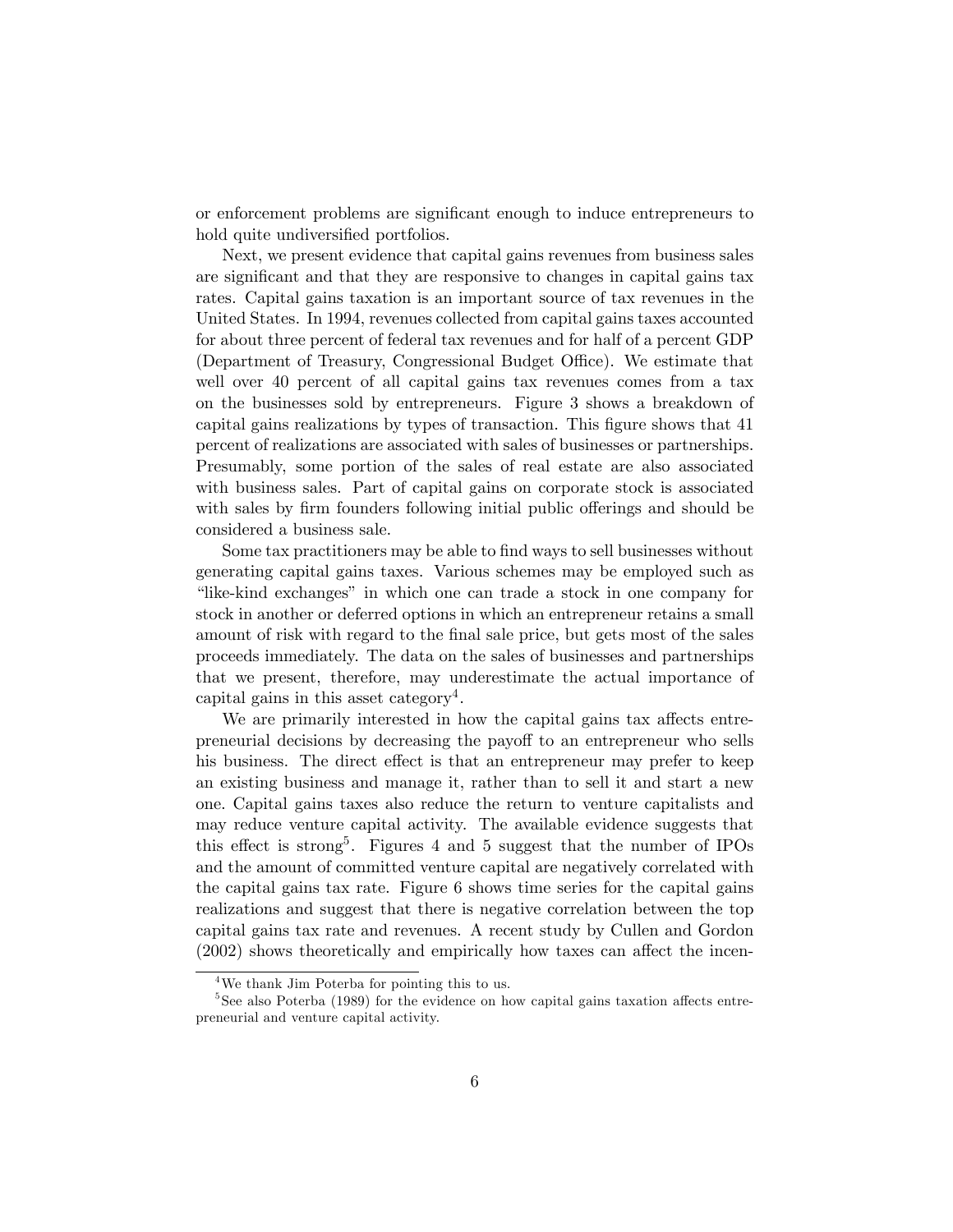tives to be an entrepreneur and document large effects of tax law on actual behavior.

Capital gains tax revenues have varied significantly over the last 50 years. In Figure 7 we plot revenues from capital gains taxes and the top capital gains tax rate. This Ögure indicates a negative correlation between collected revenues and tax rates and motivates a large body of empirical literature that studies the revenue responses to changes in the capital gains tax rate.<sup>6</sup>

## 3 Model Economy

We consider a discrete-time infinite-horizon economy populated by a continuum of infinitely lived households of measure one. Each household maximizes expected utility given by  $\sum \beta^t u(c_t)$  where  $c_t$  denotes the household's consumption in period  $t, \beta$  is a discount factor, and u is strictly concave. Each household has an unobservable type (skill)  $\theta \in [0, 1]$ . A household's type is an index of comparative advantage in starting a new business. The distribution of types in the economy is given by a pdf  $\mu(\theta) > 0$ .

The quality of a business is denoted by  $q \in [0, \bar{q}]$ . The profitability of a business is an increasing function of  $q$ , a decreasing function of the wage rate w, and is denoted by  $\pi(q, w)$ . We assume that profits are generated as follows. Let  $R(q, n)$  denote the revenues generated by a firm of quality q which hires  $n$  workers. Then, we have:

$$
\pi(q, w) = \max_{n} R(q, n) - wn.
$$

Let  $n(q, w)$  denote the number of workers hired by a business of quality q. We assume that  $\pi(0, w) = 0$ .

The quality of a business follows a Markov process with transition probability  $G(q'|q) = Pr(q_{t+1} \leq q'|q_t = q)$ . This transition probability is increasing in current quality  $q$  in the sense of first order stochastic dominance. We also assume that  $q = 0$  is an absorbing state in the sense that  $G(0|0) = 1$  and  $G(0|q) > 0$  for all q so that any firm has a positive probability of reaching the absorbing state of zero profits. The quality of a new business is drawn from a distribution function  $F(q|\theta)$  which is increasing in  $\theta$  in the sense of first order stochastic dominance. An agent with a higher  $\theta$  has a higher probability of starting a successful business.

 ${}^{6}$ Burman and Randolph (1994) and Bogart and Gentry (1995) are recent papers studying effects of capital gains tax changes on the capital gains revenues. See Auten, Burman and Randolph (1989) for a survey of the literature.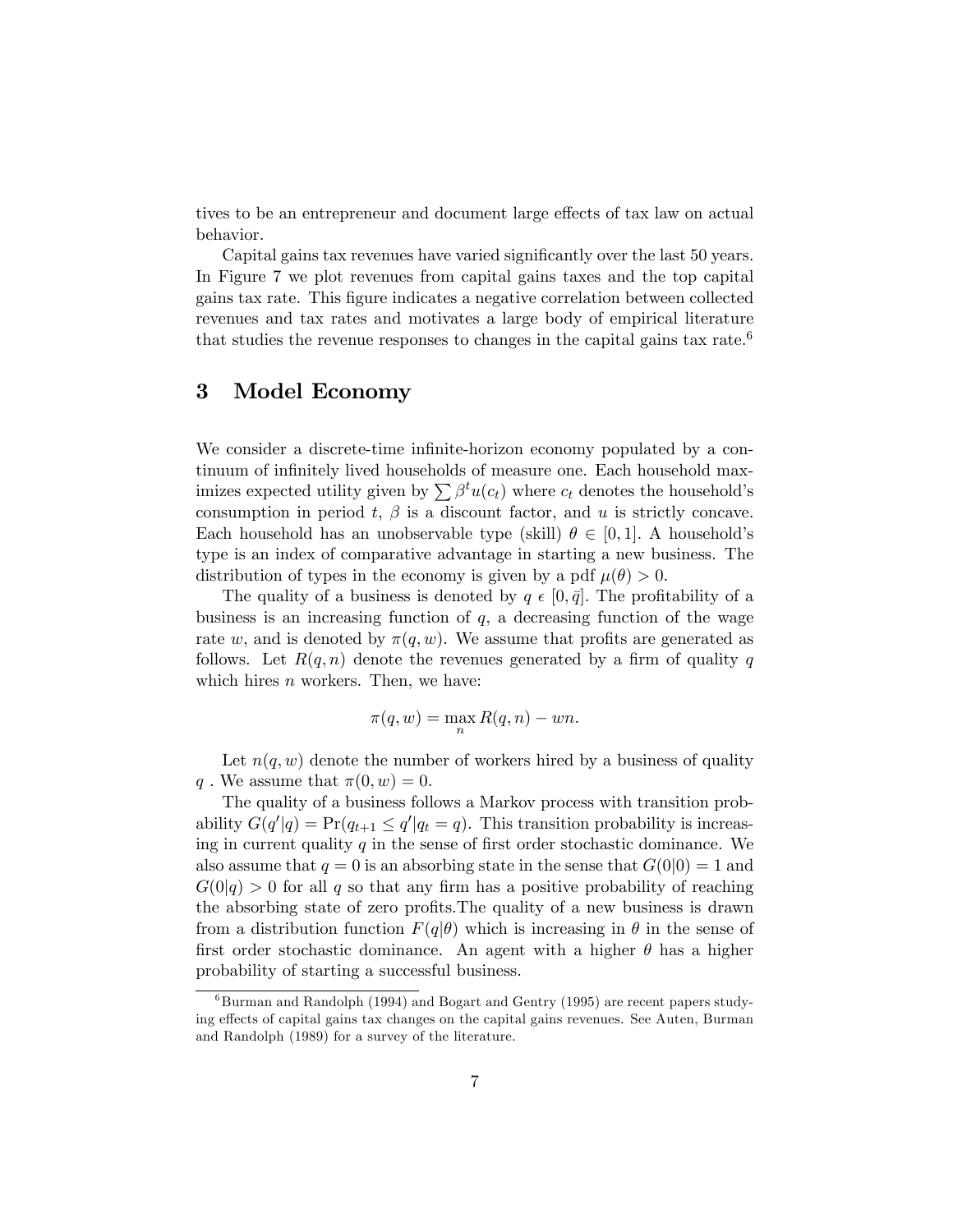Capital markets are incomplete, and households can save at a gross interest rate  $R$ , but cannot borrow. Each household begins with an endowment of capital. Capital held by a household is denoted by  $k$ . In the model, entrepreneurs optimally smooth consumption by accumulating adequate assets to self insure against a possibility that their start ups or ongoing business enterprises are unsuccessful. We assume that  $R \leq \beta^{-1}$  for all  $t.^7$  The assumption that the interest rate is less than a discount factor guarantees that the only holdings of capital in the steady state will be due to precautionary motives; households who never become entrepreneurs have no incentive to hold capital.

We now describe the decision problems of the households in recursive form in a stationary equilibrium in which the wage rate  $w$  is constant. A household begins each period with capital  $k$  and a business of quality  $q$ . We can think of households which plan to supply labor forever as owning a business of quality zero. A household chooses one of the following three activities: to manage the Örm it owns, to sell an existing business and start a new one, or to sell an existing business, become a worker and supply its labor on the labor market for the wage rate  $w$ . We denote the values of these three activities by  $V^m$ ,  $V^s$ , and  $V^w$ , respectively.

The value function of a household of type  $\theta$  which owns k units of capital and a business of quality  $q$  is given by:

$$
V(k,q,\theta)=\max\{V^m(k,q,\theta),V^s(k,q,\theta),V^w(k,q,\theta)\}.
$$

The value of the first option, managing his own business is given by:

$$
V^m(k, q, \theta) = \max_{c, k' \ge 0} u(c) + \beta \int V(k', q', \theta) dG(q'|q)
$$
 (1)

$$
c + k' \leq Rk + \pi(q, w).
$$

A household's income consists of savings income  $Rk$  and profits from managing the firm  $\pi(q, w)$ . This income is allocated between consumption, c, and capital accumulated into the next period,  $k'$ .

The second option available to a household is to sell the existing business and start a new firm. It takes one period for entrepreneurs to start a new business. We assume that the only cost of starting a new business

<sup>&</sup>lt;sup>7</sup>In the models with uninsurable shocks and endogenous interest rate,  $q < R$  in equilibrium due to precautionary motives such as in Aiyagari (1994). Li (1997) also obtained this relationship in a model of entrepreneurship.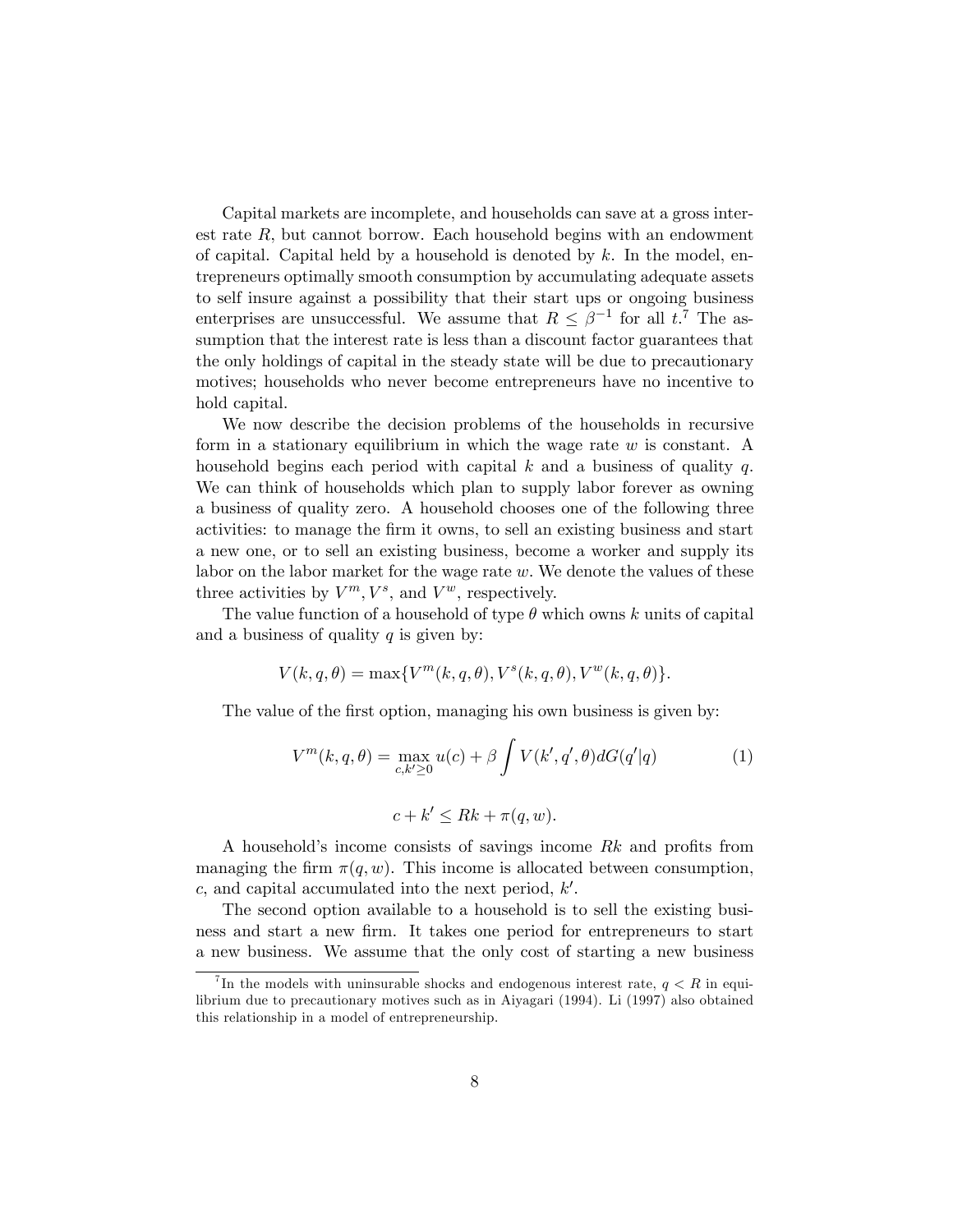is the opportunity cost of household's time. We assume that financial contracts available to households are limited, and a household cannot hire an outside manager for the Örm they own. This assumption is consistent with the findings in Bitler, Moskowitz, and Vissing-Jorgensen (2004) who find that most entrepreneurs hold large ownership in firms they run and argue that this observation can be explained by the moral hazard associated with running small Örms. Therefore, an entrepreneur who owns a business and wants to start a new business must sell the currently owned business. The price of a business of quality q is  $p(q)$ . We discuss the determination of  $p(q)$ below. Since households do not incur any out of pocket expenses at the time they started the business, the base for the capital gains tax is equal to the value of the Örm they sell, and net receipts from business sales are given by  $p(q)(1 - \tau)$ , where  $\tau$  is the capital gains tax rate.

The value of selling an existing business and starting a new business is then given by:

$$
V^{s}(k,q,\theta) = \max_{c,k'\geq 0} u(c) + \beta \int V(k',q,\theta)dF(q|\theta)
$$
  

$$
c + k' \leq p(q)(1-\tau) + Rk.
$$
 (2)

The income of a household consists of savings income  $Rk$  and the profit from the sale of the firm  $p(q)(1 - \tau)$ . The household allocates this income to current consumption and capital accumulation.

An entrepreneur who becomes a worker sells his business and pays capital gains tax. The value function of such an entrepreneur is given by:

$$
V^{w}(k, q, \theta) = \max_{k', c} u(c) + \beta V(k', 0, \theta)
$$
  

$$
c + k' \le p(q)(1 - \tau) + Rk + w.
$$
 (3)

The income of an entrepreneur who sells a business consists of savings income Rk, profits from the sale of the firm  $p(q)(1 - \tau)$ , and wage income w. This income is used for current consumption and capital accumulation.

We consider a simple way of determining the prices of firms. We assume there are a large number of competitive risk-neutral firms called banks which specialize in buying firms from entrepreneurs, hiring managers at wage  $w$ , and running Örms. Unlike households, banks are not borrowing-constrained and can borrow and lend at the rate  $R$ . We allow the efficiency with which banks operate firms to be different from that of entrepreneurs. Specifically, a firm of quality q, when run by a bank, produces  $(\lambda \pi(q, w) - w)$  units of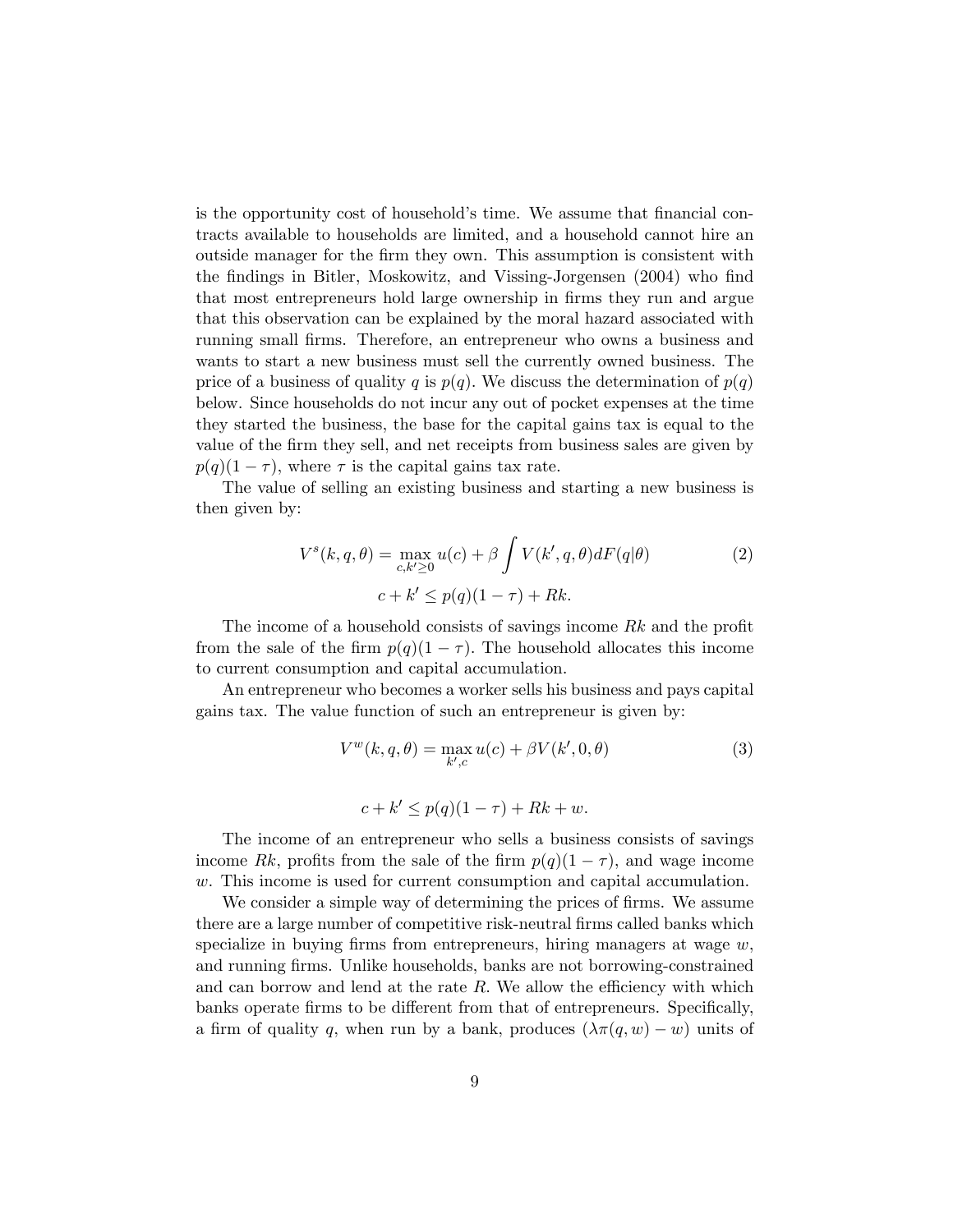profit. (In the calibrated version of the model below, we find that  $\lambda < 1$ .) The price is determined such that expected profits for banks are equal to zero. A recursive representation of the price of a business of quality  $q$  is then as follows:

$$
p(q) = Max\{\lambda \pi(q, w) + \frac{1}{R} \int p(q'|q) dG(q'|q), 0\}.
$$
 (4)

An alternative interpretation of the parameter  $\lambda$  is that the profit function  $\pi(q, w)$  includes nonpecuniary returns the entrepreneur obtains from running a business and that  $\lambda \pi(q, w)$  represents the pecuniary return from owning the business.

In the appendix, we describe an equilibrium for this economy in which the wage rate  $w$  is endogenously determined. In the rest of this paper, we focus mainly on results for an economy in which the wage rate is given.

## 4 Dynamics of the model: a simple example

In this section, we consider a simplified version of the model that allows us to clearly illustrate the dynamics of the model and the lock-in effect of capital gains taxation. We make two principal assumptions: agents are risk-neutral, and markets are complete.

#### 4.1 Environment

We assume that the utility function of agents is  $\sum \beta^{t-1} c_t$ . The quality of a new business takes on one of two values  $\bar{q}$  and 0. The Markov process G for the quality of business is as follows. A firm of quality  $\bar{q}$  stays at that quality level in the following period with probability  $\mu$  and switches to a quality level of 0 with probability  $(1 - \mu)$ . A firm of quality level 0 stays at that level forever. The probability that a new firm is successful is simply the comparative advantage parameter  $\theta$ . We assume that  $\pi(q, w) = q - w$ ;  $\lambda = 1$ , and  $R = 1/\beta$ . Since  $R = 1/\beta$ , and entrepreneurs are risk neutral, capital accumulation is indeterminate and the problem of the entrepreneurs is simply to maximize the present value of consumption. Therefore, we can ignore capital accumulation for the purposes of this section.

Let  $p(q)$  denote the value of a firm of quality q. From (4), using  $\pi(q, w)$  =  $q - w$ ,  $\lambda = 1$ ,  $R = 1/\beta$  and the Markov process on business quality q, we have that  $p(q) = (q - w) + \beta \mu p(q)$ , so that the price of a business is given by

$$
p(q) = \frac{q - w}{1 - \mu \beta}.\tag{5}
$$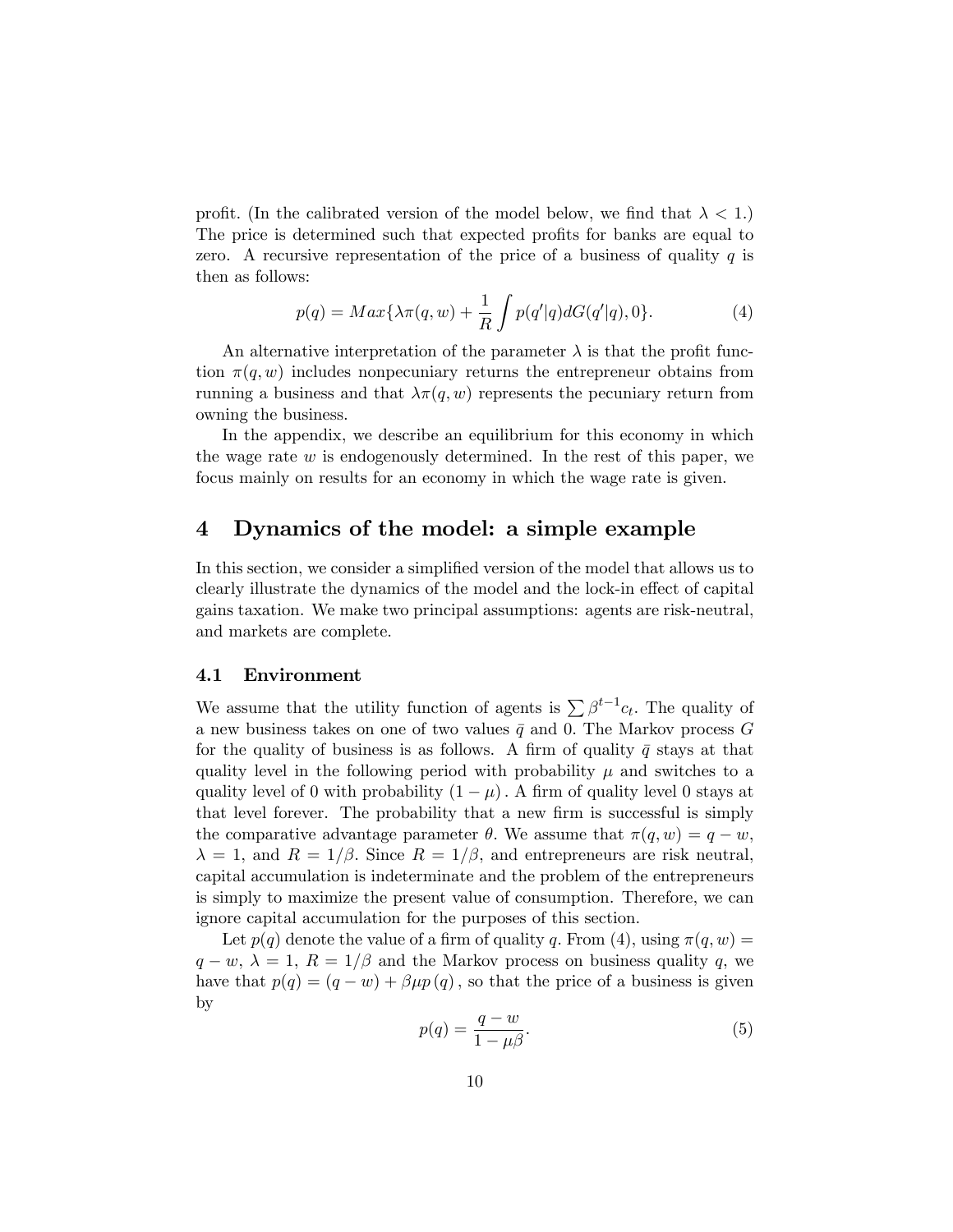Since entrepreneurs are risk-neutral,  $p(q)$  is also the present discounted value of profits for an entrepreneur who chooses to maximize the profits of an existing business until it reaches a quality level of zero.

#### 4.2 Equilibrium without capital gains taxes

In this subsection, we describe the solution to the model without capital gain taxes.

Consider first the decision problem of an agent who always chooses to work and currently does not own a business. The value of such strategy is

$$
V^{w}(0, \theta) = w + \beta V(0, \theta).
$$

Simplifying this expression we get

$$
V^w(0,\theta) = \frac{w}{1-\beta}.\tag{6}
$$

Next, consider the decision problem of an agent who starts new businesses and sells them immediately if they are successful. The value of such a strategy for an agent who currently does not own a firm is

$$
V^{s}(0, \theta) = 0 + \beta [\theta V^{s}(\bar{q}, \theta) + (1 - \theta) V^{s}(0, \theta)].
$$
 (7)

To understand  $(7)$ , note that an agent who does not have a firm and starts a new one receives a profit of zero in the first period. In the next period, with probability  $\theta$  the agent owns a successful business of quality  $\bar{q}$  and receives the value of  $V(\bar{q},\theta)$  from selling the business and with probability  $(1 - \theta)$  will not have a business and receives a value of  $(1 - \theta) V (0, \theta)$ .

The value of a strategy of starting and selling firms for an agent who currently owns a firm of quality  $\bar{q}$  is equal to the sum of the price  $p(\bar{q})$  for which an agent sells this firm and the value of not having a firm  $V^s(0,\theta)$ and is given by

$$
V^{s}(\bar{q},\theta) = p(\bar{q}) + V^{s}(0,\theta). \qquad (8)
$$

We solve the system of linear equations  $(7)$  and  $(8)$  to derive:

$$
V^{s}(0, \theta) = \frac{\beta \theta}{(1 - \beta)} \frac{\bar{q} - w}{(1 - \mu \beta)}
$$

$$
V^{s}(\bar{q}, \theta) = \frac{\bar{q} - w}{1 - \mu \beta} \left[ 1 + \frac{\beta \theta}{(1 - \beta)} \right].
$$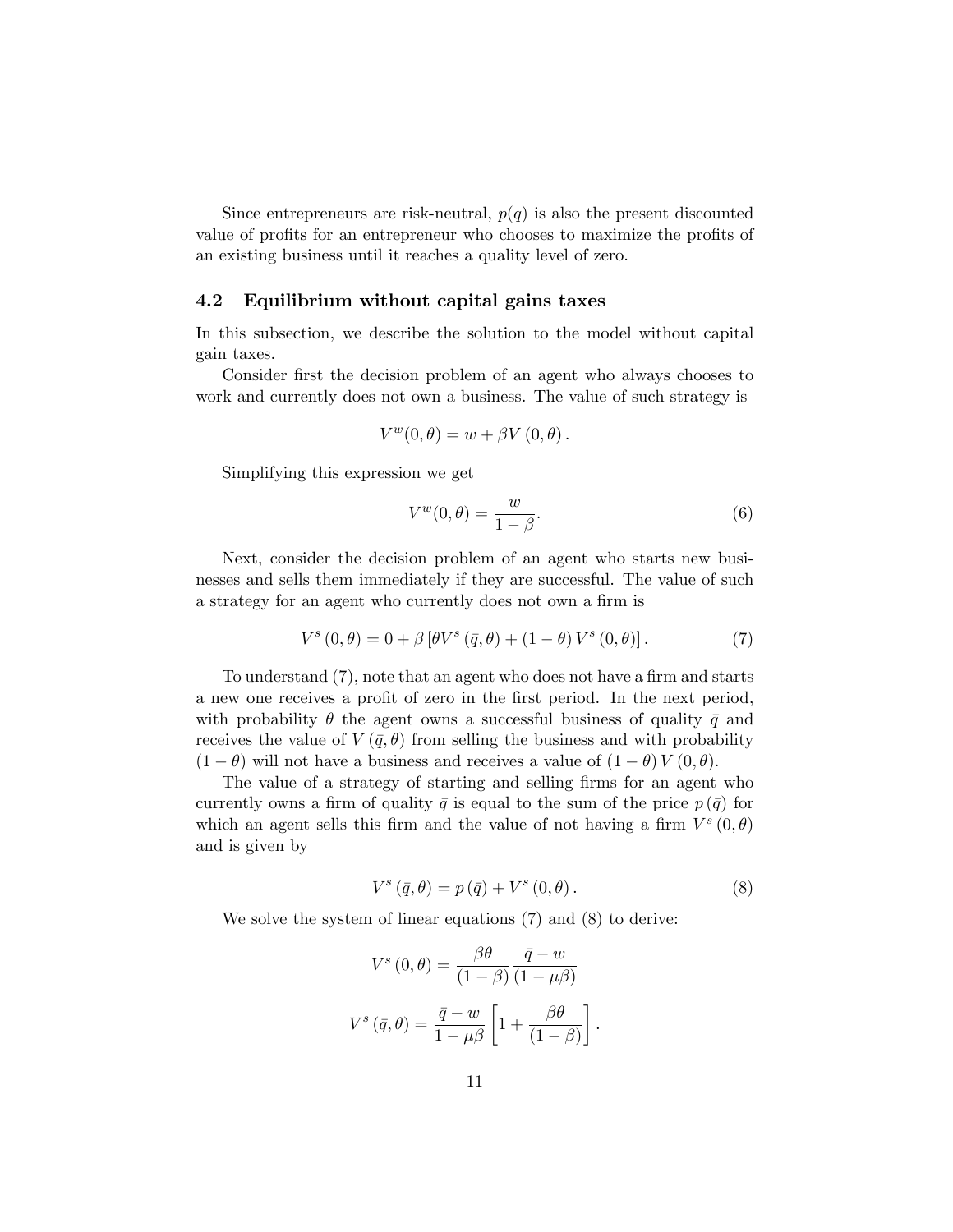Note that both  $V^s(0, \theta)$  and  $V^s(\bar{q}, \theta)$  are increasing in the comparative advantage parameter  $\theta$ .

We can also characterize a problem of an agent who chooses to start a firm and, if a firm is successful, to self-manage it. For future use, note that this value is independent of the level of capital gains taxes. The value of not having a firm  $V^m(0, \theta)$  for such agents is equal to the sum of zero profits for the start-up period and the discounted sum in the next period of the value of having a successful firm  $V^m(\bar{q},\theta)$  an event that happens with probability  $\theta$  and the value of not having a firm, an event that happens with probability  $(1 - \theta)$ :

$$
V^{m}(0,\theta) = 0 + \beta \left[\theta V^{m}(\bar{q},\theta) + (1-\theta) V^{m}(0,\theta)\right].
$$
 (9)

The value of owning a successful firm  $V^m(\bar{q},\theta)$  is equal to the sum of immediate profits  $\bar{q} - w$  and a discounted value of having a successful firm  $V^m(\bar{q},\theta)$  in the period that follows if the firm is not bankrupt, that happens with probability  $\mu$ , and a value of not owning a firm that happens with probability  $(1 - \mu)$ :

$$
V^{m}(\bar{q},\theta) = q - w + \beta \left[ \mu V^{m}(\bar{q},\theta) + (1 - \mu) V^{m}(0,\theta) \right].
$$
 (10)

We solve the system of linear equations  $(9)$  and  $(10)$  to derive:

$$
V^{m}(\bar{q},\theta) = \beta \theta \frac{q-w}{1-\beta\mu} / \left[1 - \frac{\beta^{2}\theta \left(1-\mu\right)}{1-\beta\mu} - \beta \left(1-\theta\right)\right]. \tag{11}
$$

Straightforward algebra shows that a strategy of always managing a firm and starting a new firm when the old firm disappears (that is when  $q = 0$ ) is dominated by a strategy of selling an existing firm immediately and starting a new firm.

We can then determine the cutoff level of the comparative advantage parameter  $\theta$  at which an entrepreneur is indifferent between working and being an entrepreneur who sells firms. This level is given by setting the value  $V^s(0)$  equal to  $V^w(0, \theta)$ :

$$
\frac{\beta\hat{\theta}}{(1-\beta)}\frac{\bar{q}-w}{(1-\mu\beta)}=\frac{w}{1-\beta},
$$

so that the cutoff level is given by

$$
\hat{\theta} = \frac{w(1-\pi\beta)}{(q-w)\beta}.
$$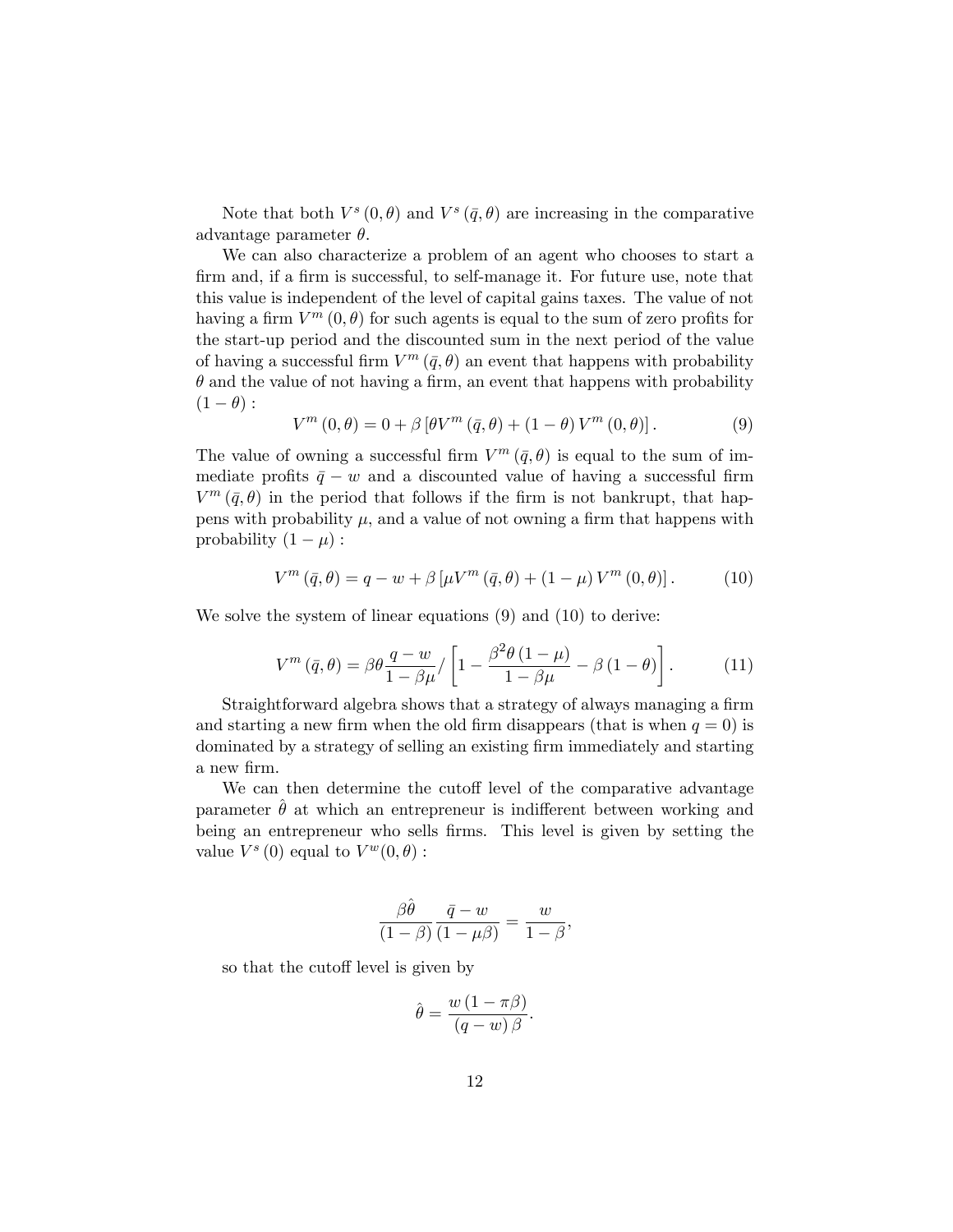Since the value of an entrepreneur who starts and then sells a firm  $V^s(0, \theta)$  is increasing in the comparative advantage parameter  $\theta$ , it follows that an entrepreneur with  $\theta < \hat{\theta}$  chooses to be a worker and one with  $\theta \geq \hat{\theta}$ chooses to start a new business.

In Figure 8 we plot the value functions of the agents who work (solid line), start and sell firms (dashed line), and, for illustrative purposes, the value of self-managing a firm (dash-dotted line). The value of starting and immediately selling a firm is always higher than starting but self-managing a firm. The intersection of the dashed line with the solid line gives us the cutoff level  $\ddot{\theta}$ .

#### 4.3 Equilibrium with capital gains taxes

If the level of capital gains taxes is positive, an agent chooses one of three types of strategies: always work, always start and sell successful businesses, or start new businesses when old ones disappear and then manage successful businesses. Since the problem is stationary, we need to consider only these three strategies.

The value functions are obtained in an analogous fashion to the case without capital gains taxes. For an entrepreneur who manages his business and plans to manage any successful new business, they are given above by  $(9)$  and  $(10)$ ; the solution is given by  $(11)$ .

For an entrepreneur who sells the business and starts a new one and plans to continue doing so in the future, the value function is derived analogously to the previous section and is given by:

$$
V^{s}(0,\theta) = \frac{\beta\theta}{(1-\beta)} \frac{(\bar{q}-w)(1-\tau)}{(1-\mu\beta)}.
$$
\n(12)

where  $\tau$  is the capital gains tax rate.

For an agent who always works, the value function as above is given by (6)

The cutoff level  $\hat{\theta}_1$  at which an entrepreneur is indifferent between starting new businesses and then managing them or being a worker is obtained by setting  $V^m(0, \theta) = w/(1-\beta)$ . Simplifying, we obtain that this cutoff level is given by

$$
\hat{\theta}_1 = \frac{1-\beta}{\beta \left[ \frac{\left(\bar{q} - w\right)\left(1-\beta\right)}{\left(1-\beta\mu\right)w} + \frac{\beta\left(1-\mu\right)}{1-\beta\mu} - 1 \right]}.
$$

The cutoff level  $\hat{\theta}_2$  at which entrepreneurs are indifferent between always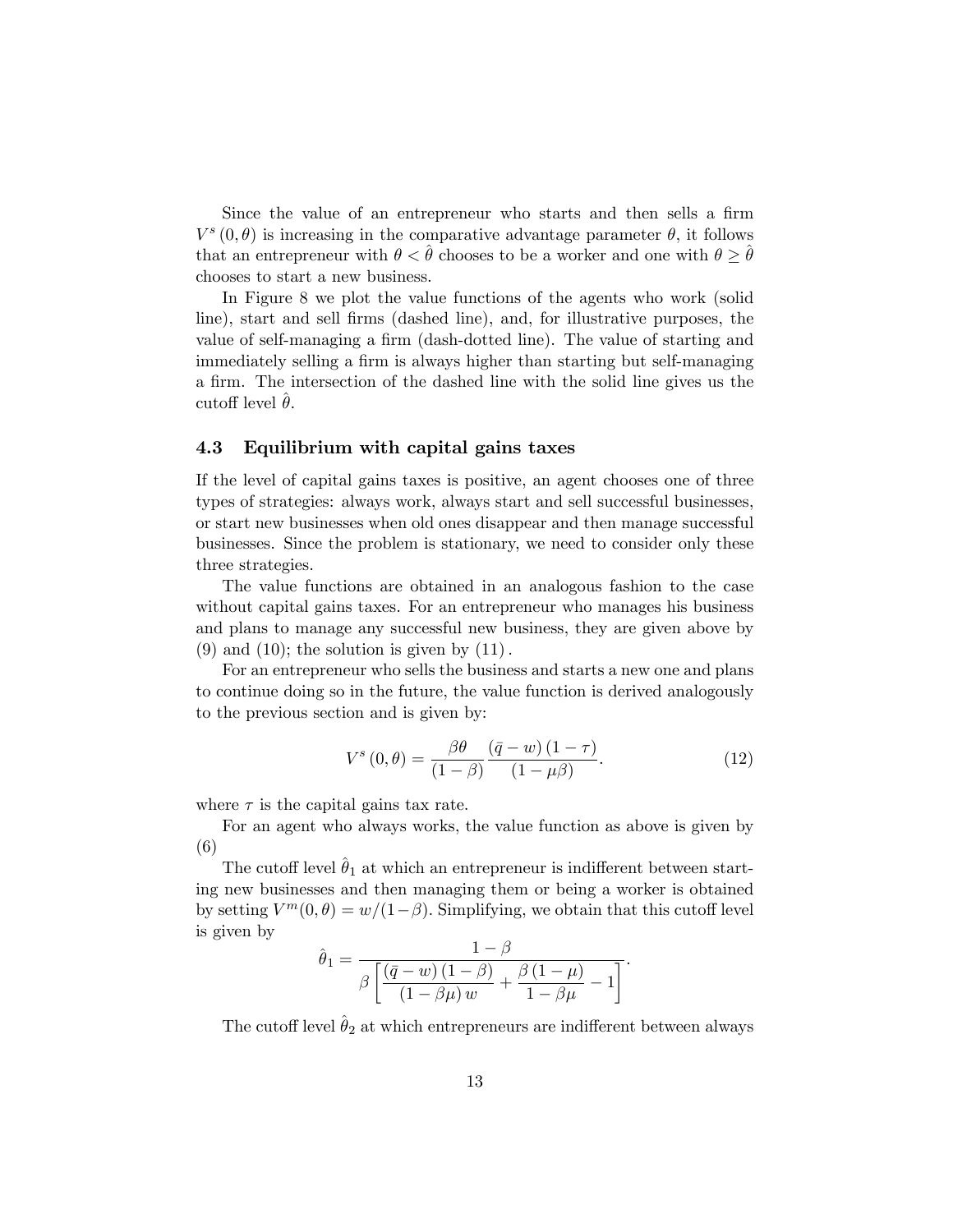managing firms and selling them is found by setting their values equal to each other. Straightforward algebra shows that the cutoff level is given by

$$
\hat{\theta}_2 = \left[ \frac{(1-\beta)}{(1-\tau)} - (1-\beta) \right] / \left[ -\frac{\beta^2 (1-\pi)}{1-\beta \pi} + \beta \right].
$$

We illustrate the effects of the capital gains tax in Figure 9. The value functions for the workers (solid line) and those who start but self-manage firms (dash-dot curve) remains the same as in the case of no taxes. For the entrepreneurs who sell Örms, the capital gains tax rotates the value function (dashed line) pivoted at the origin. The higher the tax, the smaller the slope of the dashed line.

We plot the results for an intermediate value of the tax for which all three types of strategies are used in equilibrium. Figure 9 shows that entrepreneurs with comparative advantage parameters  $\theta \leq \theta_1$  choose to be workers. Entrepreneurs with comparative advantage parameters  $\theta$  in the interval  $[\hat{\theta}_1, \hat{\theta}_2]$  choose to be entrepreneurs who self-manage firms. Entrepreneurs with comparative advantage parameters  $\theta$  in the interval  $[\hat{\theta}_2, 1]$ choose to be entrepreneurs who sell firms.

If the capital gains tax rate is very small then there are only two regions: work or be an entrepreneur who sells firms. If the capital gains tax is very large (the slope of the dashed line is very small) then no entrepreneurs will sell firms. Agents who have skills higher than  $\theta_1$  choose to self-manage firms.

Comparing Figure 8 and Figure 9 we see that the capital gains tax introduces two distortions. First, fewer entrepreneurs choose to start businesses and instead choose to become workers. Second, some entrepreneurs who choose to start businesses manage the businesses themselves rather than sell them. We call this second distortion the lock-in effect. To see the sense in which this lock in effect introduces a pure distortion, consider the following policy in the environment with capital gains taxes. Suppose that it is possible to make the capital gains tax rate type-specific. Then consider a policy under which all entrepreneurs with types below  $\theta_2$  face a tax rate of zero and all entrepreneurs with types above  $\theta_2$  face a capital gains tax rate of  $\tau$ . Under this new policy it is easy to see that the entrepreneurs who sell Örms make exactly the same choices as in the environment without capital gains taxes. All other agents behave as if there are no taxes. Those who start new businesses and have types below  $\theta_2$  are better off and the welfare of those with types above  $\theta_2$  is unchanged. Government revenue is exactly the same with the new policy as it is with a uniform capital gains tax rate. The welfare loss due to the lock-in effect is the area of the shaded region in Figure 9.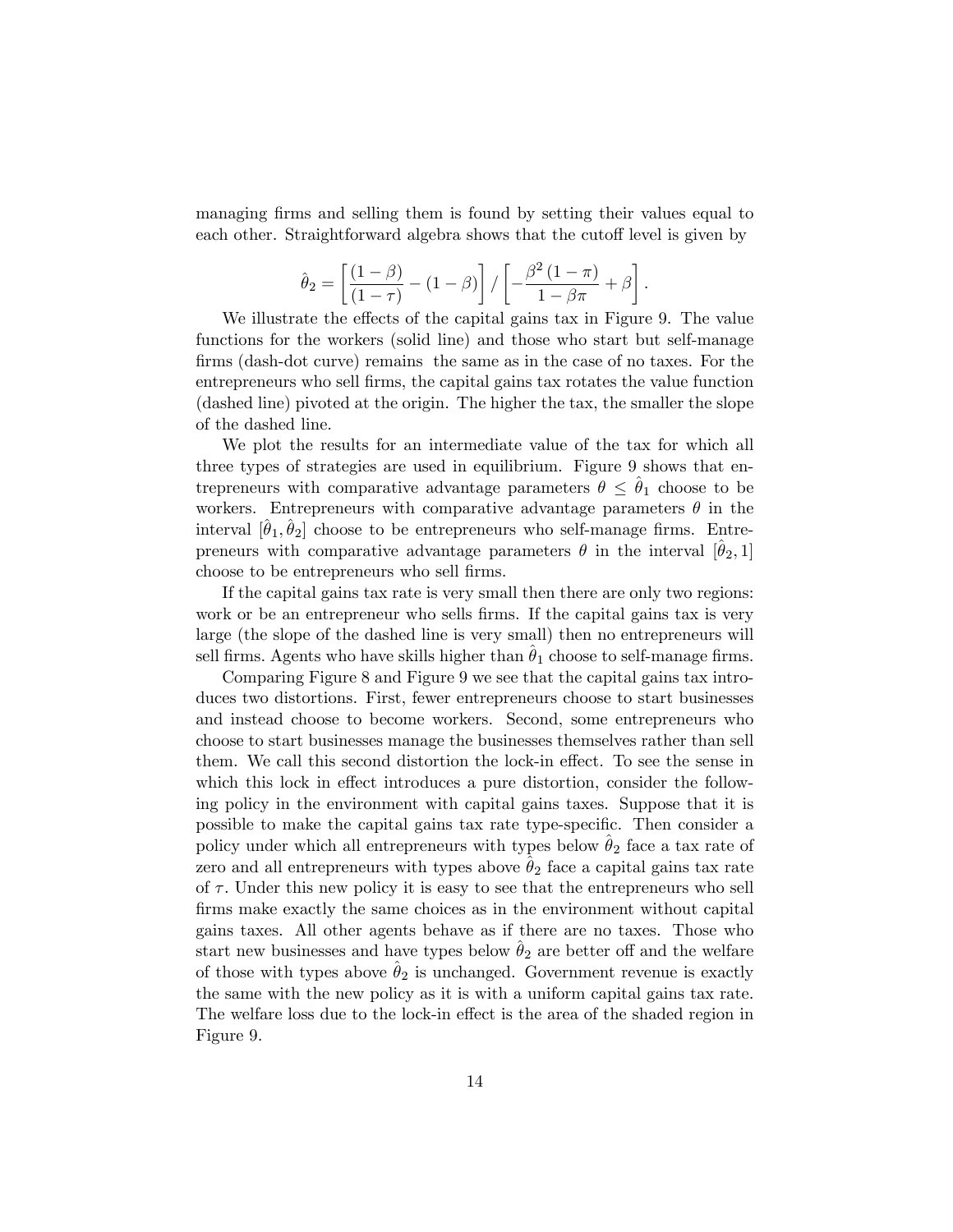We turn now to analyzing welfare in the general model with risk averse entrepreneurs and capital accumulation.

### 5 Parameterization

In this section we describe how we choose the parameters of the general model with risk averse agents and incomplete markets. Suppose that the quality of a business takes on one of three values: a high value  $q_h$ , intermediate value  $q_m$ , or a value of 0. We define  $\theta$  to be the probability that startup is successful, that is, has quality  $q = q_m$ .

We further assume that  $u(c) = \log c$ . The parameters to be chosen are then  $\beta$ , R,  $\pi(q|w)$ ,  $F(q|\theta)$ ,  $\mu(\theta)$ ,  $w$ ,  $G(q'|q)$ , and  $\lambda$ .

We set a period of the model to be equal to two years. This time interval is consistent with the data from Holmes and Schmitz (1995), who show that there is a significant decrease in the failure rate of firms after two years in operation. We set the discount factor  $\beta$  be equal 0.9, (an annual rate of time preference of 5 percent), the interest rate  $R$  equal to 1.08, and the capital gains tax rate to be equal to 20 percent. The interest rate of  $R$  is chosen so that non-entrepreneurs do not hold wealth in a steady state and so that  $\beta R$ is close to 1.

We adopt a particularly simple formulation of  $\pi(q|w)$ . We assume that  $\pi(q|w) = q-qw$ . We use the number of employees as an index of firm quality. We assume that successful firms can be of two sizes,  $q_m$  and  $q_h$ . We use data from Table 1 in Evans (1987) to choose parameters for the evolution of firms. Evans considers dynamics of firms over a 6-year period from 1976 to 1982 and provides data for firms of a range of ages and sizes. The information on firm sizes is partitioned in seven groups: firms with  $(1-19)$ ,  $(20-49)$ ,  $(50-99)$ ,  $(100–249), (250–499), (500–999),$  and with more than 1000 employees. For each group of firm sizes, the information on the growth rate, exit rate, and number of firms in the sample is further grouped by the age of firms. There are five groups of firm ages:  $(0-6)$ ,  $(7-20)$ ,  $(21-45)$ ,  $(45-95)$ , and over 96 years old.

According to Evans, more than 70 percent of young firms with an age of less than 6 years employ between 1 and 19 workers. This observation suggests that a good approximation to the c.d.f.  $\overline{F}$  which describes the formation of new firms is to assume that  $F(q_h|\theta) = 0$  and  $F(q_m|\theta) > 0$  and  $F(0|\theta) > 0$ . We assume that firms in this group correspond to the size  $q_m$ of a successful business in our model. Assuming that firms are log normally distributed on the interval between 1 and 19 employees, we calculate that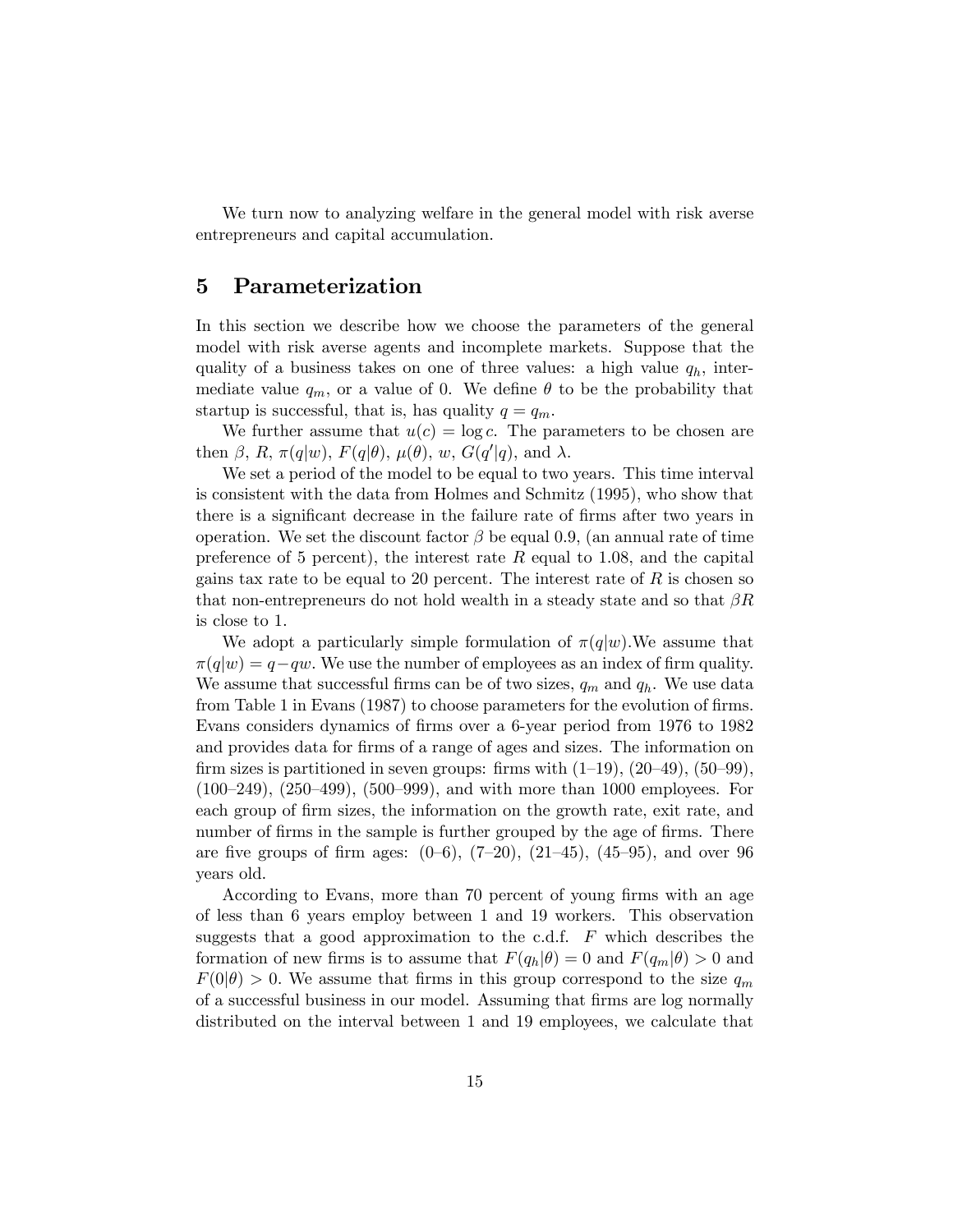a start-up employs on average 7 workers and set  $q_m$  to be equal to this number. We assume that the rest of the firms in the sample correspond to firms of size  $q_h$  in our model. Assuming that employment is log normally distributed for each size group in Evans, we find that the average size of the firms with employment of more than 20 people to be equal to 89 and set  $q_h$ to be equal to this number.

We assume that the probability of success  $f(\theta)$  is linear,  $f(\theta) = \theta$ , and  $\mu(\theta)$  is log-normally distributed with mean  $\mu$  and variance  $\sigma^2$ . We then choose  $\mu$  to be equal to the initial failure rate of firms, and  $\sigma$  to match the share of income of entrepreneurs in total income<sup>8</sup> . We target the share of income of entrepreneurs to be  $16-22$  percent as in Quadrini (2000).

Next, we describe our choice of the transition function  $G(q'|q)$ . Though most firms start small, they eventually grow. In the sample, only 45 percent of the Örms employ fewer than 19 workers. An average annual logarithmic growth rate of employment for a small firm is equal to 3.73 percent. An average growth rate for a firm with more than 20 workers is negative, equal to  $-1.62$  percent. Evans (1987) also reports that small and young firms are more likely to fail. Small mature firms with an age of more than 6 years have a 21 percent probability of exiting in the following 6 years. Only 11 percent of large Örms exited his sample of the same period. Irrespective of their size, young firms face a much higher probability of exiting the market, with an exit rate of almost 40 percent. In our model this number will correspond to the Örms that were started but turned out to be unsuccessful, and we will call this number an *initial exit rate*. We convert the statistics on firms failure reported by Evans from a six-year to a two-year interval and present the results in Table 1.

| Exit rate (small firm)   | 7.63%    |
|--------------------------|----------|
| Exit rate (large firm)   | 3.83%    |
| Growth rate (small firm) | $7.4\%$  |
| Growth rate (large firm) | $-3.2\%$ |
| Initial exit rate        | 15.5%    |

Table 1: Firm Dynamics

We choose a transition probability matrix (Table 2) of firm sizes  $G(q'|q)$ such that exit and growth rates for small and large firms correspond to the ones found in Evans.

<sup>&</sup>lt;sup>8</sup>Alternatively, we could have chosen  $\sigma$  to match the distribution of spells of enterprenurship in the PSID data.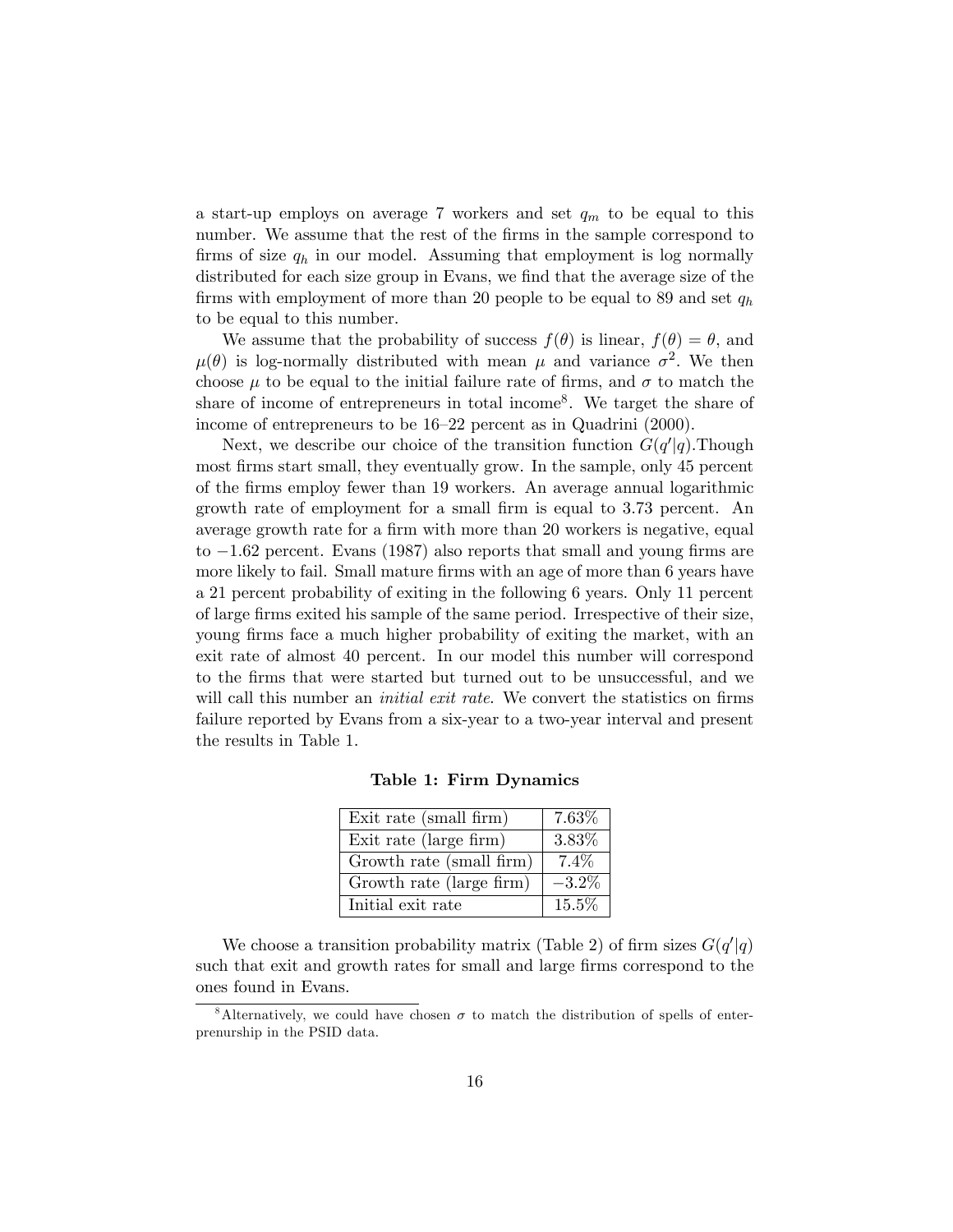Table 2: Transition Probabilities

|       |        | $q_m$  | $q_h$  |
|-------|--------|--------|--------|
| 0     |        |        |        |
| $q_m$ | 0.0763 | 0.90   | 0.0237 |
| $q_h$ | 0.0383 | 0.0177 | 0.95   |

We choose the wage rate  $w$  to match the number of entrepreneurs to be in the range of 9–14 percent of the population (Quadrini  $(2000)$ ) and Gentry and Hubbard (2000)). We choose  $\lambda$  so that 9 percent of all surviving firms are sold biannually (Holmes and Schmitz (1995)). We collect the parameters in Table 3.

Table 3: Parameters of the model

| Parameter |  |       |                       |  |
|-----------|--|-------|-----------------------|--|
| Value     |  | 0.875 | $0.93 \mid 1.08 \mid$ |  |

The reason that the share of entrepreneurial income in the model is higher than in the data is that the assumption  $R < \beta^{-1}$  eliminates any incentive to save, except for savings for precautionary motives. As a result, workers in the model do not hold capital, while a substantial part of entrepreneurial income comes from capital holdings.

## 6 Equilibrium Dynamics: General Model

In this section we present a numerical characterization of equilibrium dynamics for the parameterized model and compare the results to those from a model with no capital gains tax. We denote by  $h(k, q, \theta)$  the policy function of an agent, which can start a new Örm, manage the existing one or sell and become a worker.

We start by describing dynamics of our model for individuals who do not own a firm  $(q = 0)$  for the capital gains tax equal to 20 percent and 0 percent. In Figure 10 we present the computed value of  $h(k, 0, \theta)$  for an economy where the capital gains tax is 20 percent. When an entrepreneur does not own a firm, he can either work and receive a wage (this decision corresponds to  $h(k, 0, \theta) = work$ , or start a new firm (this decision corresponds to  $h(k, 0, \theta) = start$ . The solid line in this figure represents combinations of individual's capital k and his ability  $\theta$  that makes him indifferent between starting a firm and working. For  $(k, \theta)$  that are located to the right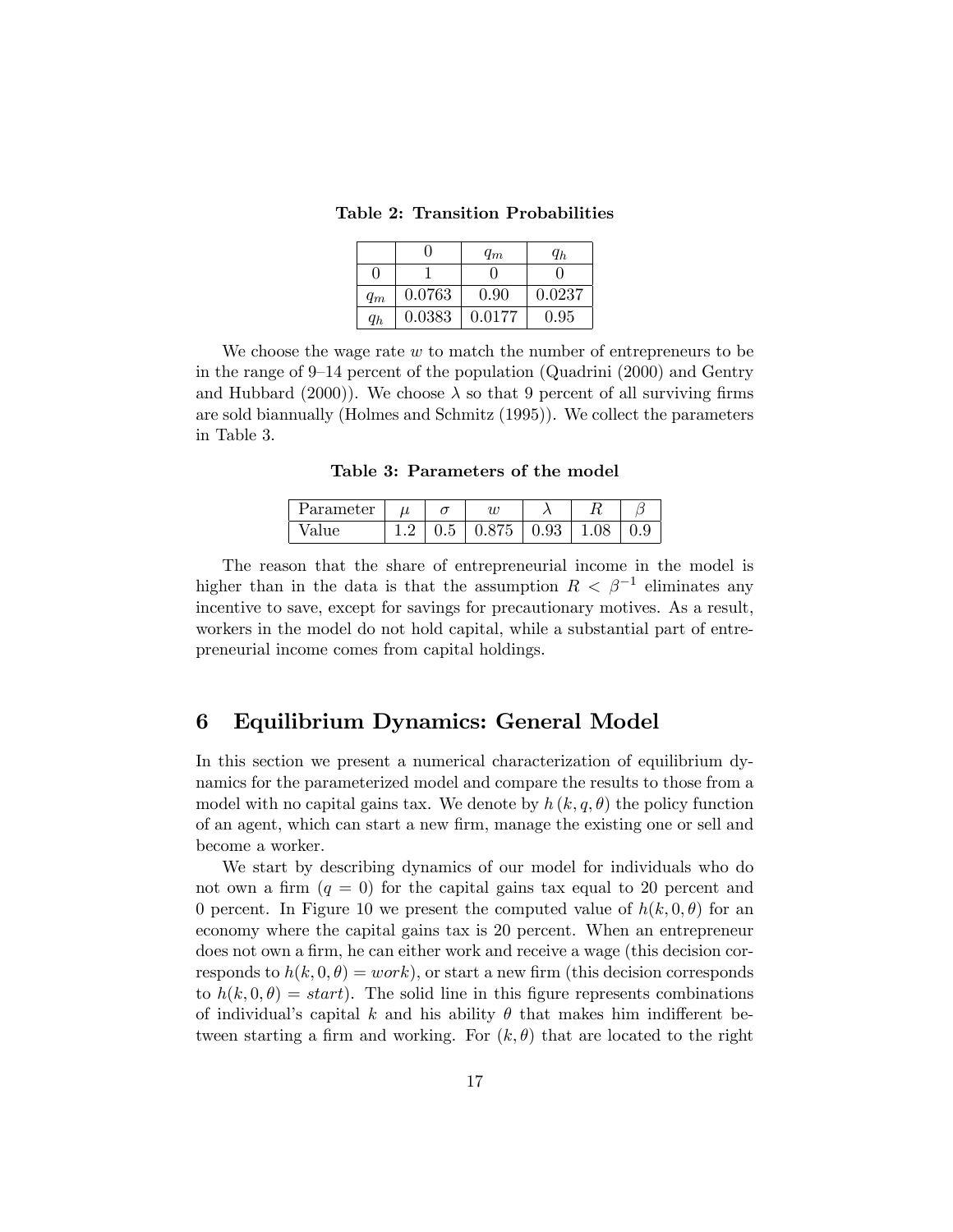of this line, an entrepreneur chooses to start a new firm, and for  $(k, \theta)$  that are located to the left of the line he chooses to work. Households with low comparative advantage (low  $\theta$ ) work, while households with high comparative advantage and sufficient wealth start a new firm. Entrepreneurs with a higher comparative advantage start a new firm when they have lower wealth relative to entrepreneurs with lower  $\theta$ . In Figure 11, we present the computed value of the policy function for an entrepreneur of type  $\theta = 0.9$  who does not own a firm:  $k'(k, 0, 0.9)$ . For low values of current capital holdings  $k \in [0, 0.3]$ , an entrepreneur saves capital to start a new firm. Above capital holdings of 0.3, entrepreneurs start firms. An entrepreneur who starts a new firm consumes capital income to finance consumption and  $k' = 0$  for  $k \in [0.3, 0.9]$ . If an entrepreneur starts a series of successful firms his capital holdings grow, and his savings are close to being a linear function of capital. A decrease in the capital gains tax rate from 20 percent to 0 percent, changes the values of  $h(k,0,\theta)$  and  $k'(k,0,\theta)$  (Figures 12 and 13) only insignificantly. In particular, entrepreneurs start firms for slightly lower levels of capital at the tax rate of zero percent than with a 20 percent tax.

We proceed to describe policy functions for an entrepreneur who owns a firm  $q_m$  (Figures 14 and 15) for an economy with the capital gains tax equal to 20 percent. Most of the entrepreneurs choose to manage a firm. For relatively small levels of capital, only entrepreneurs with high comparative advantage start a new firm. If an entrepreneur has significant wealth he becomes more similar to risk-neutral Önancial intermediaries and, faced with the capital gains tax, has less incentive to sell a firm. When the capital gains tax is decreased from 20 percent to 0 percent the policy functions change significantly (Figures 16 and 17). Entrepreneurs sell existing firms and start new firms for lower levels of comparative advantage and for significantly higher levels of capital. The policy functions for entrepreneurs who own a firm  $q_h$  are very simple: all entrepreneurs manage a firm.

We compare the predictions of the model regarding the number and duration of entrepreneurial spells to those of the PSID data we described earlier (Figures  $1-2$ ). In Figures  $18-21$  we plot the number of entrepreneurial spells from our model over a 15-year span and the duration of these spells. We compute these spells in two ways. First, we compute each spell as the length of time an entrepreneur is between periods when an entrepreneur works for a wage in the labor market. Second, we compute a spell length as lasting from the period an entrepreneur starts a business up to the time the business is sold or goes out of business. Our model predicts that an average duration of an entrepreneurial spell is 10.1 years using the first method and 5.1 years using the second method, which is very close to the duration of 9.1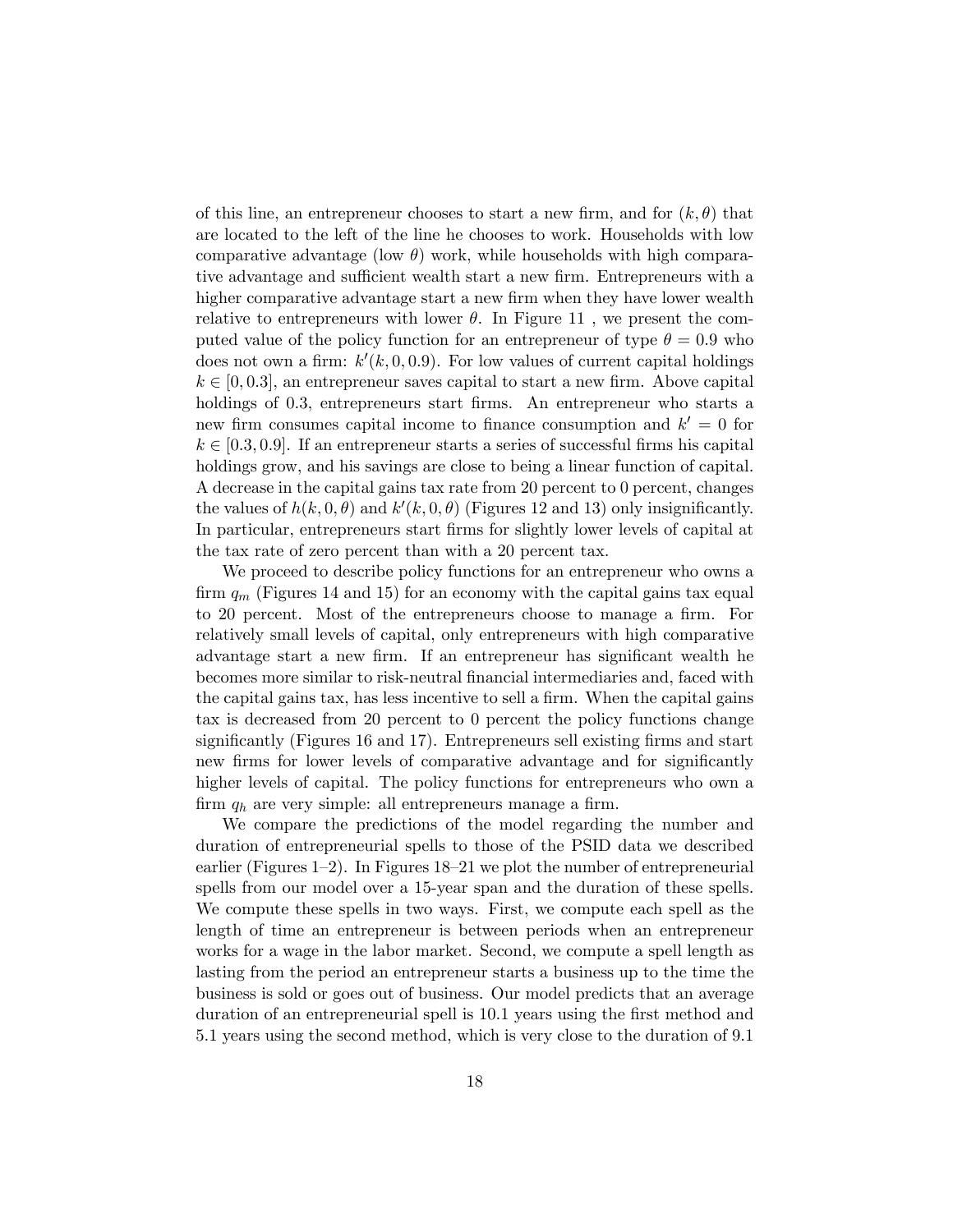years in the PSID data. The distribution of the duration and the number of entrepreneurial spells also matches well with the data. The only difference is since the period in the model is two years, the model slightly overpredicts the number of individuals who have only one unemployment spell.

## 7 Welfare experiments

In this section, we determine the welfare loss due to capital gains taxation and compare the welfare loss to that of capital taxation in a neoclassical model. We then show that a profit tax eliminates a part of the welfare loss of capital gains taxation. Finally, we determine the peak of the Laffer Curve in our model.

#### 7.1 Welfare losses of capital gains taxes

Capital gains taxes in the model affect a small group of people, since only entrepreneurs who sell firms (about 1 percent of population) are subject to the tax in each period. In our model, only the most productive entrepreneurs have incentives to sell businesses. Most entrepreneurs hold their businesses and avoid paying capital gains taxes. As a result, the amount of revenues collected from the capital gains tax is small and equal to about 0.25 percent of total consumption in the economy.

We use the following measure of welfare changes. Define  $\gamma$  to be the ratio by which consumption of each household in the benchmark economy can be increased in each period such that the total welfare (measured as an average of utilities of all households) is equal to the welfare under a new policy along the transition path of the economy.

First, we consider the effect of a decrease in a capital gains tax from 20 percent to 0 percent. Elimination of capital gains taxes creates a loss in revenues for government which in present value terms is equal to 6.6 percent of current consumption (assuming a 4 percent annual interest rate). We find that this reduction of taxes results in a  $0.48$  percent welfare gain in the economy.

This welfare gain comes from two sources. First, entrepreneurs who sell firms are better off since they do not have to pay capital gains taxes. They have a windfall in revenues which increases their welfare. The second effect comes from a more efficient allocation of time of individuals as more households specialize in starting new businesses rather than self-managing a business. In a benchmark economy where the capital gains tax is equal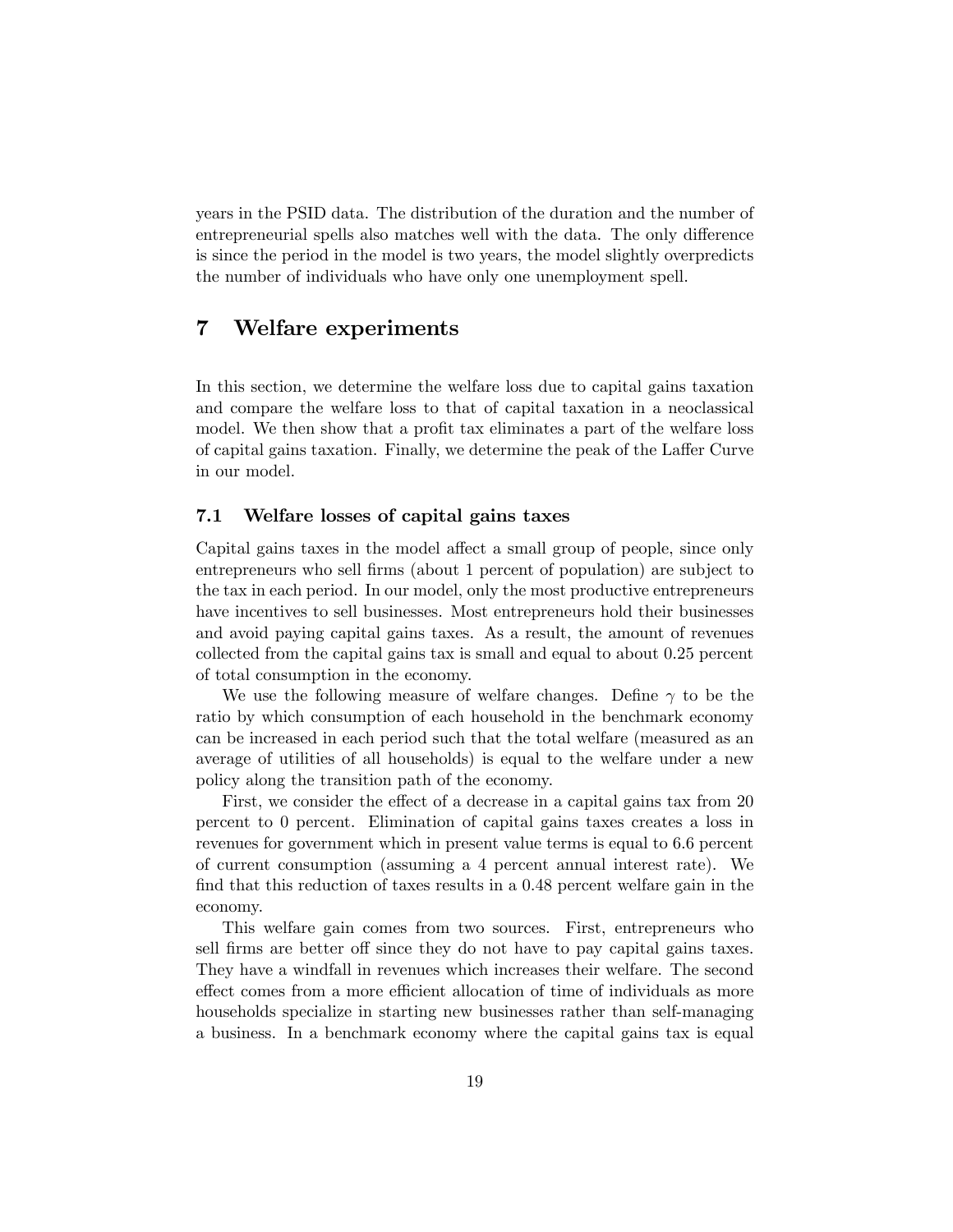to 20 percent, only 10 percent of the entrepreneurs sell businesses they just started, while the rest of the entrepreneurs manage businesses until they become bankrupt. When the capital gains tax is decreased to zero, the number of individuals specializing in start-ups increases to 29 percent.

To evaluate the size of the lock-in effect we construct a system of typespecific capital gains taxes. We retain capital gains taxes only on those individuals who, in the benchmark economy with taxes, start and immediately sell businesses. In our model, these entrepreneurs have a comparative advantage parameter of  $\theta = 0.9$  or greater. We exempt all other individuals from this tax. Notice that this policy change is a possible Pareto improvement. The highest type entrepreneurs continue to make the same decisions and pay the same taxes. Lower type entrepreneurs never paid capital gains taxes in equilibrium since they chose to manage their businesses. With such a tax system, the lock-in effect is completely removed, and the same amount of revenues is collected, since the same household are subject to the tax as in the benchmark economy. This tax changes the behavior of 2 percent of the households in the economy who switch from holding firms to selling them. The welfare gain is quite large at 0.14 percent. Alternatively, the deadweight loss is 0.14/0.25=56 cents of loss for each dollar collected.

#### 7.2 Comparison with welfare losses of capital taxation in the neoclassical growth model

A tax on capital is usually considered to be one of the most distorting taxes. Lucas (1990) Önds that substituting capital income taxation with less distorting taxes would produce a welfare gain equivalent to  $0.75-1.25\%$ of consumption. We compare the welfare effect of a decrease in the capital tax in a standard neoclassical growth model with inelastic labor supply to a decrease in the capital gain tax in our model. Since the amount of revenues collected under capital taxes is disproportionately larger than the amount collected by the capital gain tax, we will decrease the capital income tax rate in the one sector growth model so that the losses in the revenues for the government are exactly equal to the losses in revenues with abolishment of capital gain tax.

We compare this gain to the equivalent reduction in taxes in a standard one sector growth model described as follows. Households maximize a discounted utility function  $\sum \beta^t \ln(c_t)$ . The consumer's budget constraint is as follows:

$$
c_t + k_{t+1} \le (1 - \tau)(r_t - \delta)k_t + k_t + w_t.
$$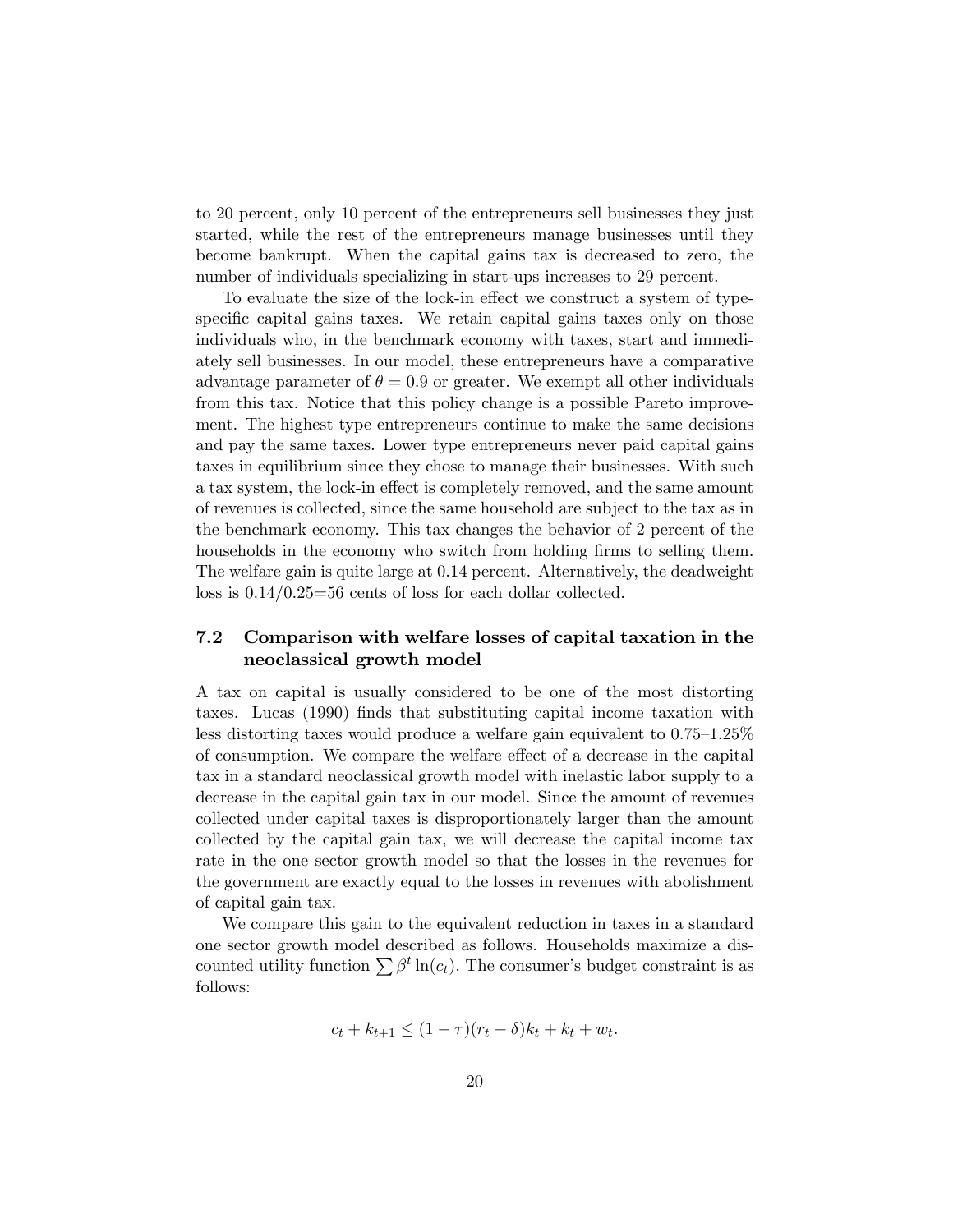The production function is Cobb-Douglas  $Y_t = K_t^{\alpha}$ . We assume that taxes on capital are equal to 40 percent,  $\alpha$  is  $1/3$ , and capital-output ratio in the steady state is equal to 3.

With this parametrization, in the steady state  $R = \alpha K^{\alpha - 1} = 1/9 = 11$ percent. We choose the depreciation parameter  $\delta$  to be equal to 7.1% such that an annual net interest rate  $R_t - \delta$  is equal to 4 percent as in the benchmark model. From the Euler equation, we choose  $\beta = 0.977$ .

The present value of tax revenues in this model is  $\tau (r_{ss} - \delta)K_{ss}/(1 - \frac{1}{\sqrt{3}})$ 1  $\frac{1}{1 + r_{ss} - \delta}$  and equal to 169 percent of total consumption in a steady state. To reduce the amount of the collected revenues by 6.6 percent of the initial consumption, tax rate should be decreased by 3.5 percent to 36.5 percent. This reduction in taxes will lead to an increase in the welfare equivalent to 0.82 percent of consumption.

As in the discussion of the capital gains taxes, the welfare gain reflects effects from an increase in the income of the households and a decrease in investment distortions. To single out the distortionary effect of capital taxes, we introduce a lump sum tax in addition to the 36.5 percent tax on capital such that the amount of tax revenues is equal to the revenues with 40 percent capital tax. This experiment is similar to the type-specific capital gains tax considered in the previous section. We find that this tax leads to the welfare increase equal to 0.38 percent of consumption. Alternatively, the deadweight loss is  $0.38/0.25 = 1$  dollar 52 cents of loss for each dollar collected.

Thus the distortion from capital taxes is of the same order of magnitude as the distortion from capital gains taxes. (See Table 4)

|                   | Change in welfare   Distortion |          |
|-------------------|--------------------------------|----------|
| Capital tax       | $0.82\%$                       | $0.38\%$ |
| Capital gains tax | $0.48\%$                       | 0.14%    |

Table 4: Welfare and Distortions

Welfare losses in both our model and in the model of Lucas are significanlty higher than those found in public finance literature (for example in Ballard et.al 1985) that range about 10-15 cents of loss per dollar collected. We conjecture that the main reason is that we have a dynamic model rather than either static model or a model with myopic households considered in public economics literature.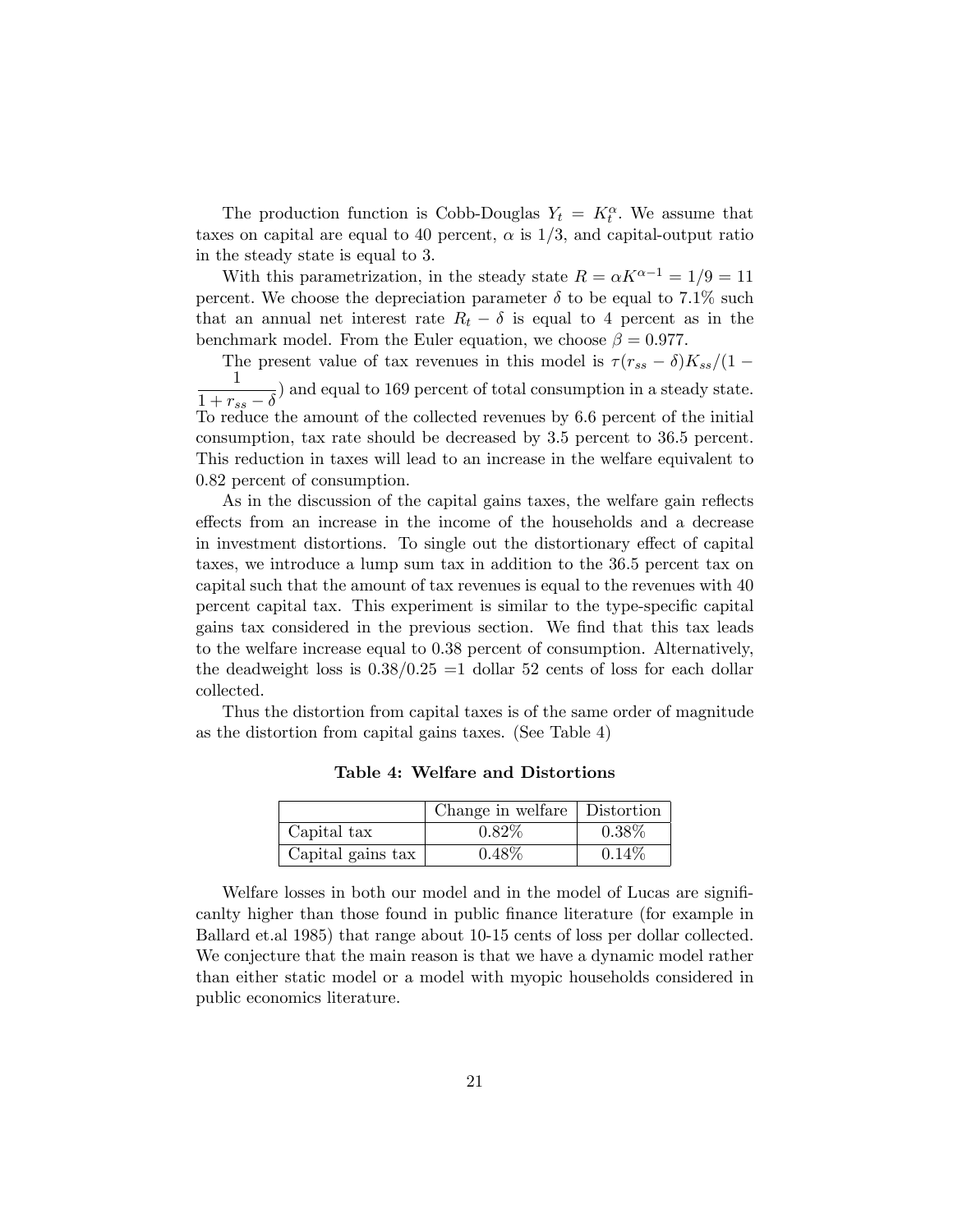#### 7.3 Profit taxes

The type-specific tax discussed above is not a satisfactory alternative for the capital gains tax. The skills of the entrepreneurs are not observable, and the government cannot tax only high-skilled individuals while exempting all others. Alternatively, a government that wants to collect the same amount of revenues while alleviating the lock-in effect can switch to taxation of profits of companies. A tax on profits eliminates the lock-in effect since it is not paid at the time when the company is sold. However, there are two other effects that such a tax would create. Similar to an accrual tax, it creates disincentives for some households who would start and keep the firms. When these entrepreneurs pay taxes on firm profits, their revenues from running businesses are lower and they may decide to join the labor force instead. The second effect is distributional. In the benchmark model, only 10 percent of entrepreneurs paid capital gains tax. Business income tax is paid by all the entrepreneurs, including the ones who sell firms in the very Örst period. Those entrepreneurs incur tax indirectly, through the lower price at which they can sell businesses. This effect can be expected, in general, to be positive through the more even distribution of the tax burden. Thus, the welfare gain may exceed gain from the elimination of the lock-in effect.

We find that an income tax as small as 0.75 percent is sufficient to collect the same amount of revenues as with 20 percent capital gains tax. The results of computations for an economy with a profit tax are presented in Table 5. These results are consistent with the intuition outlined above. Though the number of entrepreneurs decreases slightly, there is a much higher business turnover in the economy. The total income of entrepreneurs falls, since individuals who specialize in starting businesses tend to have lower levels of precautionary savings than those holding businesses. Welfare with income taxes increases by 0.4 percent of consumption.

| <b>Statistics</b>           | Model:              |
|-----------------------------|---------------------|
|                             | $0.75\%$ income tax |
| Percentage of entrepreneurs | $11\%$              |
| Income of entrepreneurs     | $35\%$              |
| Initial exit rate           | 19%                 |
| Percent of firms sold       | $43\%$              |

Table 5: Statistics of the Model

#### 7.3.1 Laffer curve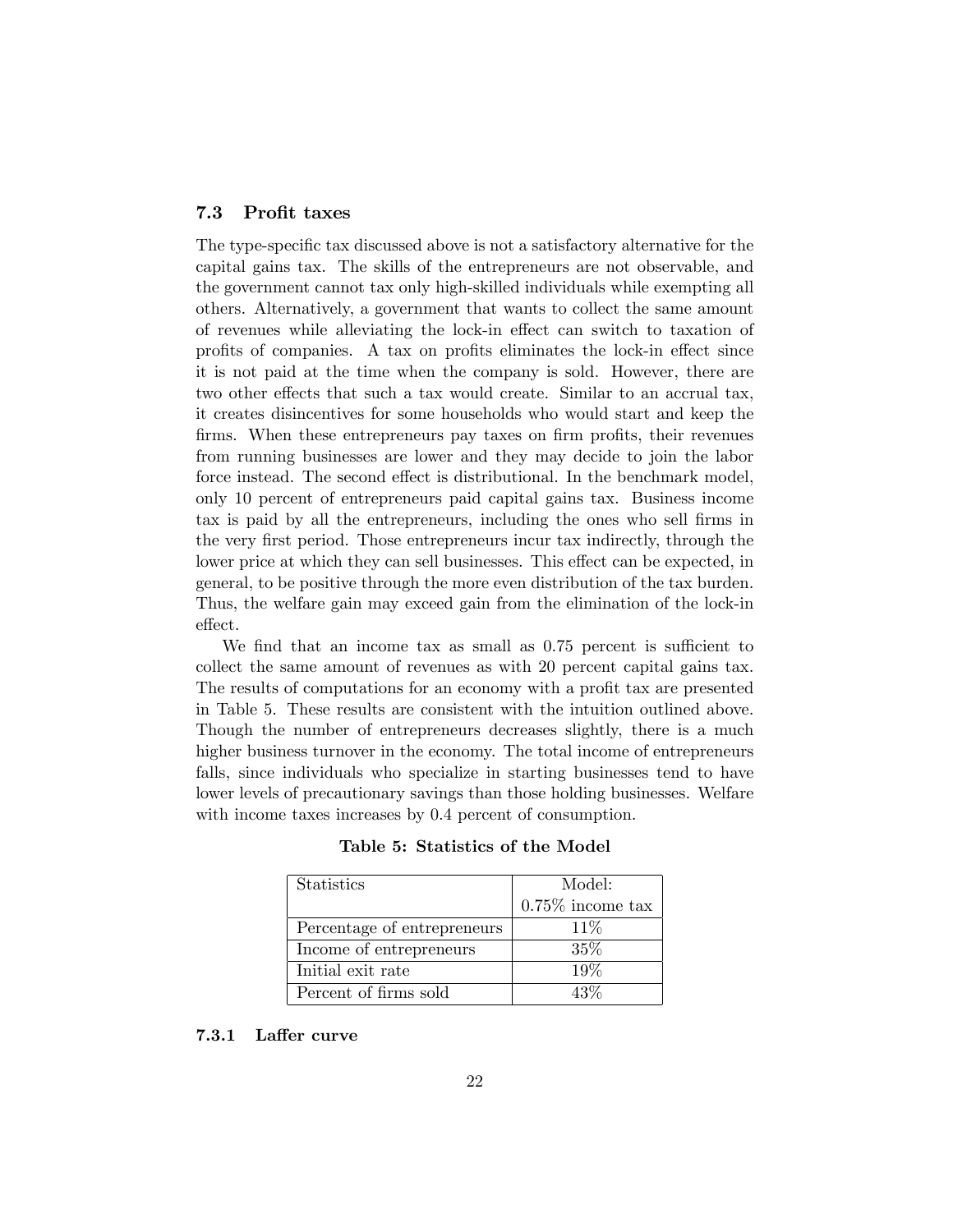The empirical literature has estimated effects of changes in capital tax rates on the amount of the collected revenues. One of the most active debates is whether a small decrease in the tax rate would provide an incentive to increase realization of the capital gains so that total collected revenues from the tax do not decrease. Burman and Randolph (1994) and Bogart and Gentry (1995) contain reviews of this literature. In our model, capital gains realizations are very sensitive to the tax rate. Figure 22 plots revenues against the capital gains tax rate. Revenues peak at a relatively low tax rate of 15 percent. This finding suggests that, unlike other taxes such as tax on capital income, the "Laffer curve" effect is very strong for the capital gains. Even a moderate tax rate of 20 percent locks a significant number of entrepreneurs in their business, and cutting this rate may significantly increase revenues and increase welfare.

For comparison purposes, the peak of the analogous Laffer Curve associated with taxation of capital income in a one-sector growth model is the labor share of national income, which is roughly 70 per cent.

## 8 Conclusion

In this paper we study the effect of capital gains taxes on entrepreneurial activity. These taxes create an incentive for entrepreneurs to manage their own businesses rather than to sell them and start new businesses. We quantitatively estimate this lock-in effect and find that the welfare distortions of the current level of capital gains taxes is large. We also Önd that the amount of collected revenues rises rapidly at low levels of taxes but peak at 15 percent and then quickly decline.

We have abstracted from general equilibrium effects whereby reducing capital gains tax rates could raise revenue from taxes on other kinds of income. Incorporating such effects is likely to raise the welfare gains from reducing capital gains tax rates.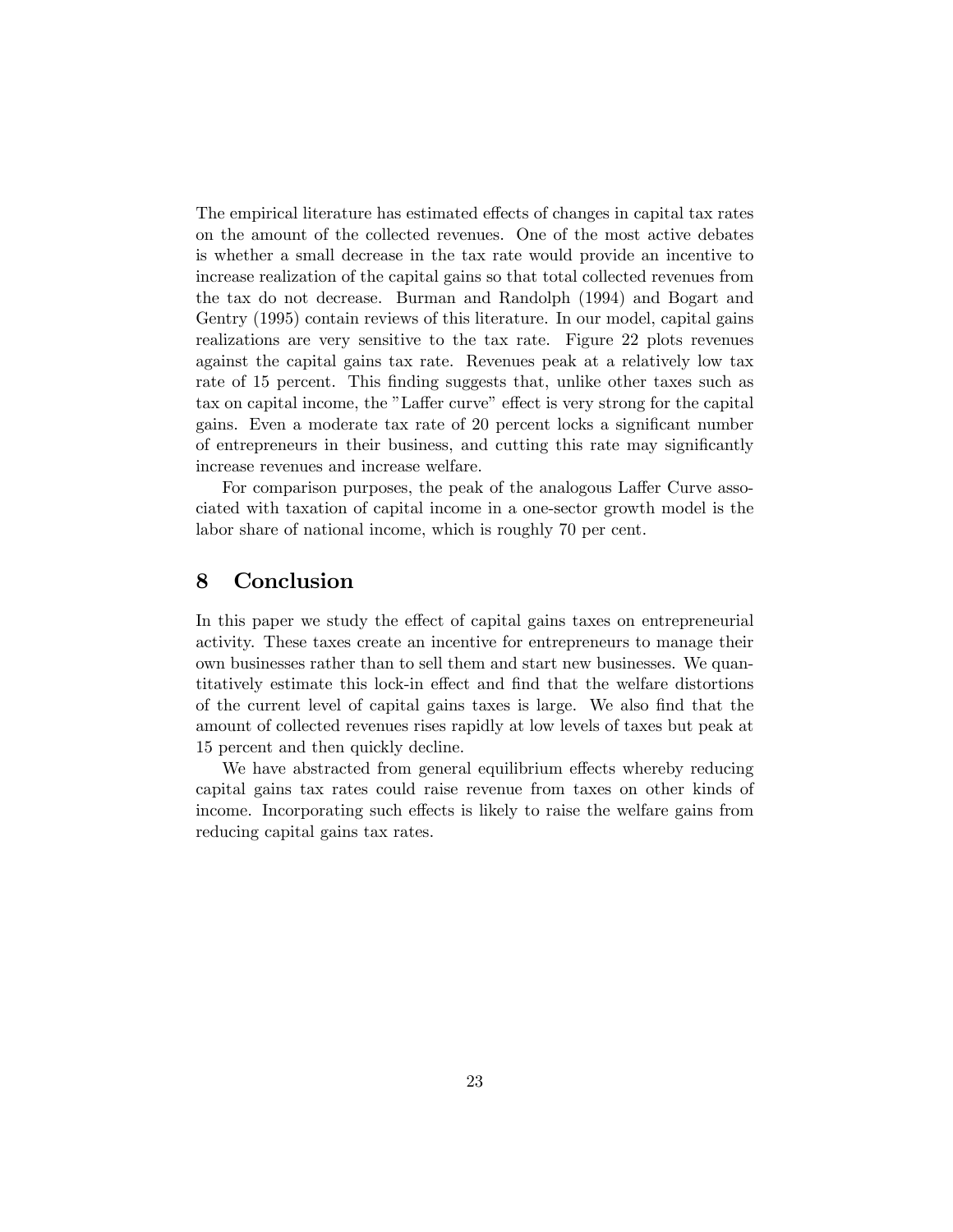#### Appendix

#### The Model Economy in General Equilibrium

In this appendix we describe a general equilibrium version of our model economy. The environment and the decision problems are described in the text. Here we define an equilibrium in which the labor market clears. The state of the economy is given by a distribution  $\Psi_t(k, q, \theta)$  which gives the measure of households of each type  $\theta$  who hold capital k and own a firm of quality  $q$ . In this paper, we will concentrate only on stationary equilibria where  $\Psi_t(k, q, \theta) = \Psi(k, q, \theta)$  for all t so that wages and return on capital are constant.

Let  $h(k, q, \theta) \in \{r, start, work\}$  be the decision of the worker to become manager, entrepreneur or workers. Analogously define

 $M = \{(k, q, \theta) | h(k, q, \theta) = manage\}$ 

 $S = \{(k, q, \theta) | h(k, q, \theta) = start\}$ 

 $W = \{(k, q, \theta) | h(k, q, \theta) = work\}$ 

Let  $I = \{(k, y, \theta) | S \cup W, y > 0\}$  be the set of all the agents who sell their firms to a financial intermediary in the current period.

The dynamics of the distribution of firms  $\phi(q)$  in the stationary equilibrium are described by the equation

 $\phi(q) = \int_{x>0} \left[ \int_0^q dG(y|x) \right] d\phi(x) + \int_I d\Psi(k, y, \theta)$ 

The first part of this expression is the transition dynamics of the firms which are already owned by the intermediary. The second part captures the newly purchased firms.

The number of workers in equilibrium is equal to the number of the available vacancies. Then the feasibility condition is

 $(6)$  $\int_M n(q, w) d\Psi(k, q, \theta) + \int n(q, w) d\phi + \int_{S \cup M} d\Psi(k, q, \theta) = 1$ 

The first expression is the number of workers which are hired by the managers who own their businesses. The second part is the number of workers employed by the intermediaries. Finally the last term is total number of the entrepreneurs, both those who start new businesses and manage their own. Now we can define an equilibrium of this economy.

**Definition 1** A stationary equilibrium in this model economy is the distribution of households in the economy  $\Psi(k, q, \theta)$ , value functions  $V(k, q, \theta)$  and policy functions  $h(k, q, \theta)$  and  $k'(k, q, \theta)$  so that  $V, h, k'$  are the solution to the household's maximization problem  $(1)-(4)$ , price functions  $p(q)$  given in (5), feasibility (6) holds and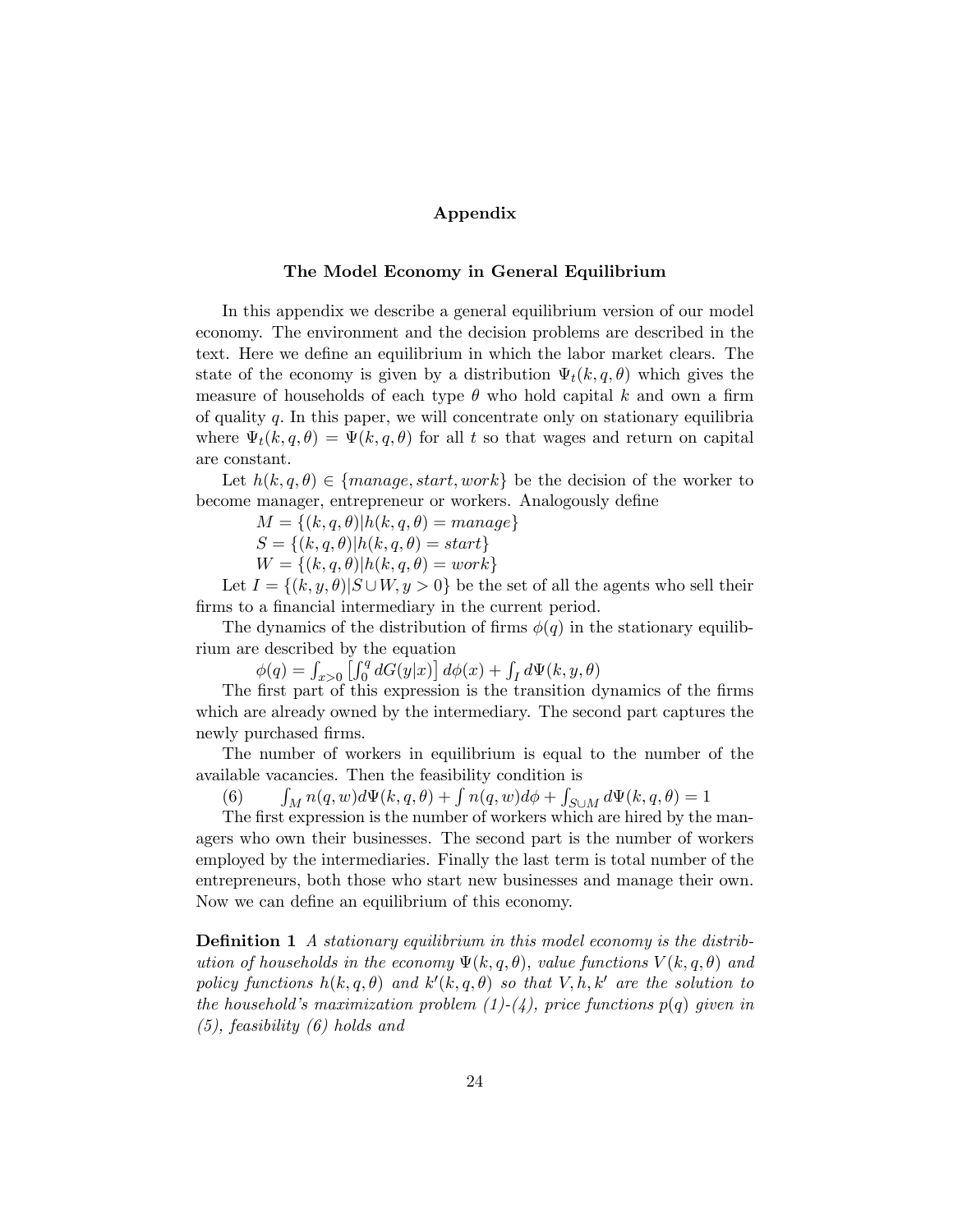$$
\Psi(k,q,\theta) = \int_{\substack{(x,y,\theta) \in M \\ h^k(x,y,\theta)=k}} d\Psi(x,y,\theta) g(q|y) + \int_{\substack{(x,y,\theta) \in S \\ h^k(x,y,\theta)=k}} d\Psi(x,y,\theta) f(q|\theta) +
$$
  
+  $\int_{\substack{(x,y,\theta) \in W \\ h^k(x,y,\theta)=k}} d\Psi(x,y,\theta) I_q = 1$   
where  $I_q = 1$ , if  $q = 0$  and 0 otherwise.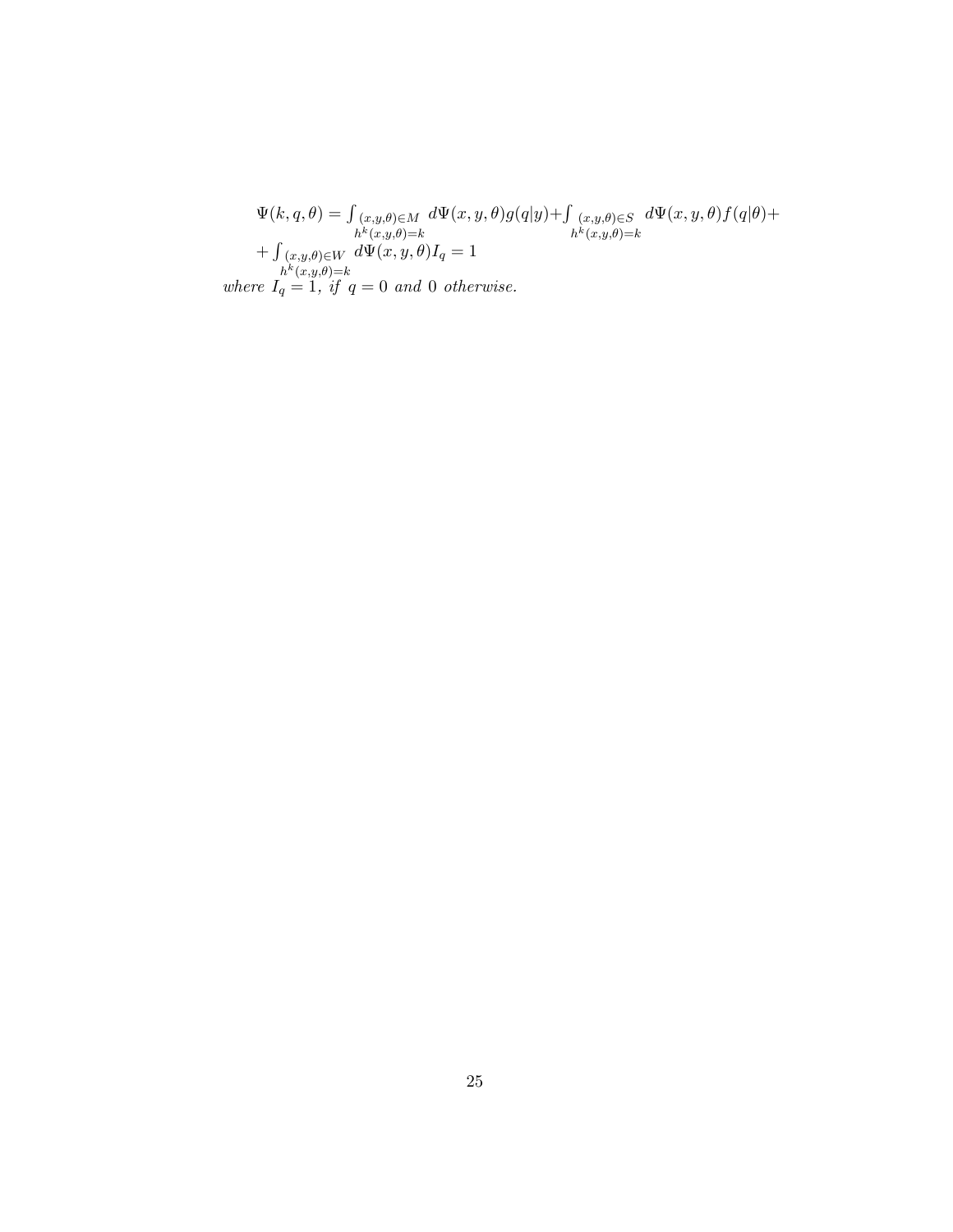## References

- [1] Aiyagari, S. R. (1994). Uninsured Idiosyncratic Risk and Aggregate Saving. Quarterly Journal of Economics, 109 (3); 659–684
- [2] Auten, Gerald E., Leonard E. Burman, and William C. Randolph (1989). Estimation and Interpretation of Capital Gains Realization Behavior: Evidence from Panel Data. National Tax Journal, 42(3): 353-374.
- [3] Balcer, Yves and Kenneth L. Judd (1987). Effect of Capital Gains Taxation on Life-Cycle Investment and Portfolio Management. Journal of Finance,  $42(3)$ ,  $743-758$ .
- [4] Ballard, Charles L., John B. Shoven and John Whalley (1985). General Equilibrium Computations of the Marginal Welfare Costs of Taxes in the United States. American Economic Review, Vol. 75 (1): 128-138.
- [5] Bitler, Marianne, Tobias J. Moskowitz, and Annette Vissing-Jorgensen  $(2004)$ , Testing Agency Theory With Entrepreneur Effort and Wealth, forthcoming Journal of Finance.
- [6] Birley, S., P. Westhead (1993). A comparison of new businesses established by "novice" and habitual" founders in Great Britain. International Small Business Journal, 12: 38-60.
- [7] Bogart, William and William Gentry (1995). Capital Gains Taxes and Realizations: Evidence from Interstate Comparisons. Review of Economics and Statistics  $77$   $(2)$ ,  $267-282$ .
- [8] Burman, Leonard. (1999). The Labyrinth of Capital Gains Tax Policy: A Guide for the Perplexed. Brookings Instition Press. 1999
- [9] Burman, Leonard and William Randolph (1994). Measuring Permanent Responses to Capital-Gains Tax Changes in Panel Data. American Economic Review 84 (4), 794-809
- [10] Cagetti, Marco and Mariacristina De Nardi (2002). Entrepreneurship, Frictions and Wealth. Federal Reserve Bank of Minneapolis. Working Paper 620.
- [11] Constantinidies, George (1983). Capital Market Equilibrium with Personal Tax. *Econometrica*. 51 $(3)$ , 611–636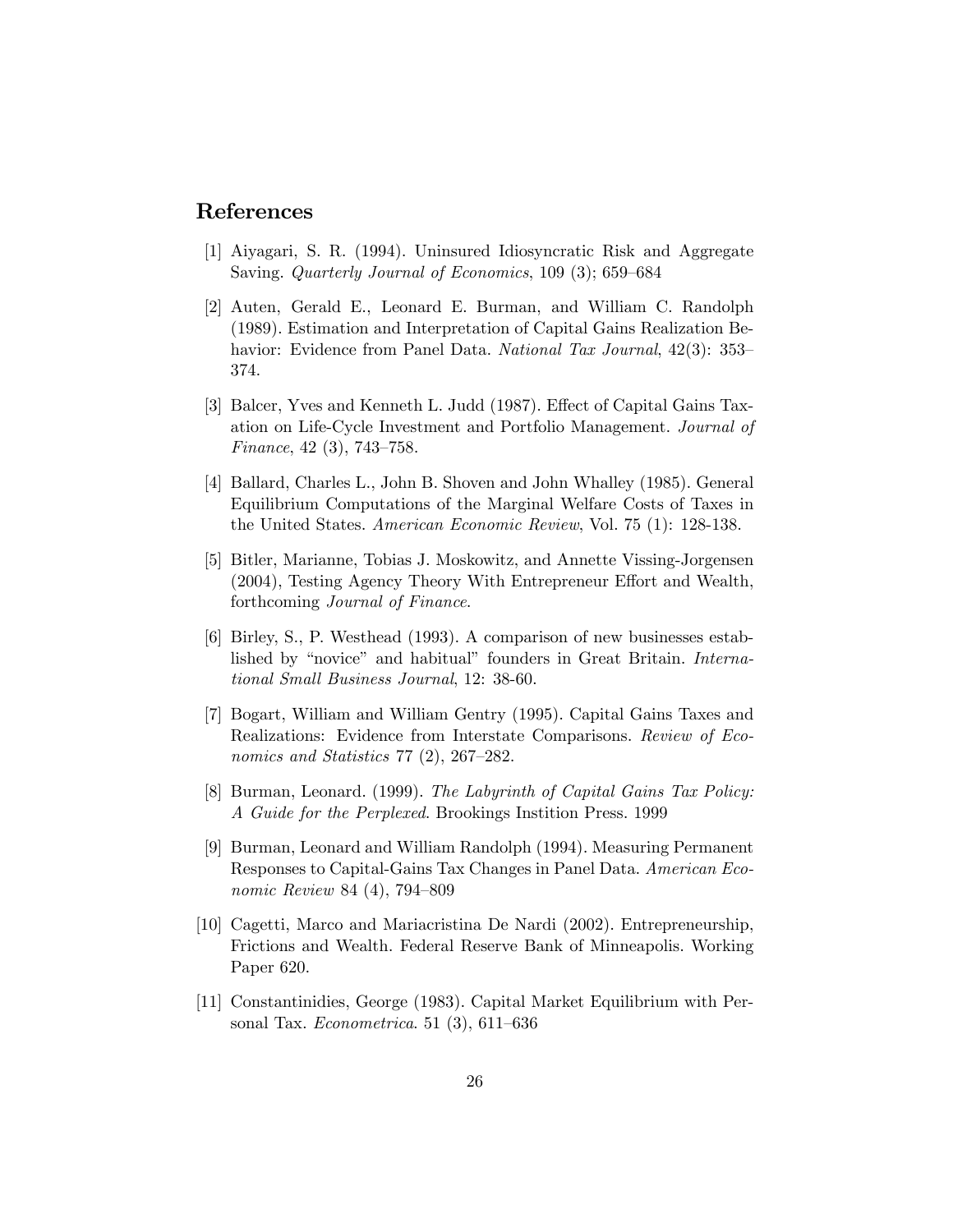- [12] Cullen, J. B. and R. Gordon (2002). Taxes and Entrepreneurial Activity: Theory and Evidence for the U.S.,NBER Working Paper 9015.
- [13] Dammon, Robert, Chester Spatt and Harold Zhang (2001). Optimal Consumption and Investment with Capital Gains Taxes. Review of Financial Studies,  $14(3)$ , 583–616
- [14] Evans, David S. (1987) Tests of Alternative Theories of Firm Growth. Journal of Political Economy, 95 (4):  $657-674$ .
- [15] Gentry, William M. and R. Glenn Hubbard (2000) Entrepreneurship and Household Saving. Unpublished Manuscript. Columbia University.
- [16] Holmes, Thomas J. and James A. Schmitz, Jr. (1990) A Theory of Entrepreneurship and Its Application to the Study of Business Transfers. Journal of Political Economy,  $98$  (2):  $265-294$ .
- [17] Holmes, Thomas J and James A. Schmitz, Jr. (1995) On the Turnover of Business Firms and Business Managers. Journal of Political Economy,  $103$  (5):  $1005-1038$ .
- [18] Ivkovic, Z., Poterba, J., and Weisbenner, S. (2003), Tax-Motivated Trading By Individual Investors, MIT Working Paper.
- [19] Kolvereid, L., E. Bullvag. (1993). Novices versus experienced business founders: An exploratory investigation. In S. Birley, I. C. MacMillan, and S. Subramony (Eds.), Entrepreneurship Research: Global Perspectives, Elsevier Science: 275-285.
- [20] Lazear, E. (2003), Entrepreneurship, NBER Working Paper 9109.
- [21] Li, Wenli (1997) Entrepreneurship and Government Subsidies Under Capital Constraints: A General Equilibrium Analysis. Federal Reserve Bank of Richmond. Working Paper 97-9.
- [22] Lucas, Robert E. Jr. (1990). Supply-Side Economics: An Analytical Review. Oxford Economic Papers,  $42$  (2): 293-316.
- [23] Moore, Stephen and John Silvia. The ABCs of the Capital Gains Tax. Cato Policy Analysis, 242.
- [24] Poterba, J. (1989), Venture Capital and Capital Gains Taxation, in Tax Policy and the Economy, Vol. 3, edited by Lawrence H. Summers,  $47$ <sup>-</sup> 67. Cambridge, MA:: MIT Press, 1989.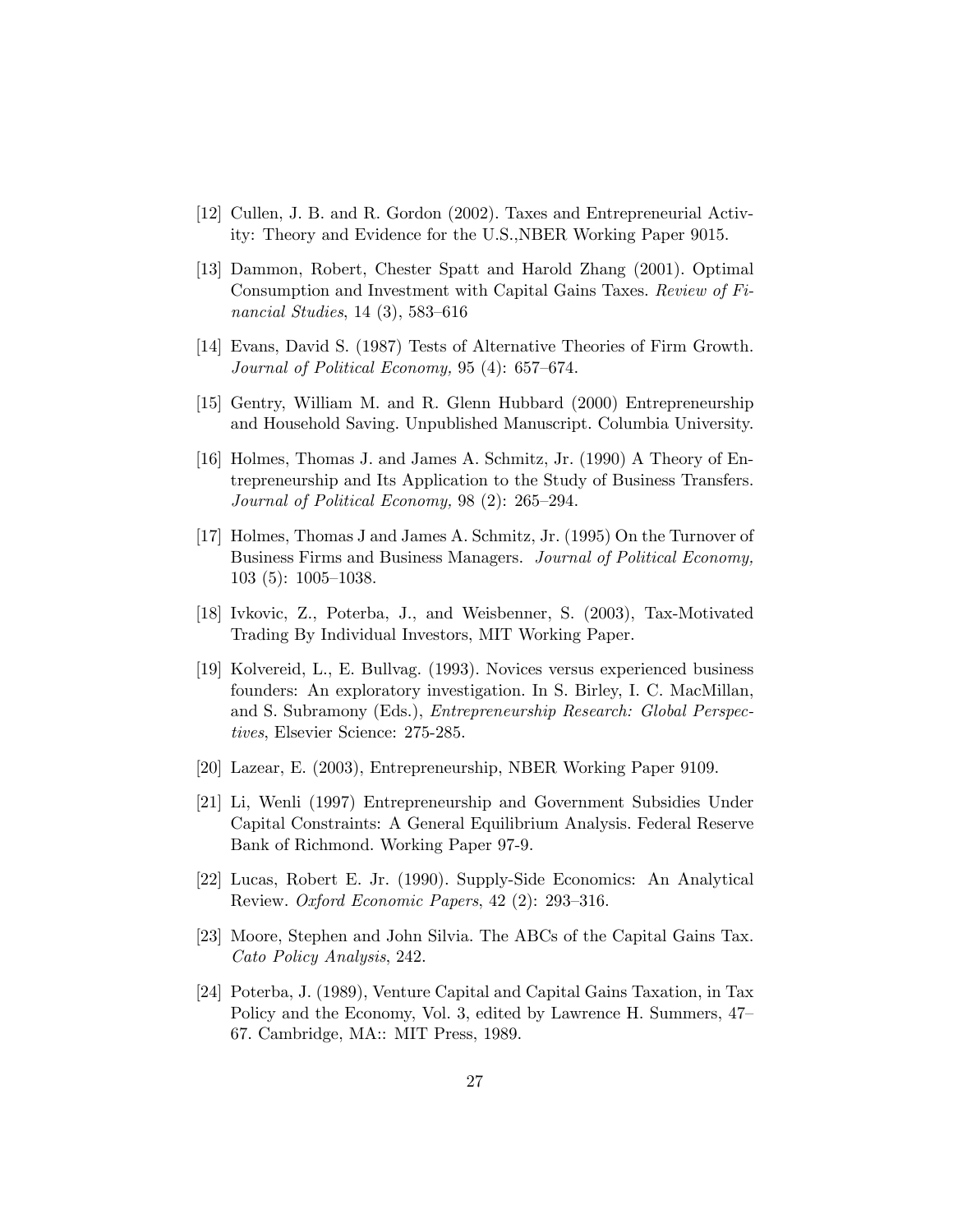- [25] Poterba J., (1987), How Burdensome are Capital Gains Taxes? Evidence from the United States, Journal of Public Economics, 33 (2):  $157 - 172.$
- [26] Quadrini, Vincenzo (2000). Entrepreneurship, Saving, and Social Mobility. Review of Economic Dynamics  $3(1)$ :1-40.
- [27] Ronstadt, R. (1984). Entrepreneurship: Text, Cases and Notes, Dover, MA: Lord.
- [28] Schollhammer, H. (1991). Incidence and determinants of multiple entrepreneurship. In N. C. Churchill, W. D. Bygrave, J. G. Covin, D. L. Sexton, D. P. Slevin, K. H. Vesper, and W. E. Wetzel, jr. (Eds.), Frontiers of Entrepreneurship Research, MA, Babson College: 11-24.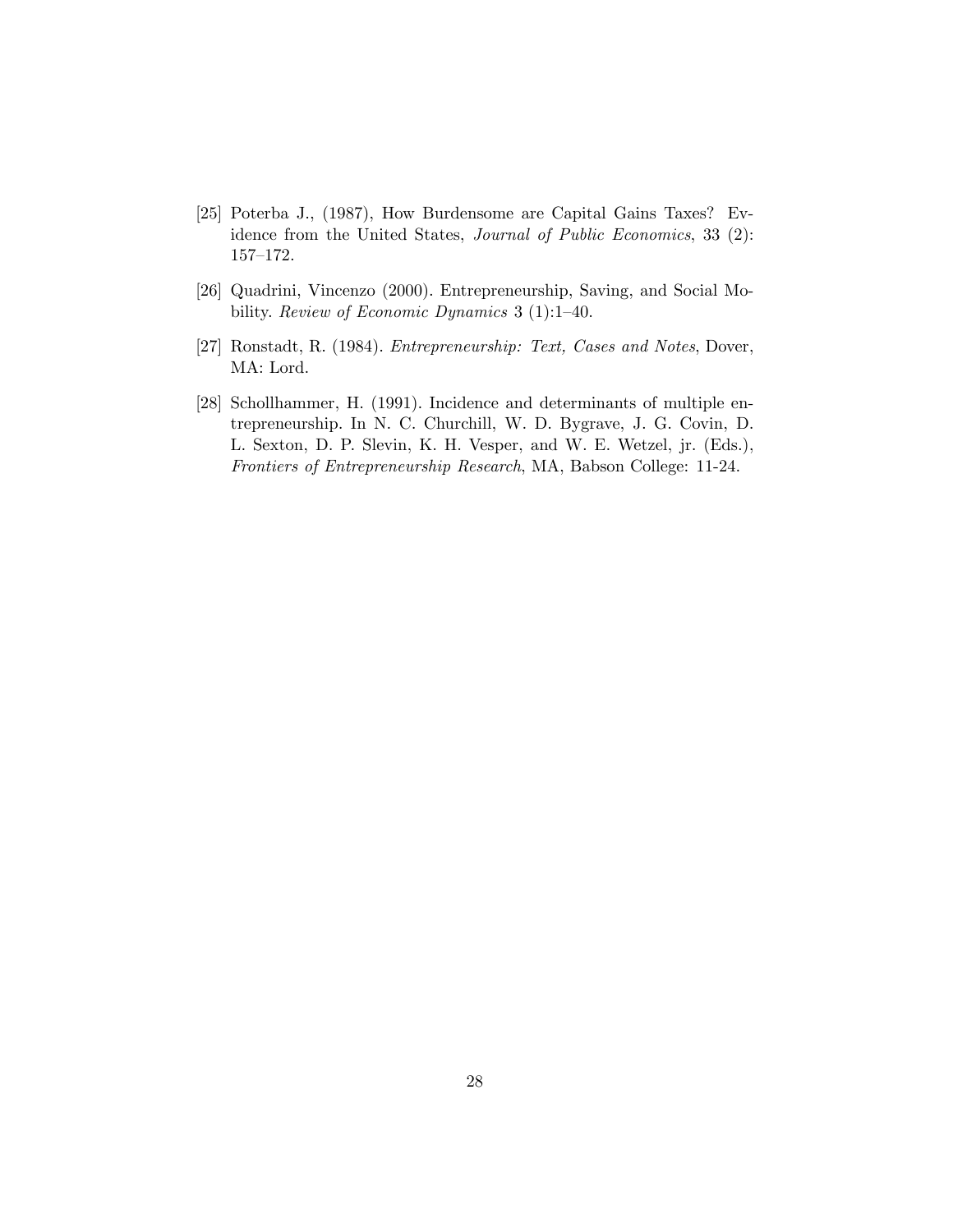

**Number of enterpreneurial spells**

Figure 1: Number of entrepreneurial spells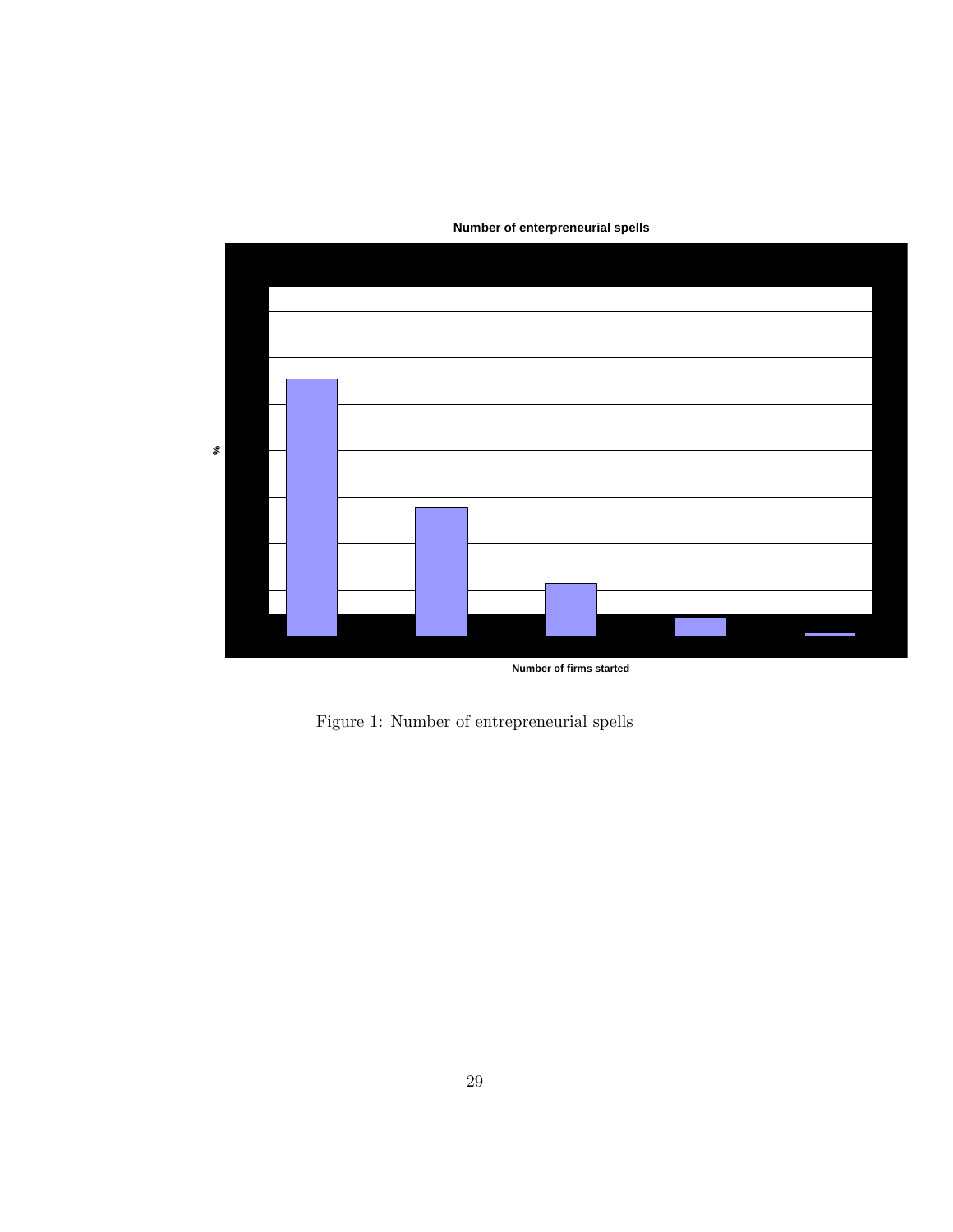

**Duration of entrepreneurial spells in the data**

Figure 2: Duration of spells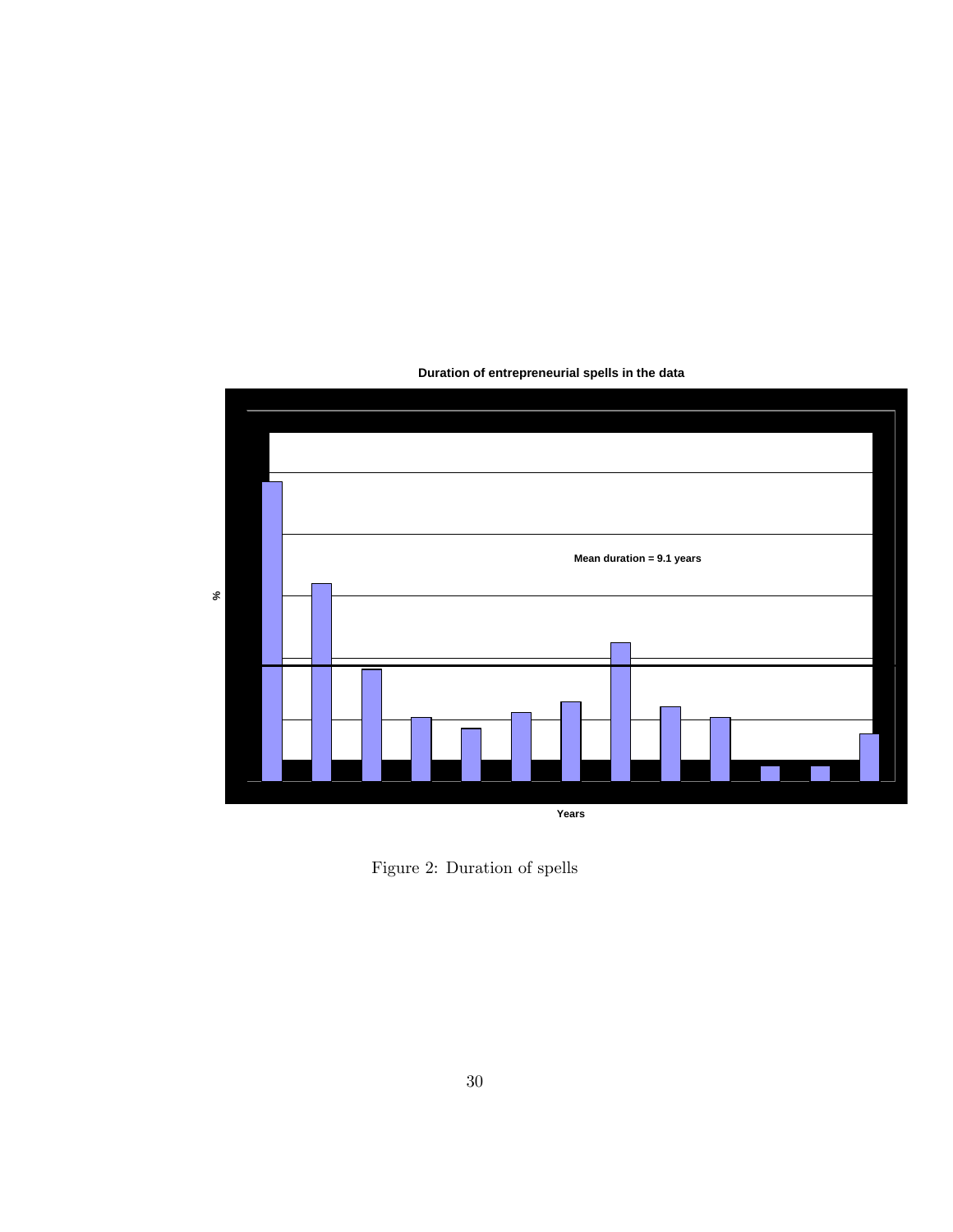

**Capital Gains Realizations (by asset types)** Source: Burman (1999)

Figure 3: Capital Gains Realizations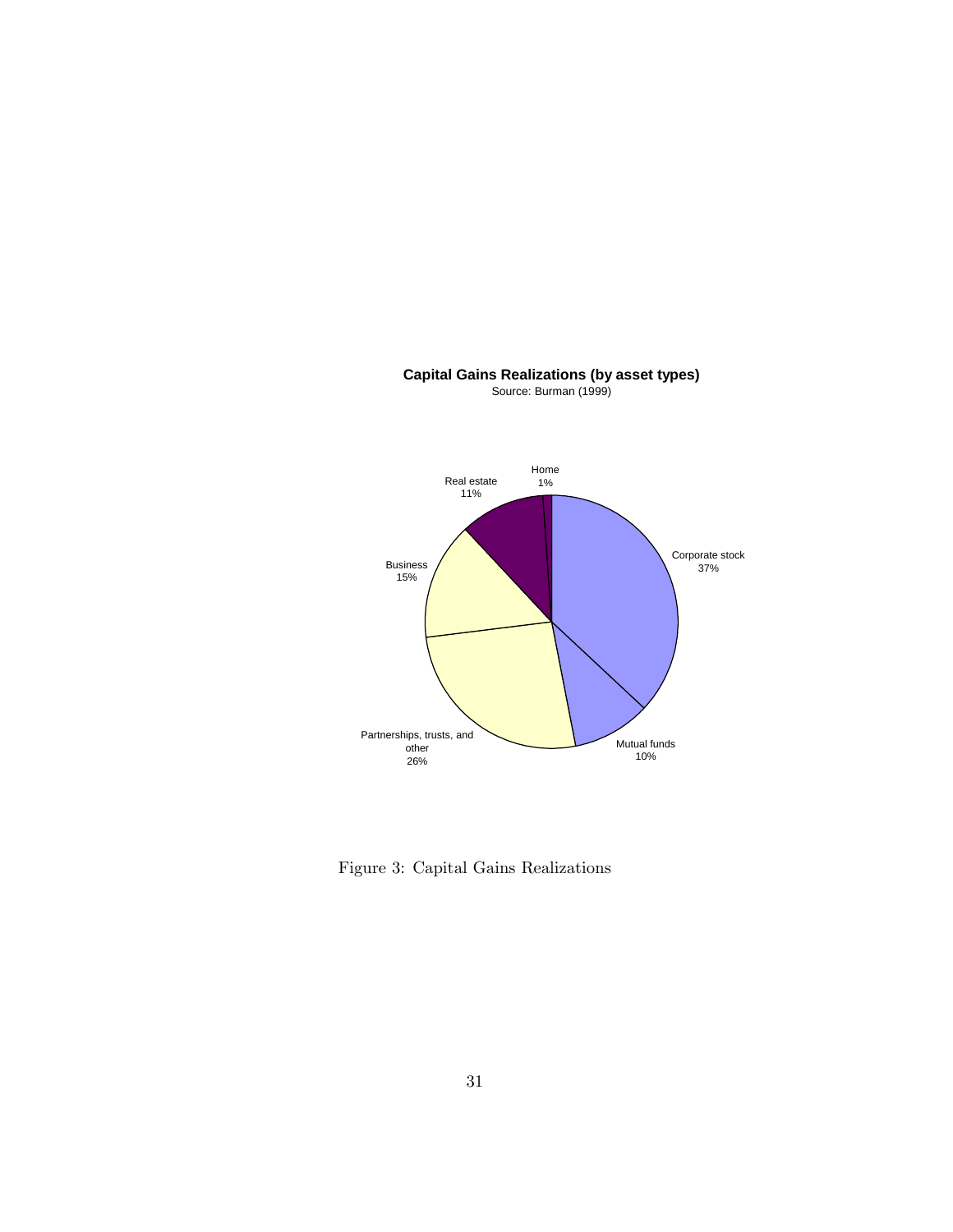

Figure 4: IPOs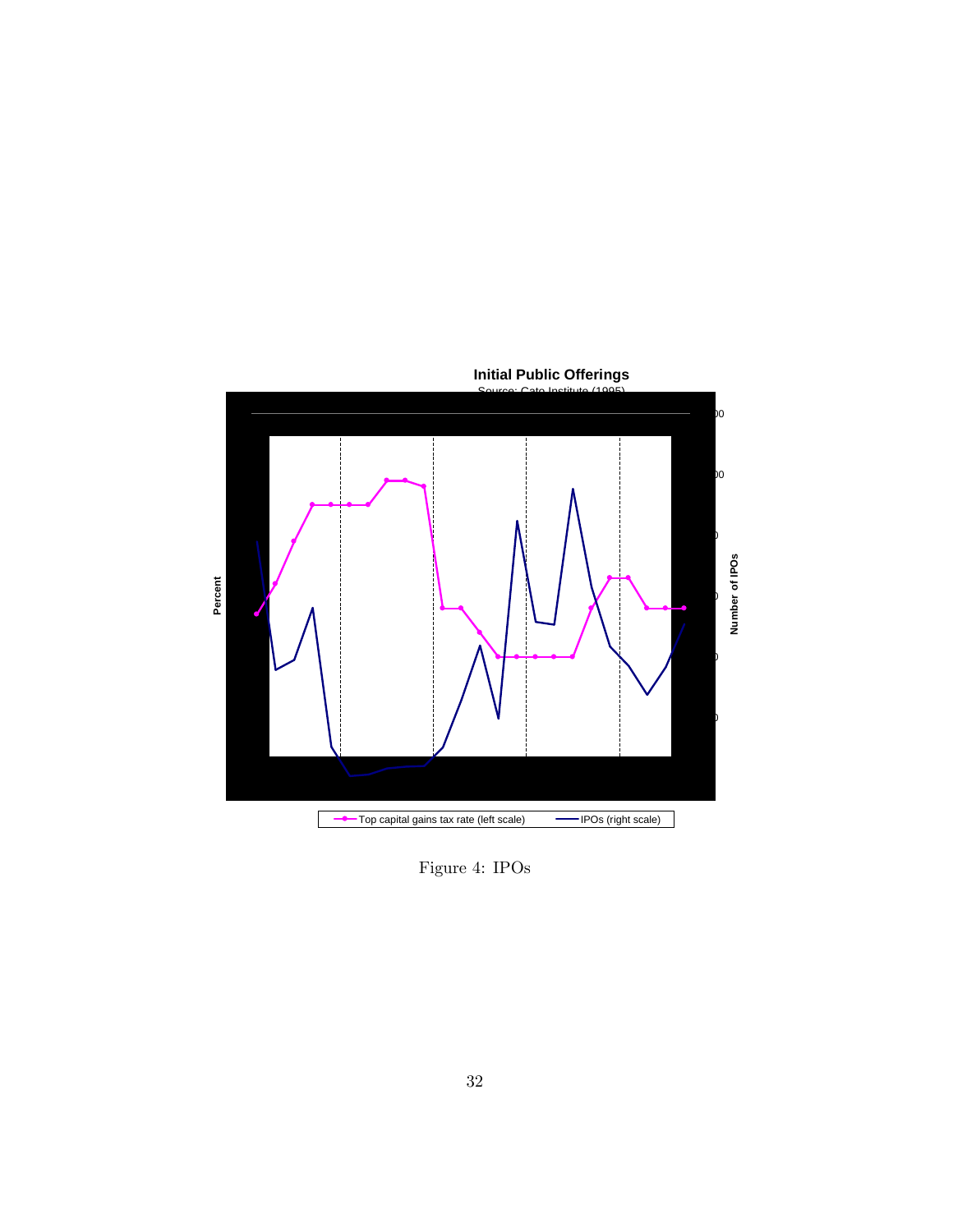

**Venture Capital Commitments**

Figure 5: VC Commitments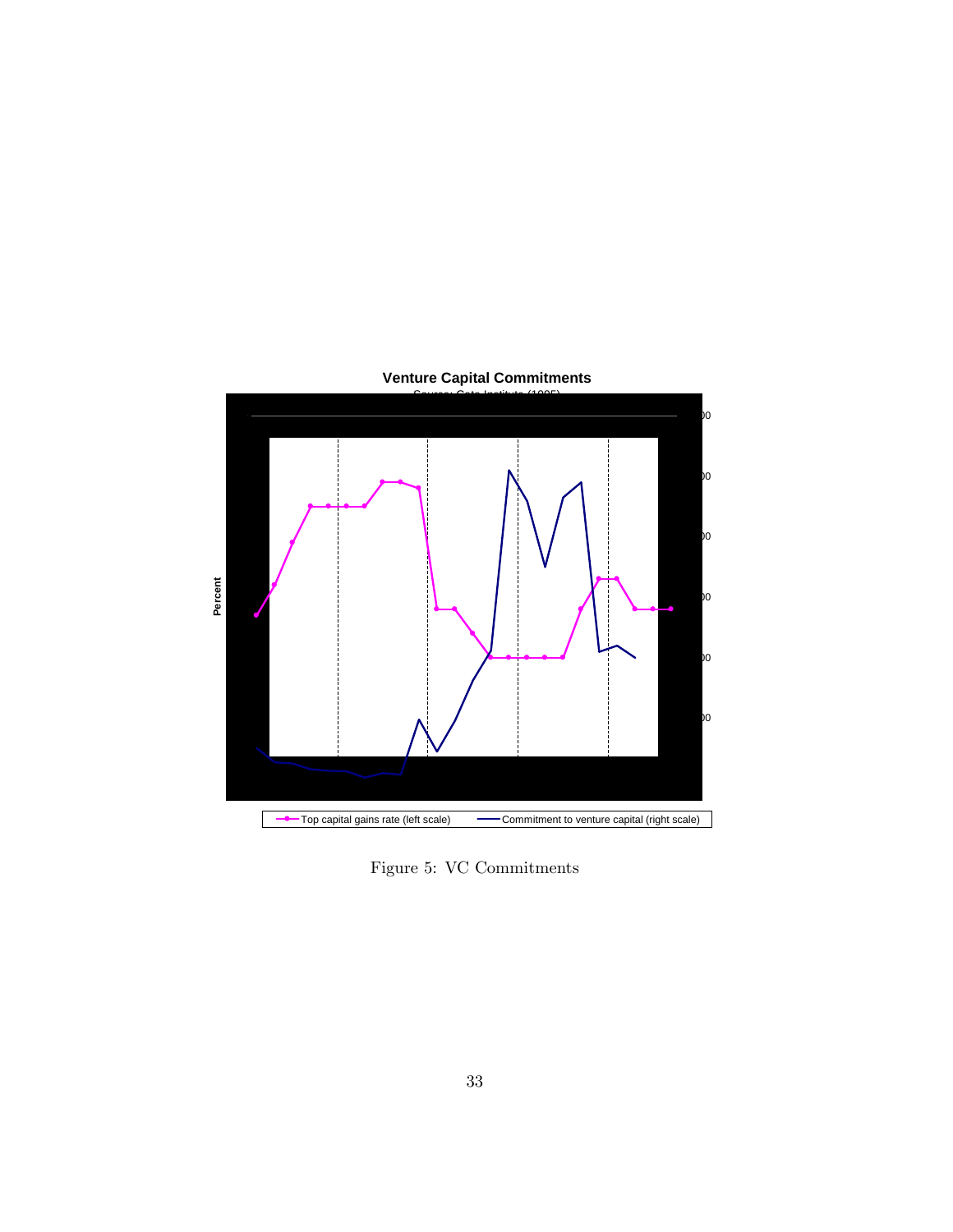

**Realized Capital Gains**

Figure 6: Realized Capital Gains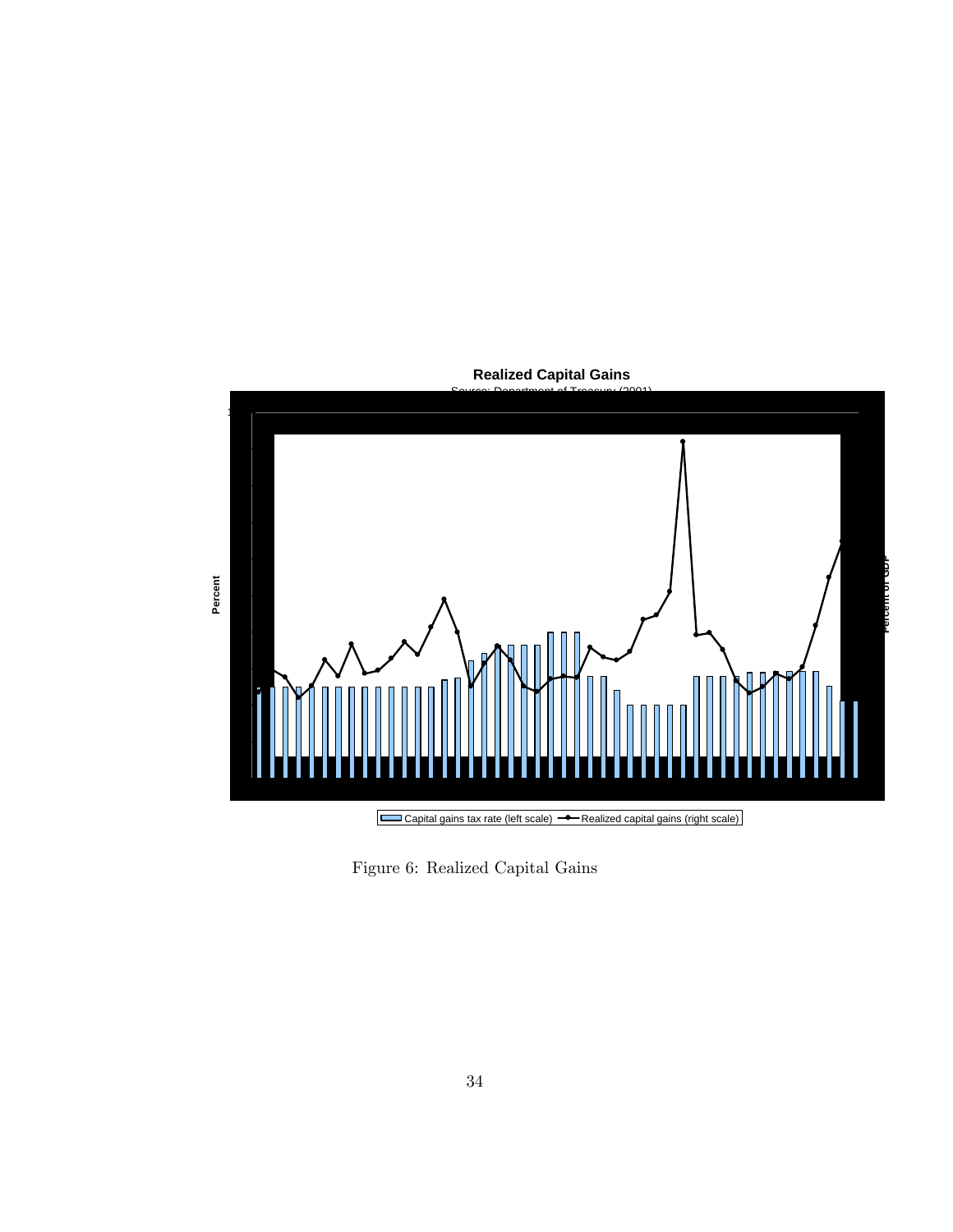**Capital Gains Tax Revenues** Source: Department of Treasury (2001)



Figure 7: Capital Gains Tax Revenues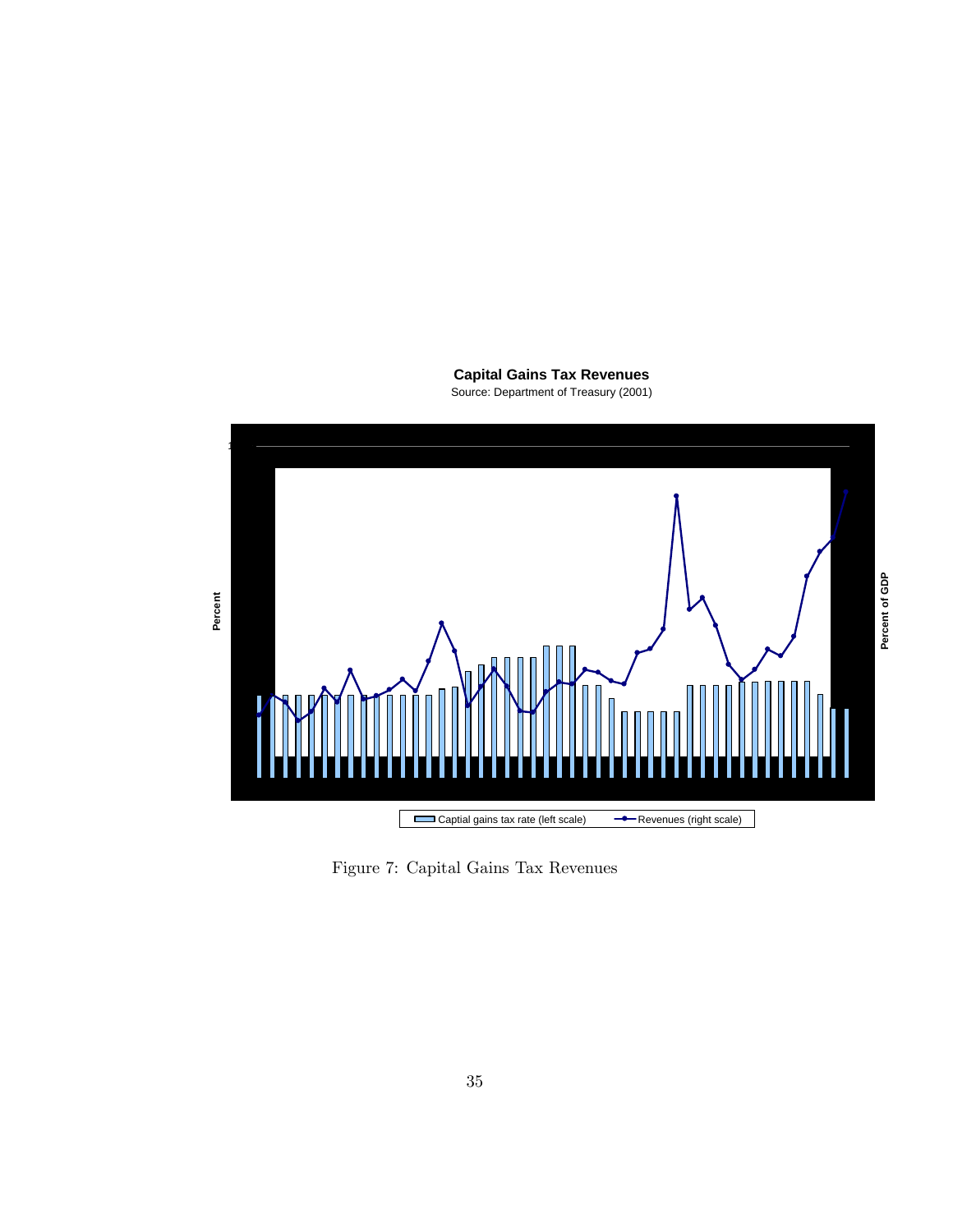

Figure 8: Value functions without tax  $V^s(0, \theta)$ ,  $V^m(0, \theta)$ ,  $V^w(0, \theta)$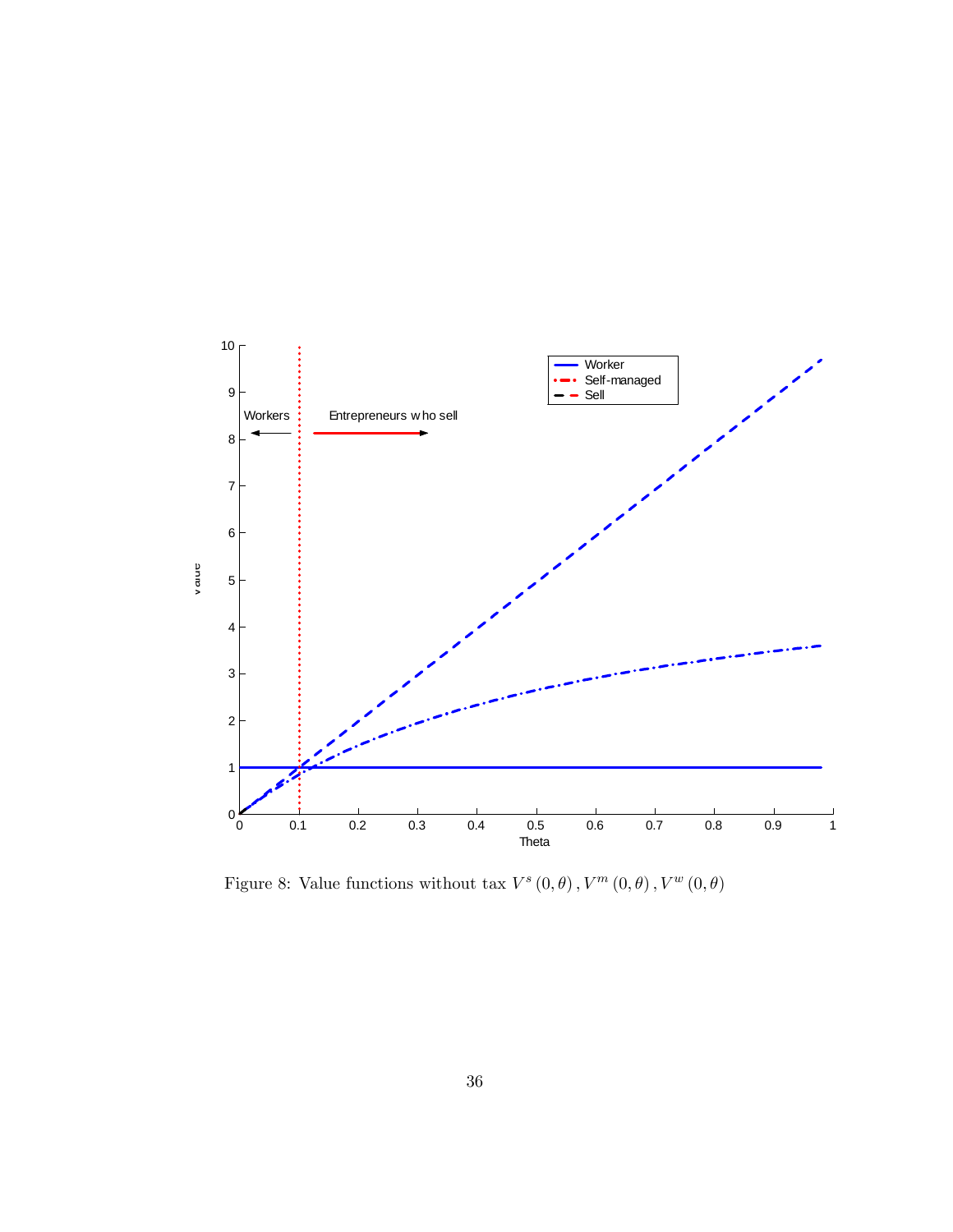

Figure 9: Deadweight loss of capital gains tax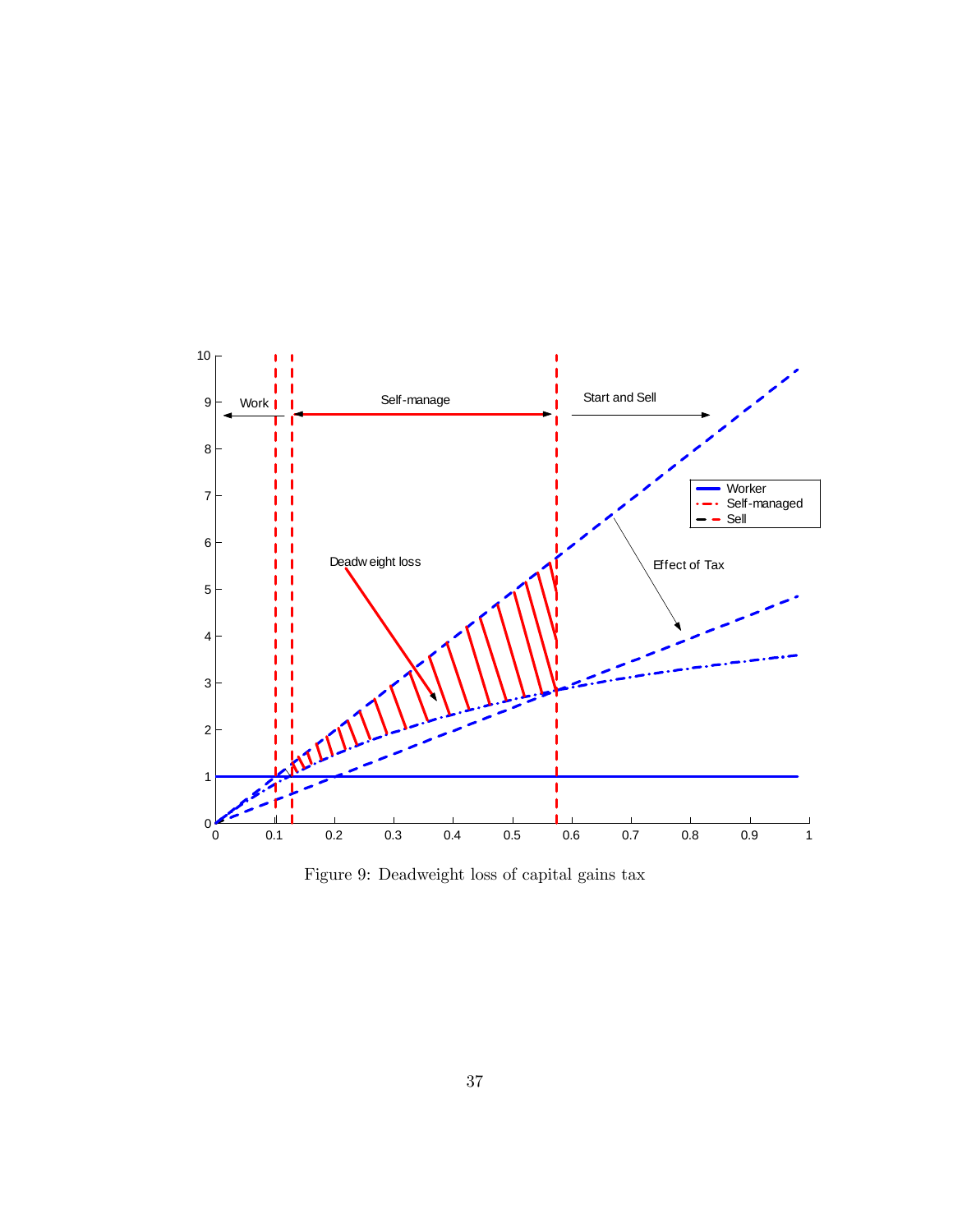

Figure 10:  $h^q(k,0,\theta)$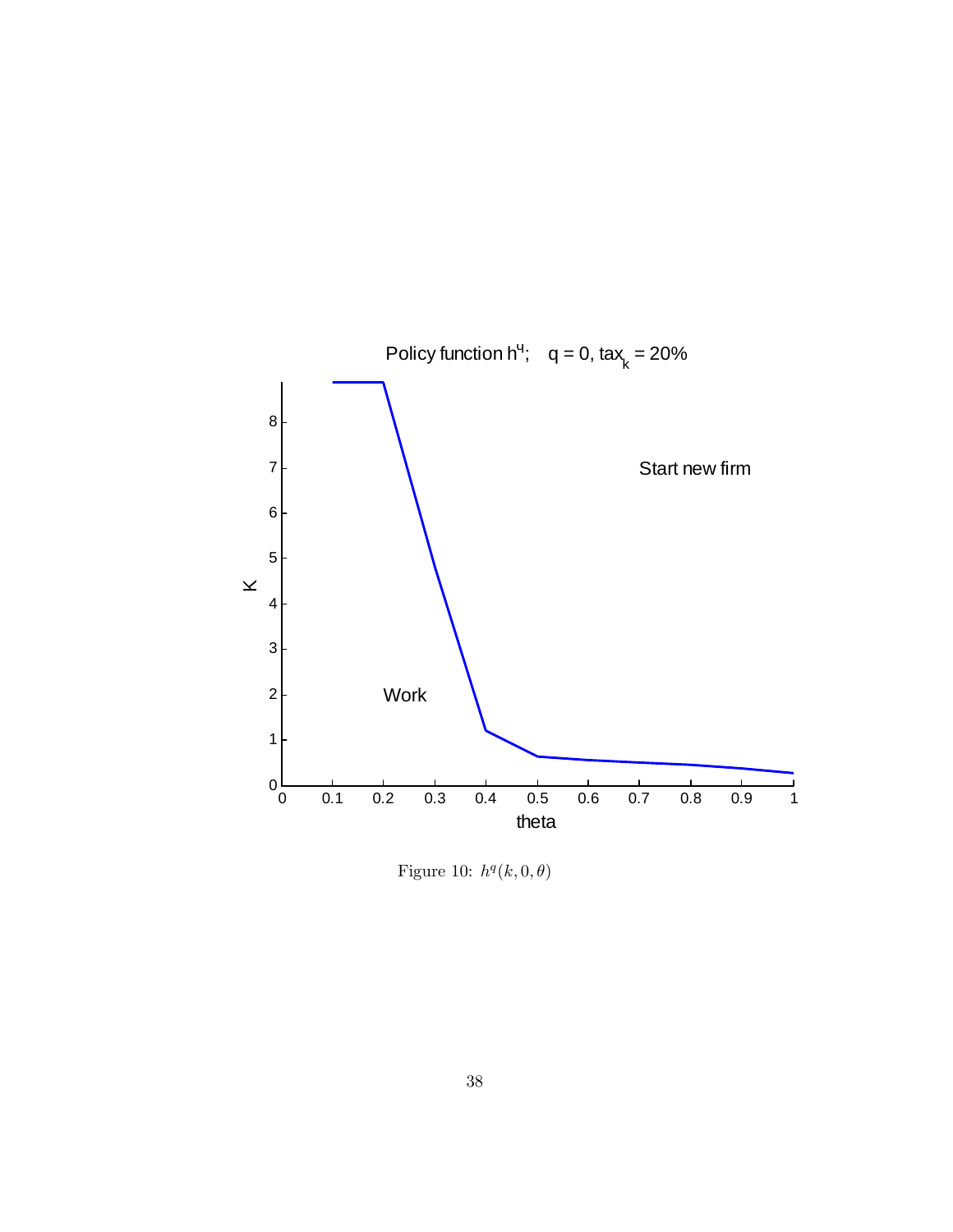

Figure 11:  $k'(k, 0, 0.9)$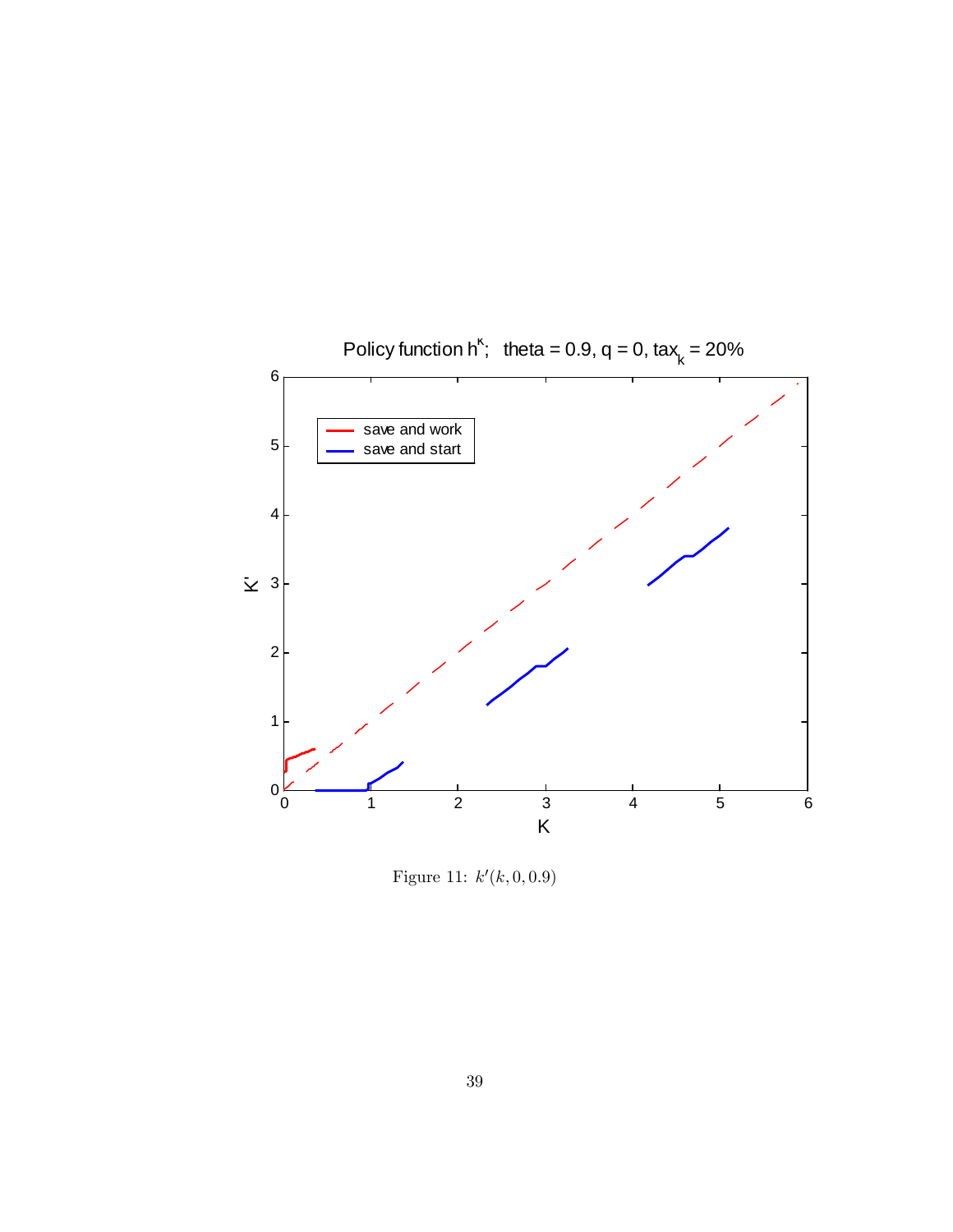

Figure 12:  $h^q(k, q^m, \theta)$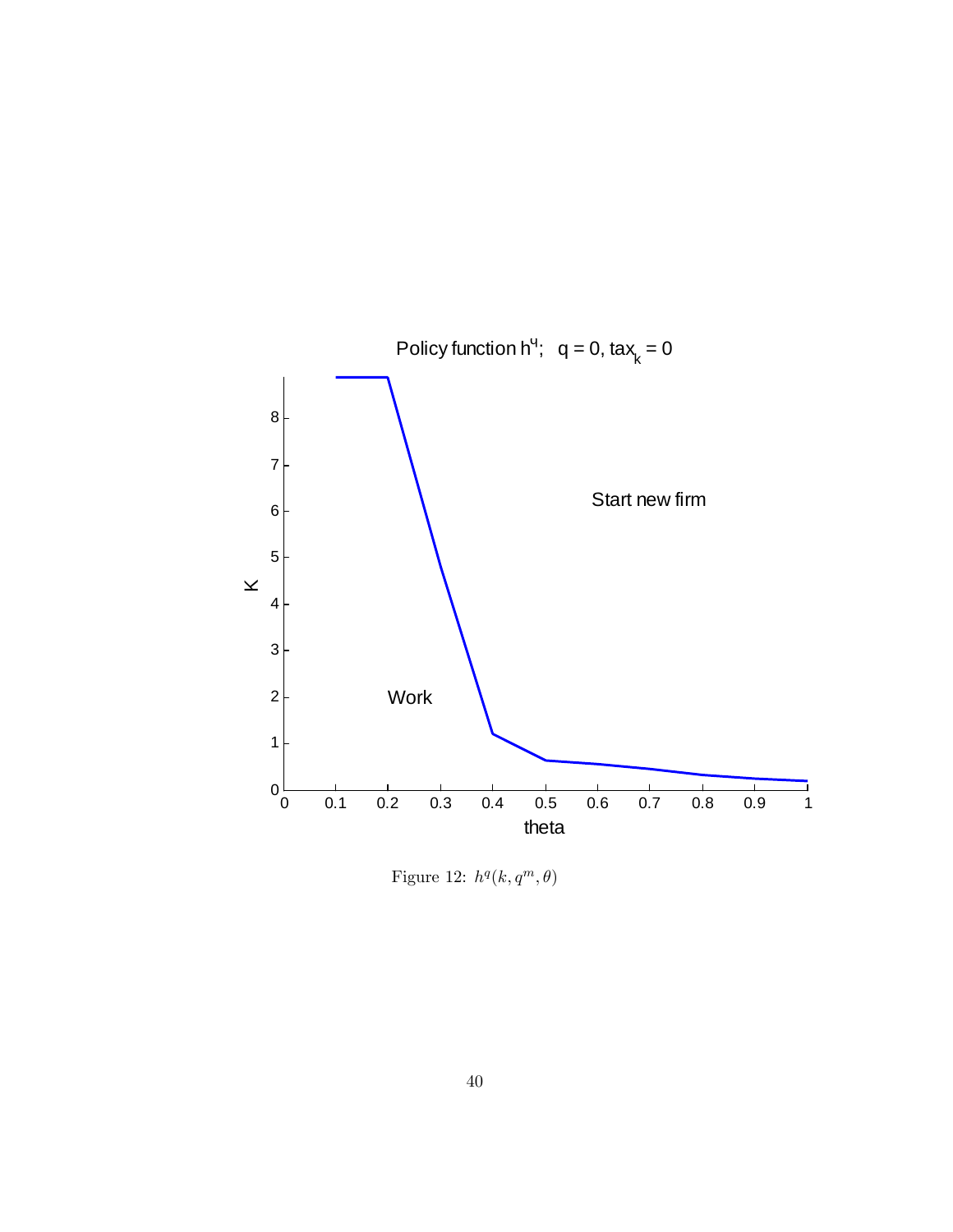

Figure 13:  $k'(k, q^m, 0.9)$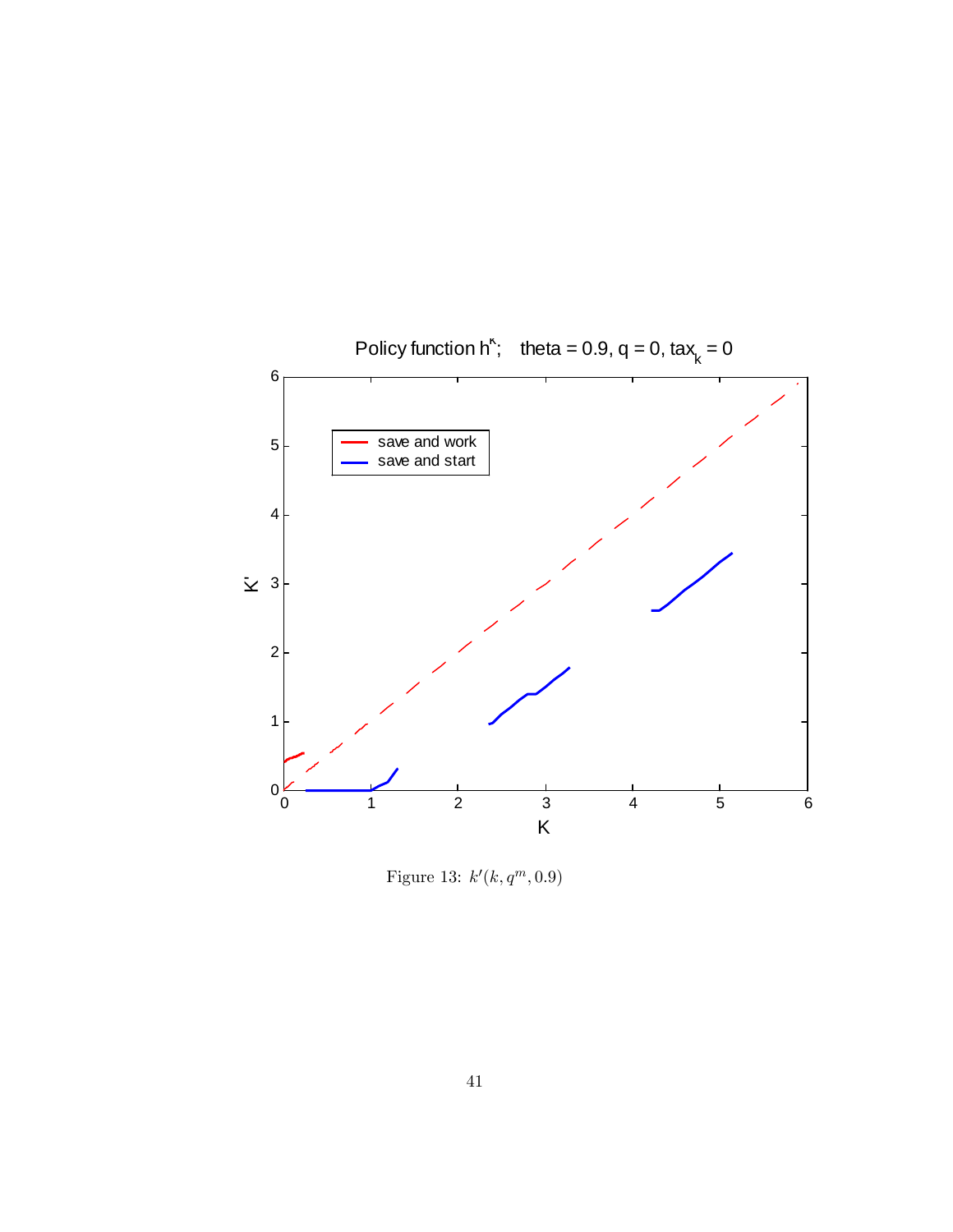

Figure 14:  $h^q(k, q^m, \theta)$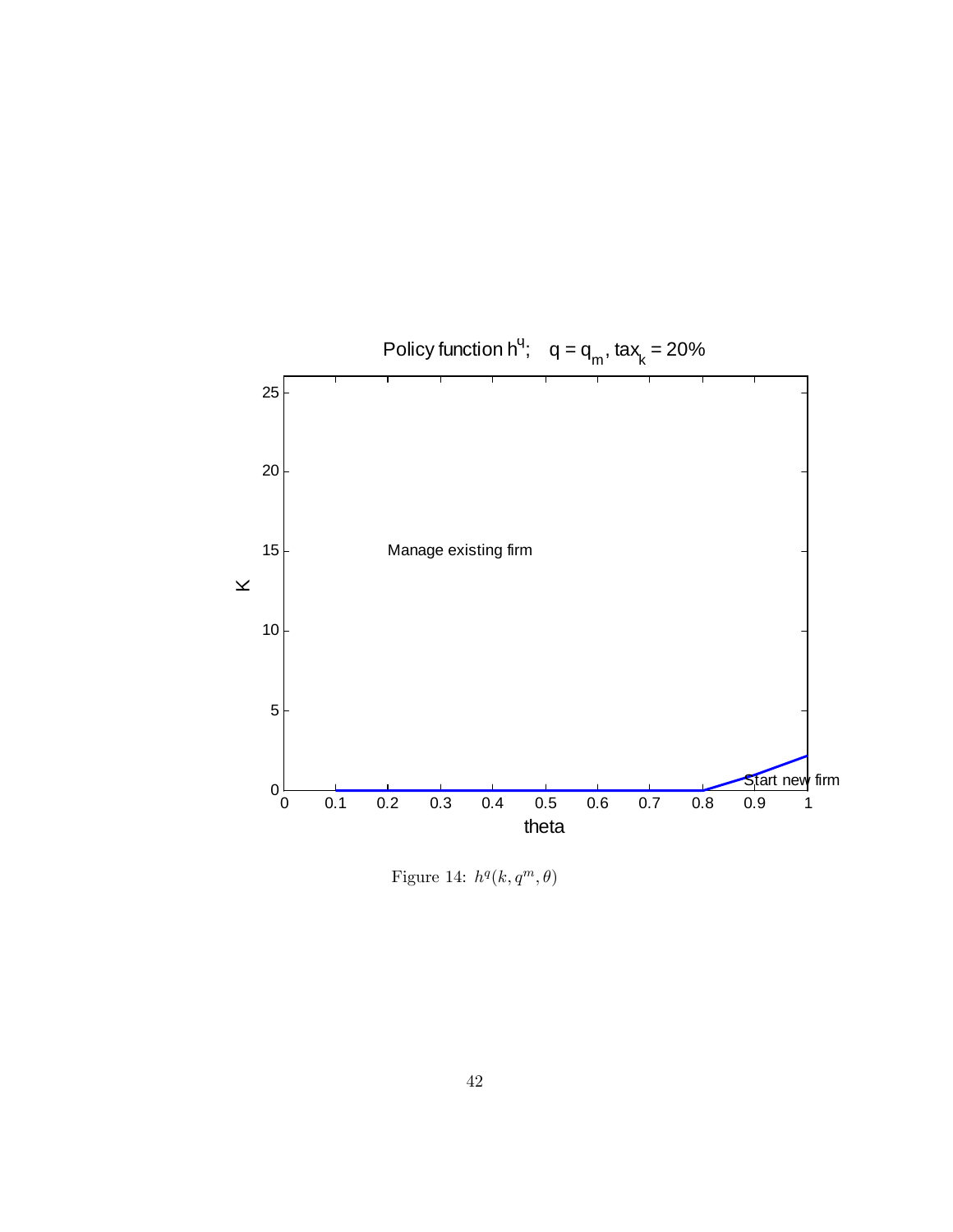

Figure 15:  $k'(k, q^m, 0.9)$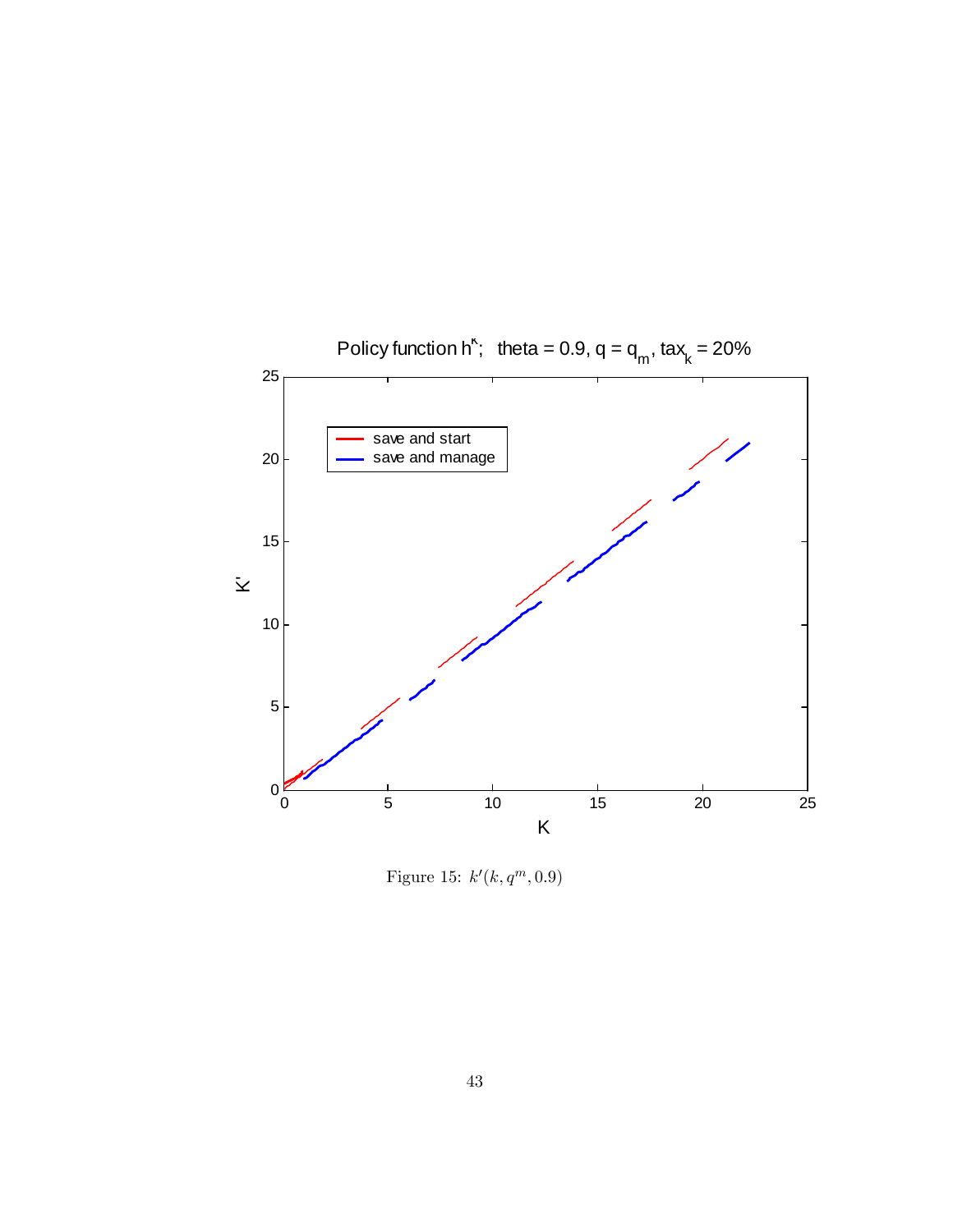

Figure 16:  $h^q(k, q^m, \theta)$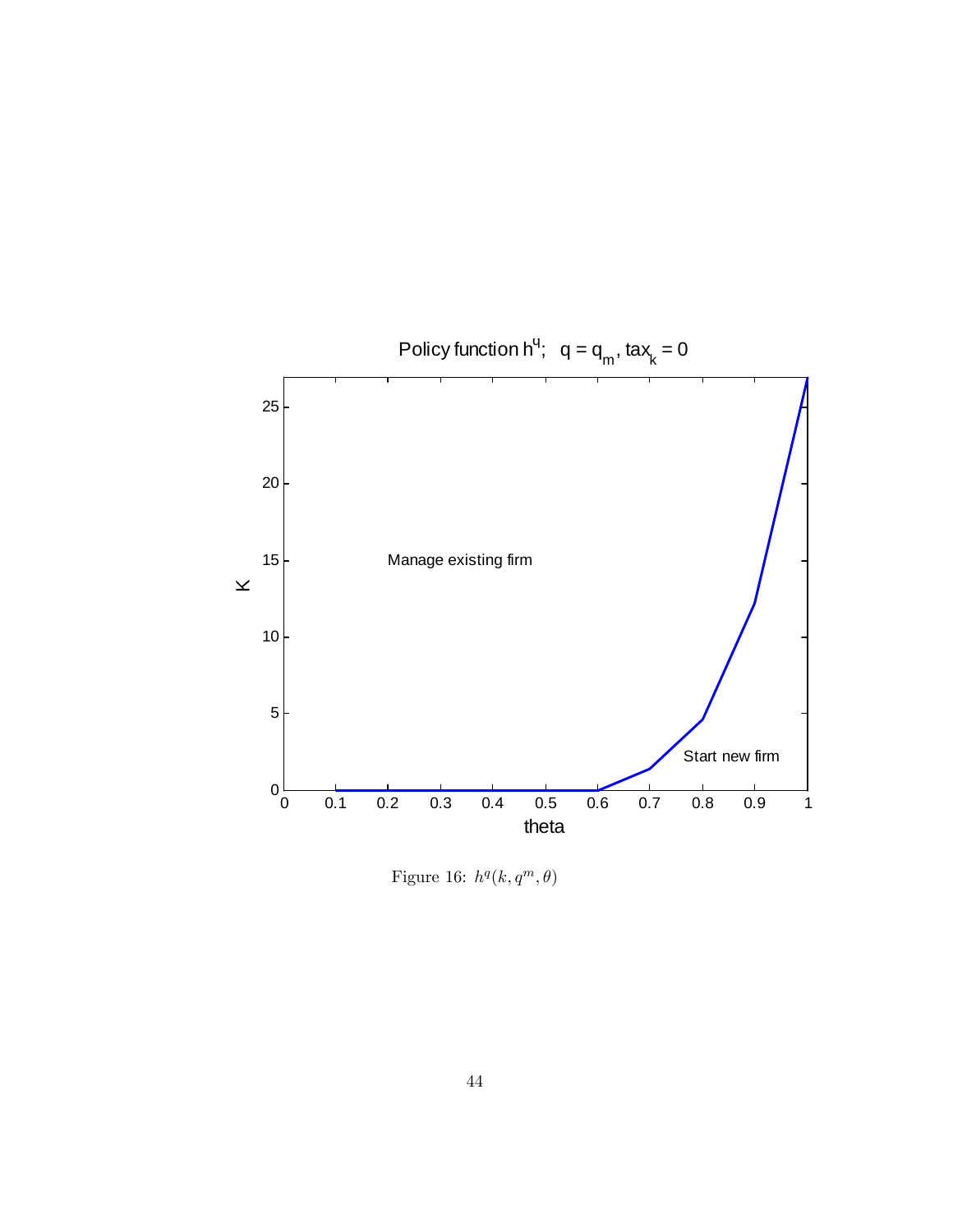

Figure 17:  $k'(k, q^m, 0.9)$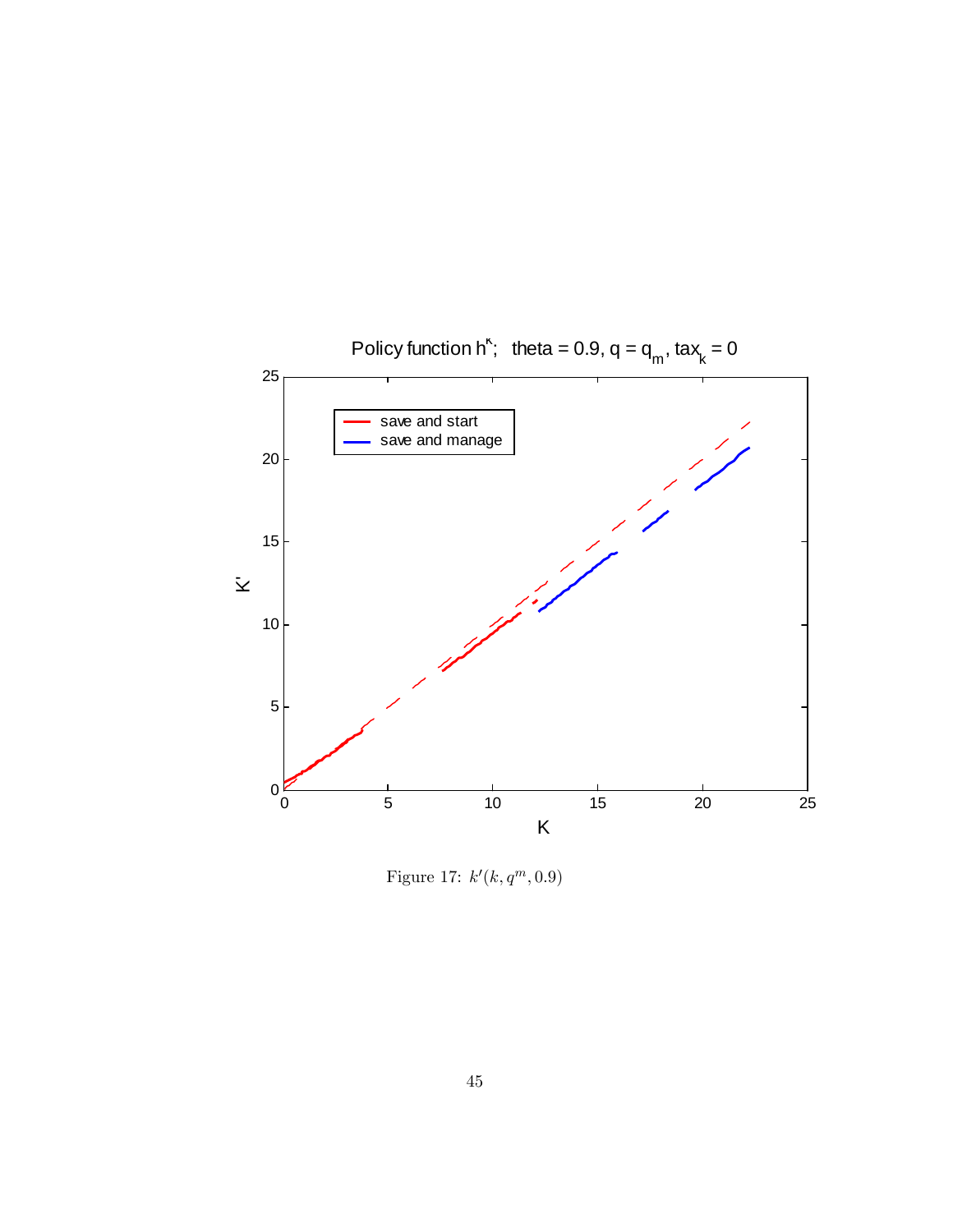

## **Number of Entrepreneurial Spells over 15 Years (Model)**

Figure 18: Number of Spells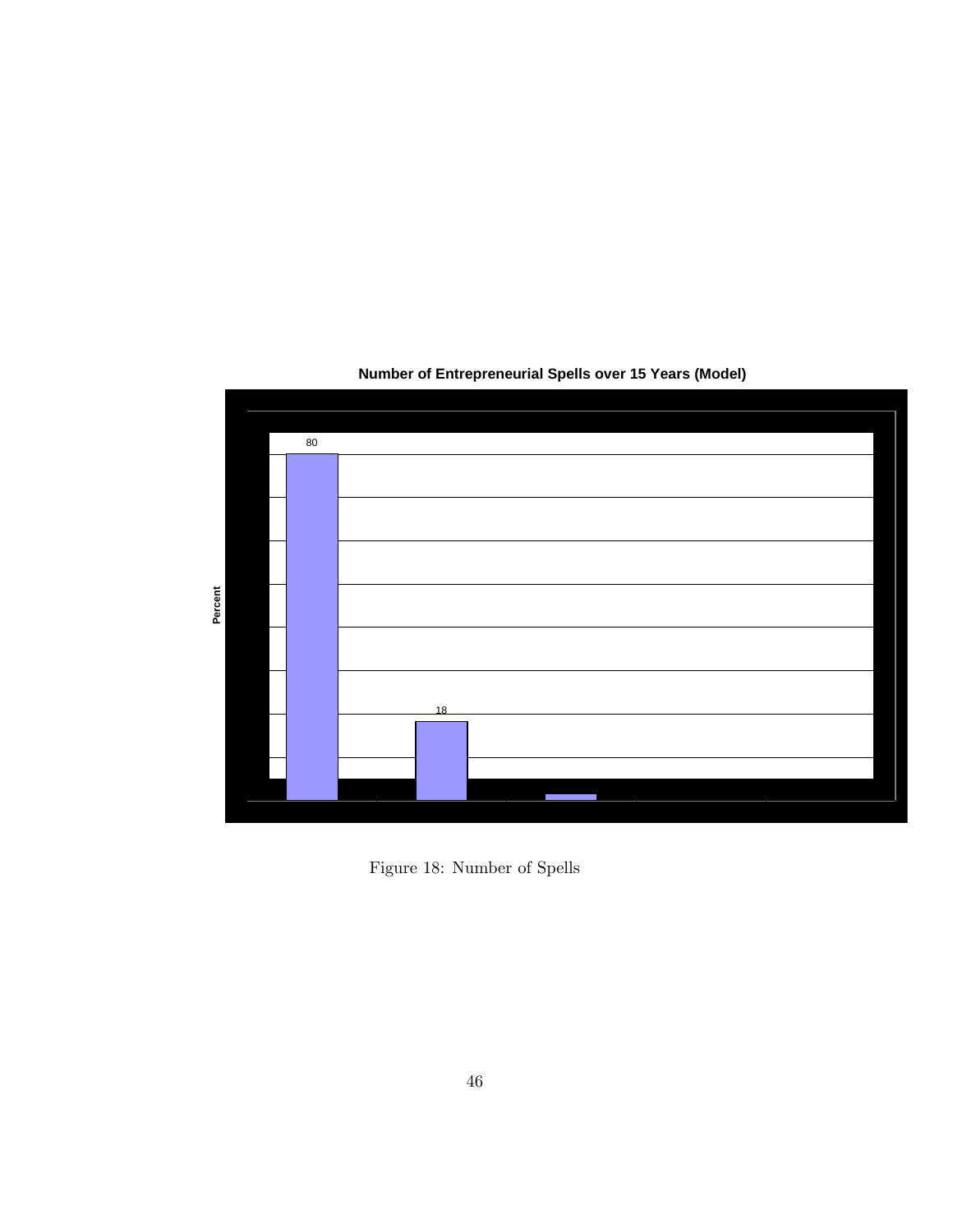

## **Number of Businesses Started over 15 Years (Model)**

Figure 19: Number of businesses started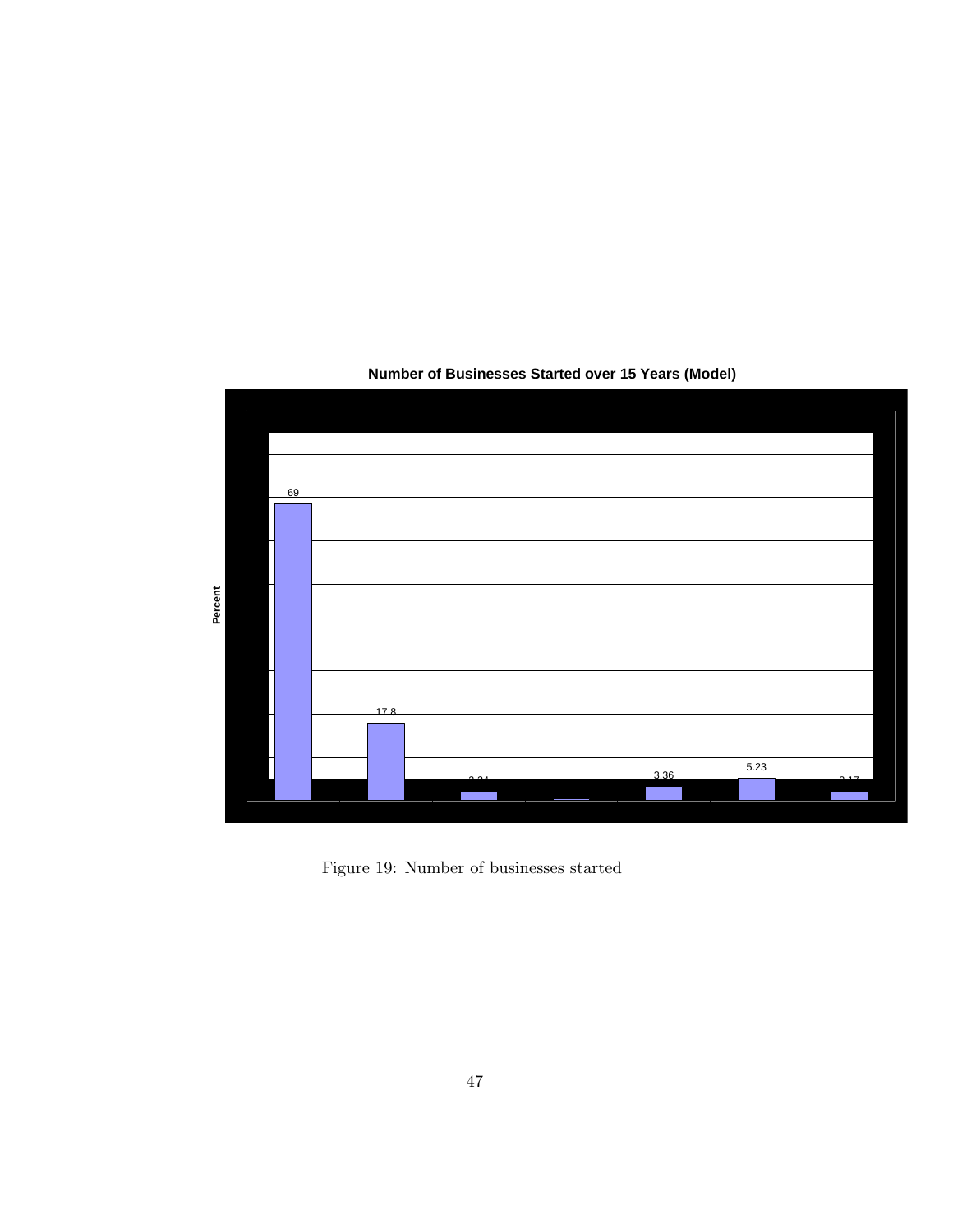

### **Duration of Entrepreneurial Spells (Model)**

Figure 20: Duration of Spells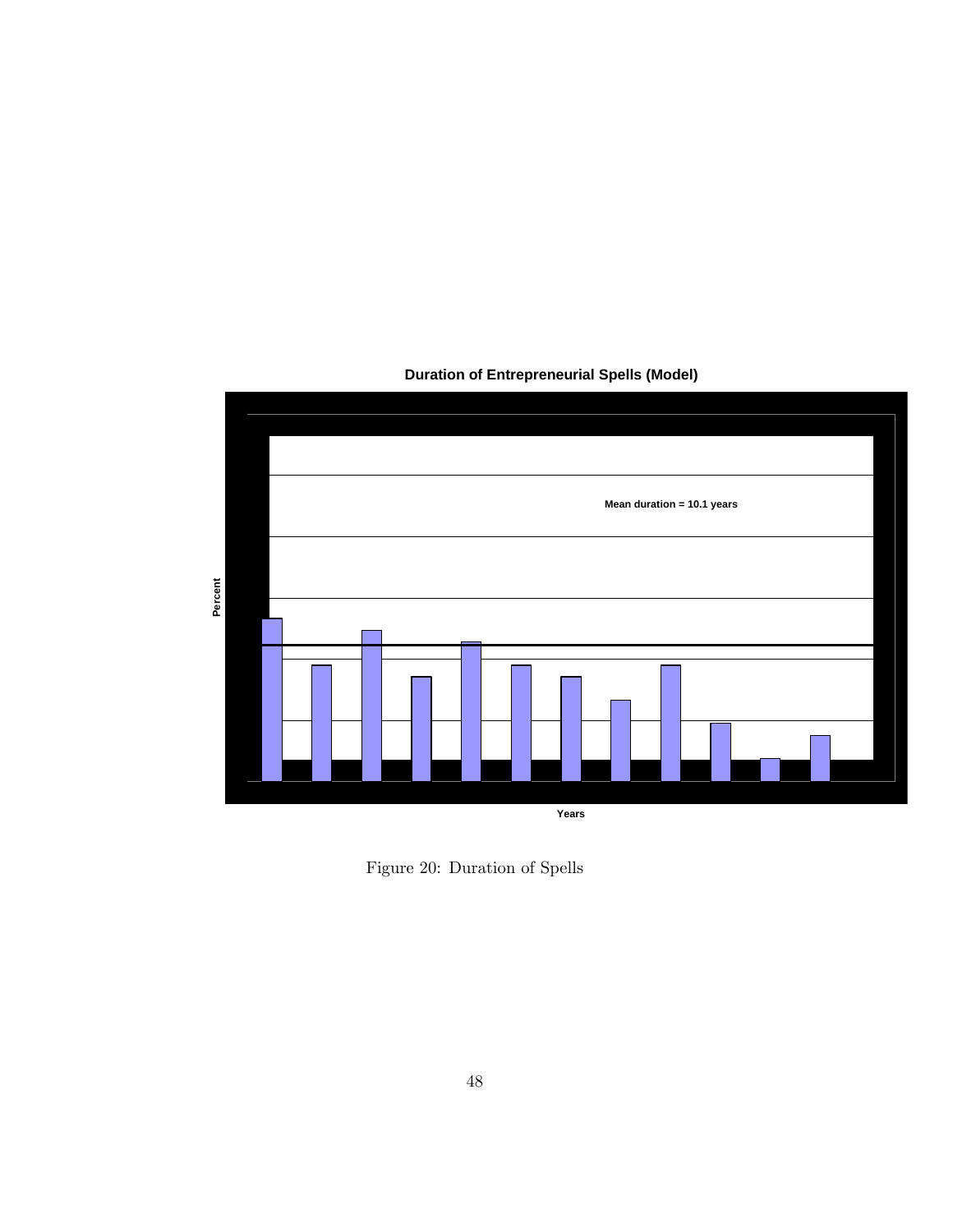

### **Duration of Business Ownership (Model)**

Figure 21: Duration of Business Onwership